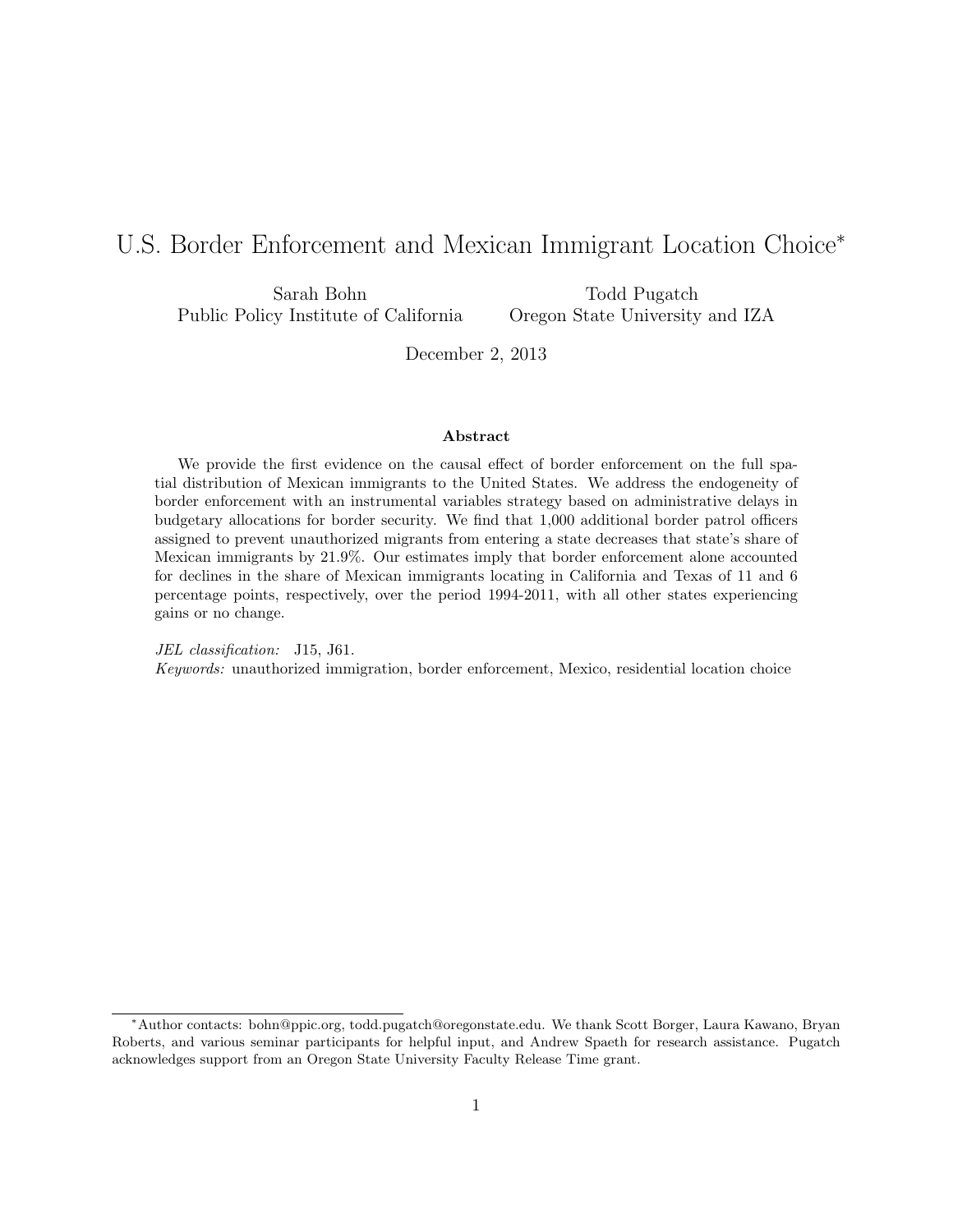# 1 Introduction

Since the early 1990s, Mexican immigrants to the United States have increasingly chosen nontraditional locations, i.e., locations other than those, such as California and Texas, with historically high Mexican density (Card and Lewis 2007). The reasons for this diffusion of the Mexican migrant population are complex and varied, but not yet well quantified. A hypothesis advanced by Massey, Durand and Malone (2002) is that increased border enforcement in traditional migrant crossing areas has led migrants to choose alternative border crossing routes, and in turn to choose nontraditional destinations. According to this view, an unintended consequence of strengthened border enforcement is a change in traditional settlement patterns among Mexican immigrants. In fact, between 1980 and 2010, the share of Mexican immigrants in California and Texas—the two states where border enforcement increases were most concentrated—fell from 80 percent to 58 percent. Of course, enforcement is not the only potential driver of location choice. Economic opportunities, interior enforcement policies, and social factors are also hypothesized to play a role.

To our knowledge, however, no causal analysis of the effect of border enforcement on the diffusion of Mexican migrants has been conducted. Indeed, the hypothesis is difficult to evaluate because of data limitations (crossing locations of Mexican immigrants to the U.S. are not available) and the endogeneity of border enforcement (the level of enforcement is likely responsive to illegal crossing behavior). This paper quantifies the causal effect of border enforcement on immigrant location choice. We overcome the measurement problem by constructing an index that combines data on enforcement intensity across sectors of the southern border and over time with the historical destination choice of immigrants, drawing on methods developed in the literature (Pugatch and Yang 2011, Borger, Hanson and Roberts 2012). We address the endogeneity of the enforcement index to contemporaneous migration flows by relying on administrative delay in enforcement budget allocations. Because of this institutional structure, lagged values of our enforcement index provide identifying variation for the effect of enforcement on immigrant location choice.

We find that increases in border enforcement decreased the share of Mexican immigrants across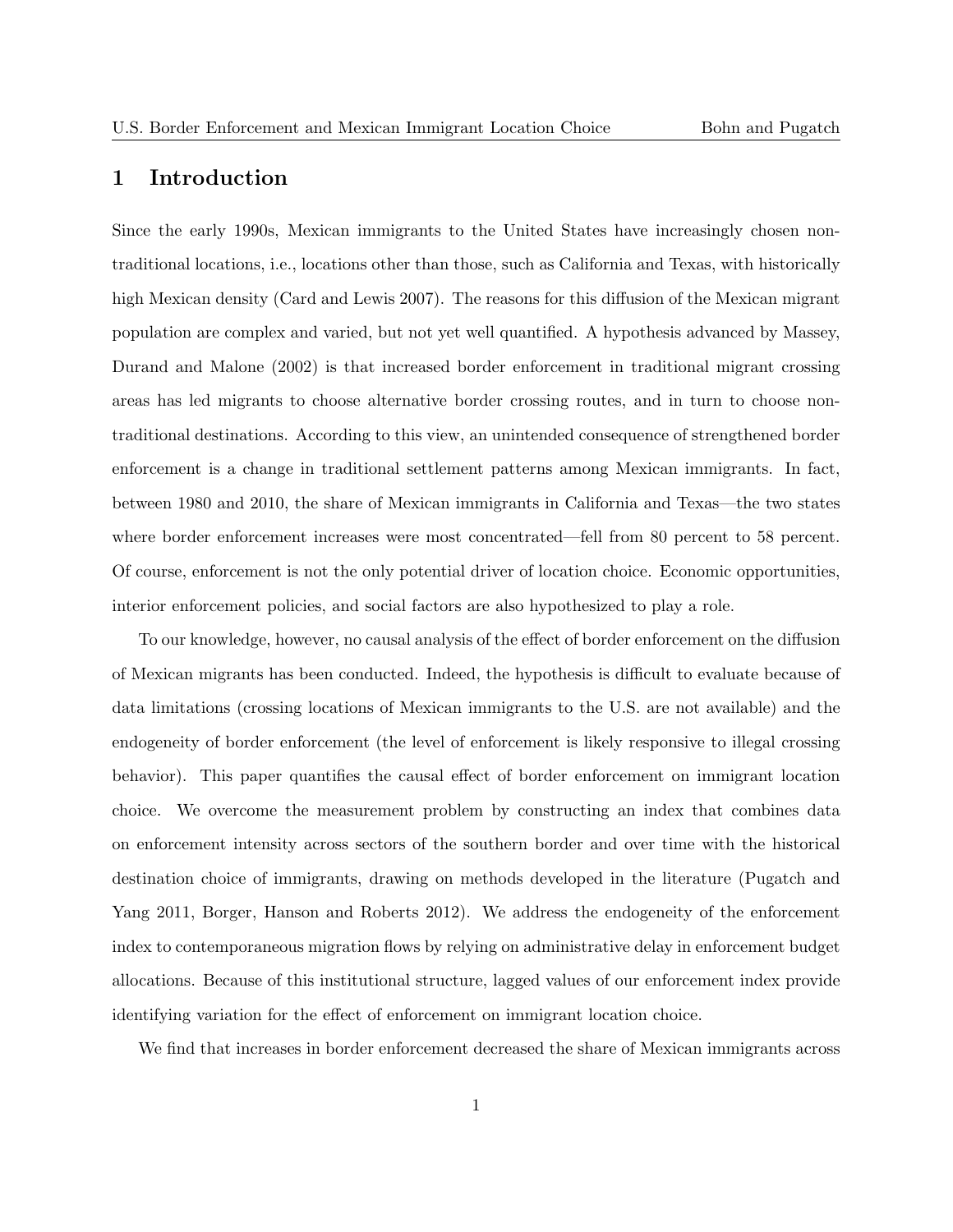U.S. destinations. Specifically, we find that every 1,000 additional border patrol officers assigned to prevent unauthorized migrants from entering a state decreases that state's national share of Mexican immigrants by 21.9%. These results are stable across subgroups, with slightly stronger effects for likely or estimated unauthorized population shares, and null effects for immigrants less likely to be border crossers. Our estimates imply that border enforcement alone accounted for declines in the share of Mexican immigrants locating in California and Texas of 11 and 6 percentage points, respectively, over the period 1994-2011. All other states experienced gains or no change in Mexican immigrant shares due to border enforcement.

This study is motivated by the change in immigrant settlement patterns depicted in Figure [1](#page-35-0) and the coincident increase in border enforcement displayed in Figure [2.](#page-35-1) The concentration of Mexican immigrants in a handful of traditional destinations began to decline in the 1990s, with states in the Southeast, Great Plains, and Midwest experiencing the fastest growth in Mexican immigration over the last two decades.<sup>[1](#page-2-0)</sup> At the same time, control of the southern U.S. border increased substantially. As shown in Figure [2,](#page-35-1) border enforcement increased in intensity concurrently with the falling share of Mexican immigrants in traditional destinations, prompting Massey et al. (2002) to hypothesize a causal relationship between them. "The massive buildup of enforcement resources in southern California, El Paso, and around other ports of entry," they wrote, "diverted the migratory flows away from traditional points of destination" (Massey et al. 2002, p. 127).

Gaining a better understanding of the effect of border enforcement on Mexican immigrant settlement patterns should be of major interest to policymakers. Immigrants play an important role in equilibrating local labor markets (Borjas 2001, Cadena and Kovak 2013), and their large share of the workforce has prompted renewed calls for national immigration reform in recent years. Because Mexicans constitute the largest immigrant group in the United States and have a high propensity to enter the United States without authorization, their location decisions hold particular importance. Moreover, attempts to thwart unauthorized immigration come at considerable expense, with the

<span id="page-2-0"></span><sup>&</sup>lt;sup>1</sup>These patterns are also amply documented in Card and Lewis (2007) and Singer (2004).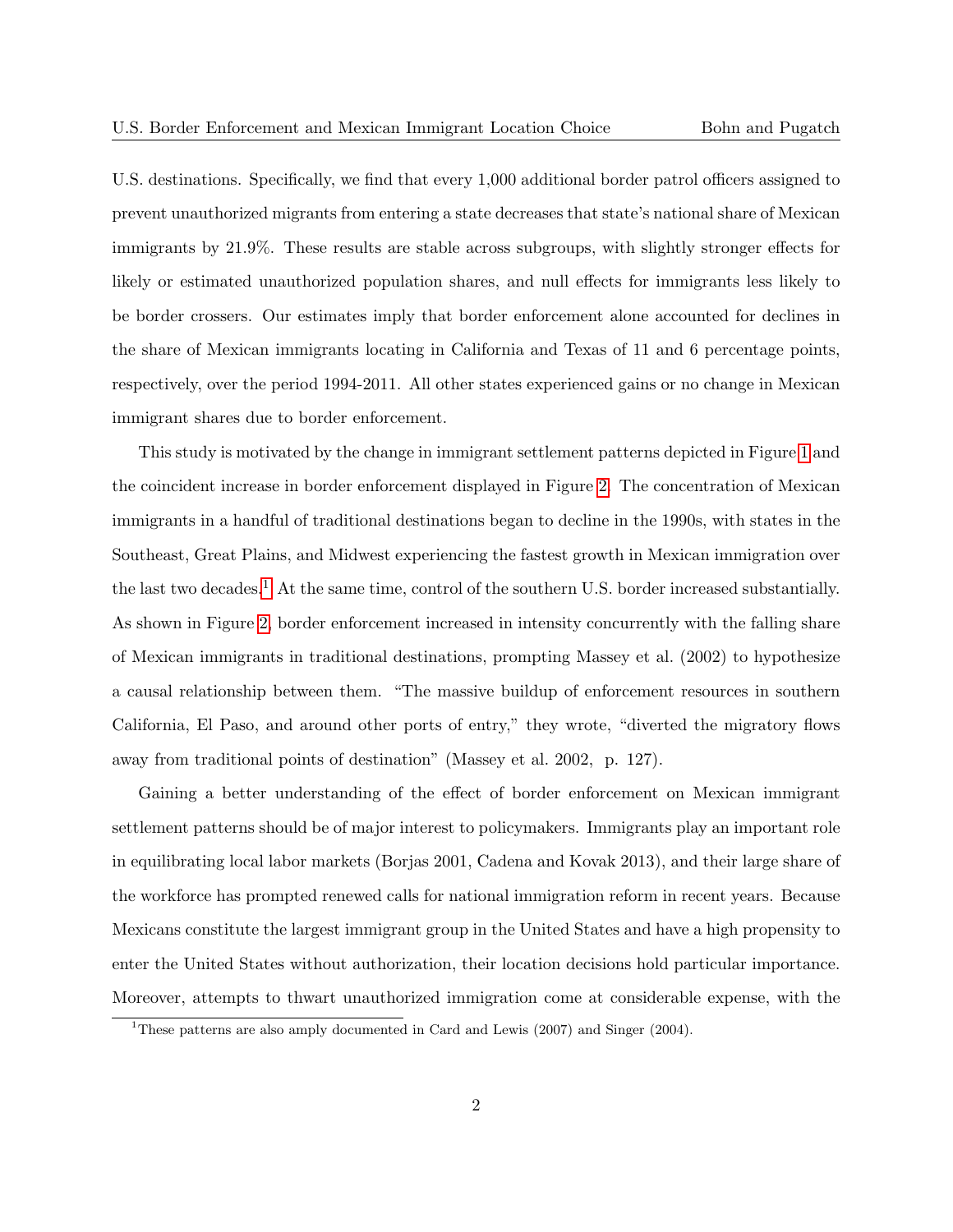U.S. Customs and Border Patrol budget for 2012 at nearly \$12 billion (Department of Homeland Security 2013). The role that border enforcement plays in Mexican immigrant locations is thus important at both the national and local levels.

Before proceeding with exposition of our methodological approach, we briefly place this paper in the context of two broad literatures—one on impacts of border enforcement and the other related to immigrant location choice. The influence of border enforcement on aggregate migration flows is the subject of considerable previous research (see among others Kossoudji 1992, Hanson and Spilimbergo 1999, Cornelius 2001, Reyes, Johnson and Van Swearingen 2002, Orrenius 2004, Gathmann 2008, Angelucci 2012). Border enforcement increases alter migrant crossing locations (Cornelius 2001, Massey et al. 2002, Sorensen and Carrion-Flores 2007) and increase migration costs (Orrenius 2004, Roberts, Hanson, Cornwell and Borger 2010). While apprehensions at the border are apparently correlated with increases in enforcement (Orrenius 2004), it is unclear that illegal immigration is correlated with enforcement, in part because it is difficult to measure attempted crossing. However, research has indicated that one unintended effect of increased border enforcement may be to increase the length of stays in the U.S. by discouraging immigrants currently located in the U.S. from engaging in return and circular migration (Reyes et al. 2002).

Why might border enforcement influence the location of immigrants within the U.S. in addition to altering the magnitude of overall migration flows? As arguably the most mobile demographic group in the U.S., immigrants consider several factors when choosing where to reside, including the presence of others from their home communities (Bartel 1989, Munshi 2003), local employment opportunities (Cadena 2007, Cadena 2013), state immigration policies (Bohn, Lofstrom and Raphael 2011), and migration costs (Orrenius 1999, Chiquiar and Hanson 2005). The link between enforcement and location choice is probably most directly related to the latter.

While these papers, and many others, have studied migration decisions to and within the U.S, none (to our knowledge) has evaluated the causal role of border enforcement on the full spatial distribution of immigrants. The closest antecedents to this study are Pena (2009) and Lessem (2012),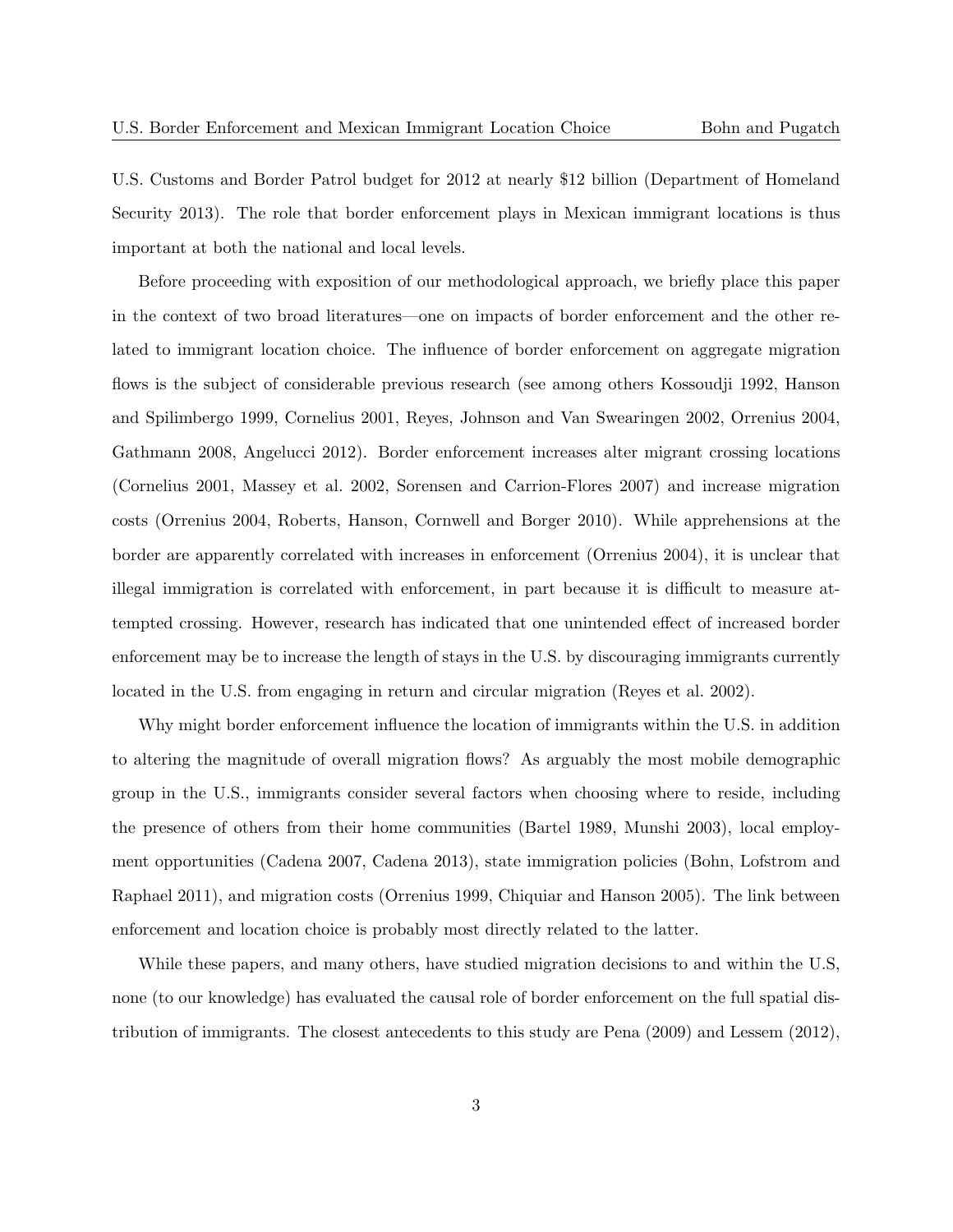both of which develop models in which border enforcement may influence Mexican immigrant res-idential locations, rather than just aggregate flows.<sup>[2](#page-4-0)</sup> However, Pena's (2009) analysis is limited to agricultural workers in four U.S. states, while Lessem's (2012) sample is limited to returned migrants from rural Mexican communities that are not nationally representative. Crucially, neither study accounts for the endogenous response of border policy to migration flows. In contrast, our paper uses large-scale, nationally representative data on all Mexican immigrants to the U.S., and isolates plausibly exogenous variation in border enforcement.

The multiplicity of channels through which border enforcement could influence immigrant locations makes its effect theoretically ambiguous, highlighting the need for a theoretical framework and rigorous empirical analysis. We present a migration choice model that formalizes this argument and connects it to our empirical analysis in the following section. We also acknowledge that border enforcement could have important effects on the composition of immigrants who choose to reside in the U.S., in addition to their spatial distribution (Orrenius and Zavodny 2005, Ibarrraran and Lubotsky 2007, Angelucci 2012, Lozano and Lopez 2013). We leave the question of the spatial dimension of selection in response to border enforcement to future work, however.

# <span id="page-4-2"></span>2 Model and Methodology

Suppose, as in Sjaastad (1962) and Borjas (1987), that a migrant chooses to reside in the location that offers the highest utility net of migration costs. We adapt their models to a random utility framework, following closely the exposition of Scanlon, Chernew, McLaughlin and Solon (2002) and Cadena (2007) while placing emphasis on the role of border enforcement in the migrant's location decision. Conditional on migrating,<sup>[3](#page-4-1)</sup> the value function for immigrant *i* locating in U.S. destination  $k$  in period  $t$  is:

<span id="page-4-0"></span> ${}^{2}$ Lessem (2012) does not explicitly address the role of border enforcement in immigrant location decisions within the U.S., but the structural model she develops could be used for this purpose.

<span id="page-4-1"></span><sup>&</sup>lt;sup>3</sup>The model could easily be extended to include the migration decision by specifying the choice to remain in the source country as the outside option. However, this choice will be unobserved when using U.S. data, so we focus on the case where a migrant is choosing among locations in the destination country.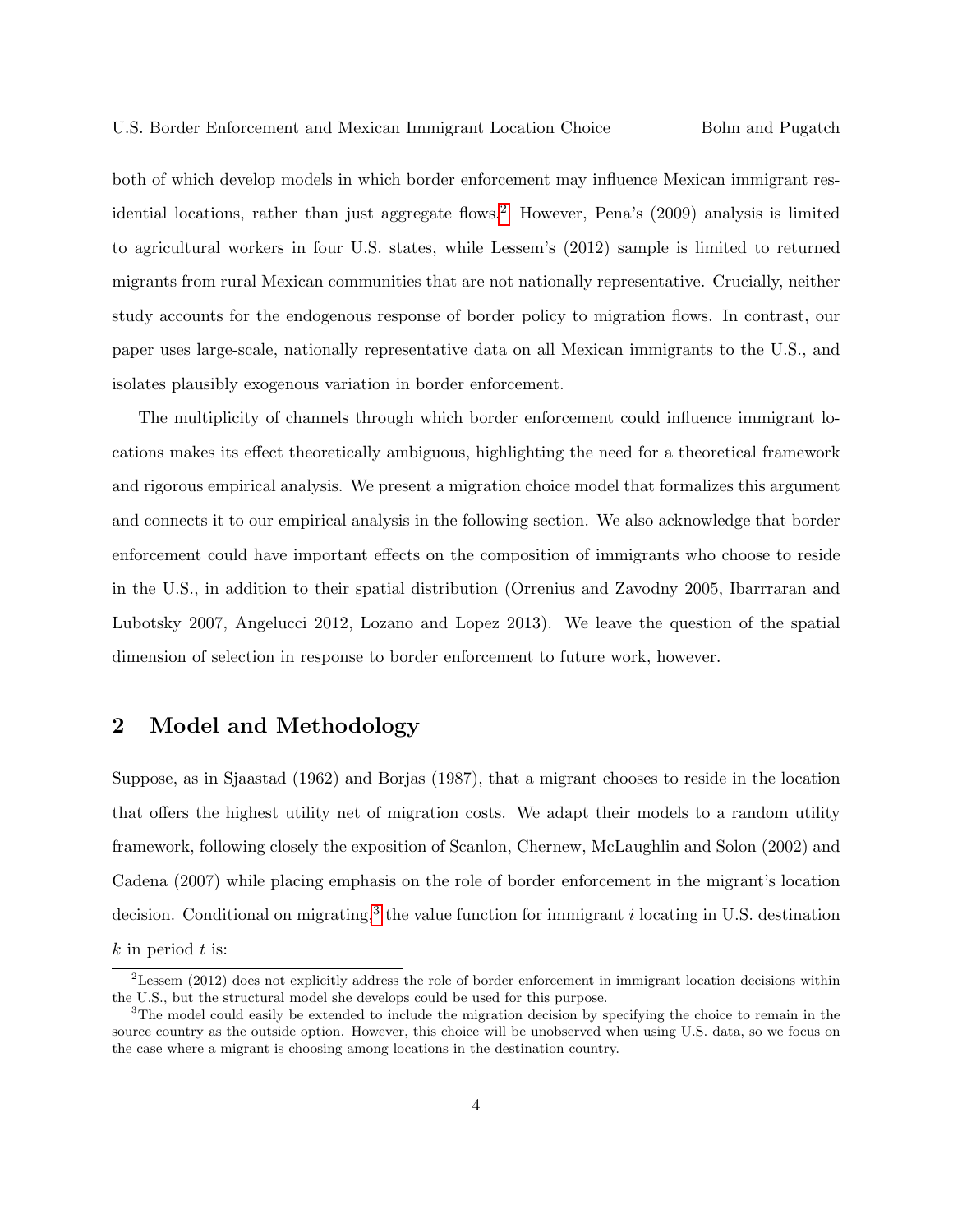<span id="page-5-0"></span>
$$
V_{ikt} = \theta e_{kt} + X_{kt}\beta + \epsilon_{ikt} \tag{1}
$$

where  $e$  is the enforcement intensity associated with locating at the destination in that period,  $X$ is a vector of controls capturing the economic opportunities and other observable characteristics of a destination relevant to location choice, and  $\epsilon$  is the error term. (The controls X do not carry an i subscript because we will conduct the analysis using destination-level aggregates.) The immigrant chooses destination k if  $V_{ikt} \geq V_{ijt}$  for all  $j \neq k$ . Enforcement affects immigrant location choice by altering the costs of residing in a destination; we formalize this argument and provide more detail in Appendix [A.](#page-25-0) In addition to altering costs for unauthorized immigrants, enforcement can also affect the destination choices of authorized immigrants if migrants from the same source country prefer to live in geographic proximity (Bartel 1989, Munshi 2003).

Although straightforward, several challenges arise immediately in this formulation. First, it is not obvious how to measure the level of enforcement e faced by potential migrants to a destination k, particularly for destinations in the interior. Second, even if enforcement can be measured for a destination, such enforcement is likely endogenous to immigrant location decisions. For instance, if the government responds to a rapid influx on unauthorized immigrants at a destination by increasing enforcement, then enforcement intensity e will be correlated with the error term, preventing us from consistently estimating  $\theta$ . We address the first of these challenges before returning to a discussion of how we use [\(1\)](#page-5-0) as the basis of our empirical specification. We close the section with a description of an instrumental variables strategy that addresses the second concern.

Consider the problem of measuring enforcement faced by a prospective migrant to destination k. No large-scale, nationally representative dataset exists that provides information on the current U.S. locations of Mexican immigrants and their point of entry. Even if such a dataset were available, it is not clear that enforcement at the migrant's point of entry is the proper measure of enforcement that he or she faced. Migrants have a choice among crossing locations, and could be influenced by enforcement at alternative locations as well. To address this issue, we build on meth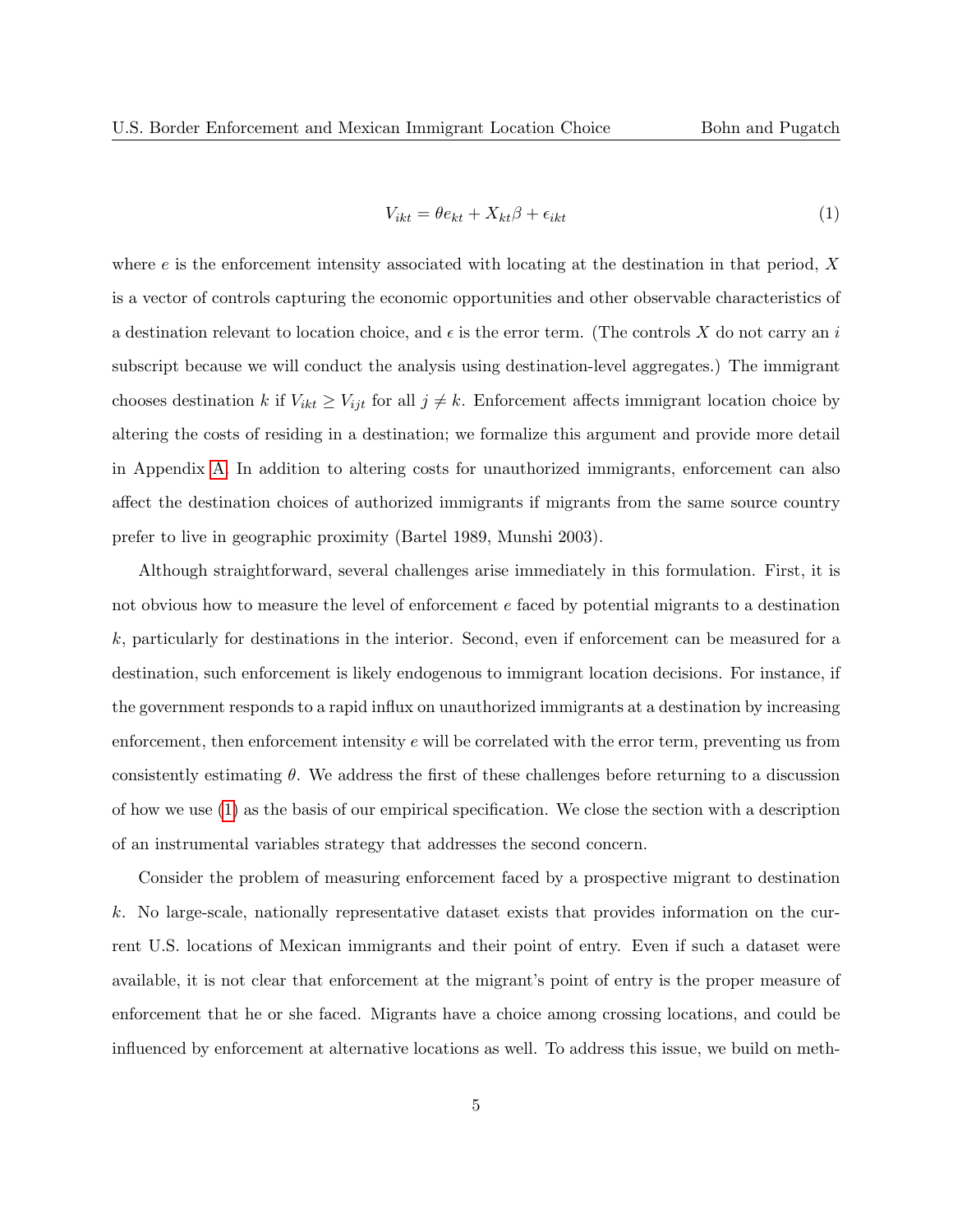ods developed by Pugatch and Yang (2011) and Borger et al. (2012) to construct a new measure of border enforcement intensity. We combine data on the historical border crossing and destination patterns of Mexican immigrants to the U.S. with current measures of border policy to assign a border enforcement index to U.S. locations.

The U.S. Customs and Border Protection (CBP) splits the southern border with Mexico into 9 sectors, with each sector responsible for preventing unauthorized crossings of people and goods in its territory. CBP adjusts enforcement intensity across sectors to meet perceived security needs, leading to variation in enforcement across sectors and over time. This variation will not affect the desirability of locating in all U.S. destinations equally. Suppose we observed, for example, that prior to our sample period all migrants to Missouri came from one of two sectors, the Rio Grande Valley (eastern Texas) and Laredo sectors. Suppose further that 10% of migrants crossing in the Rio Grande Valley sector located in Missouri, while Missouri's share of the Laredo sector was 5%. Then a natural measure of border enforcement intensity for Missouri would be to assign 10% of Rio Grande Valley and 5% of Laredo's enforcement to Missouri, with all other sectors contributing zero. This sector-weighted average of enforcement intensity leads to the following U.S. location-specific enforcement index:

<span id="page-6-0"></span>
$$
e_{kt} = \sum_{s=1}^{9} \omega_{ks} e_{st} \tag{2}
$$

where  $\omega_{ks}$  is the share of immigrants who cross at border sector s who locate in destination k, and  $e_{st}$  is enforcement intensity at sector  $s$  at time  $t$ . We use the number of border patrol agents (in thousands) as our enforcement measure, so that the index  $e_{kt}$  may be interpreted as border patrol agents assigned to prevent unauthorized immigration to location  $k$  at time  $t$ . Importantly, the weights used to construct the index are predetermined with respect to enforcement levels, so that enforcement patterns do not cause the observed immigrant destination choices. Identifying variation for the effect of border enforcement on immigrant location choice therefore comes from three sources: spatial variation in border enforcement across sectors; time series variation in border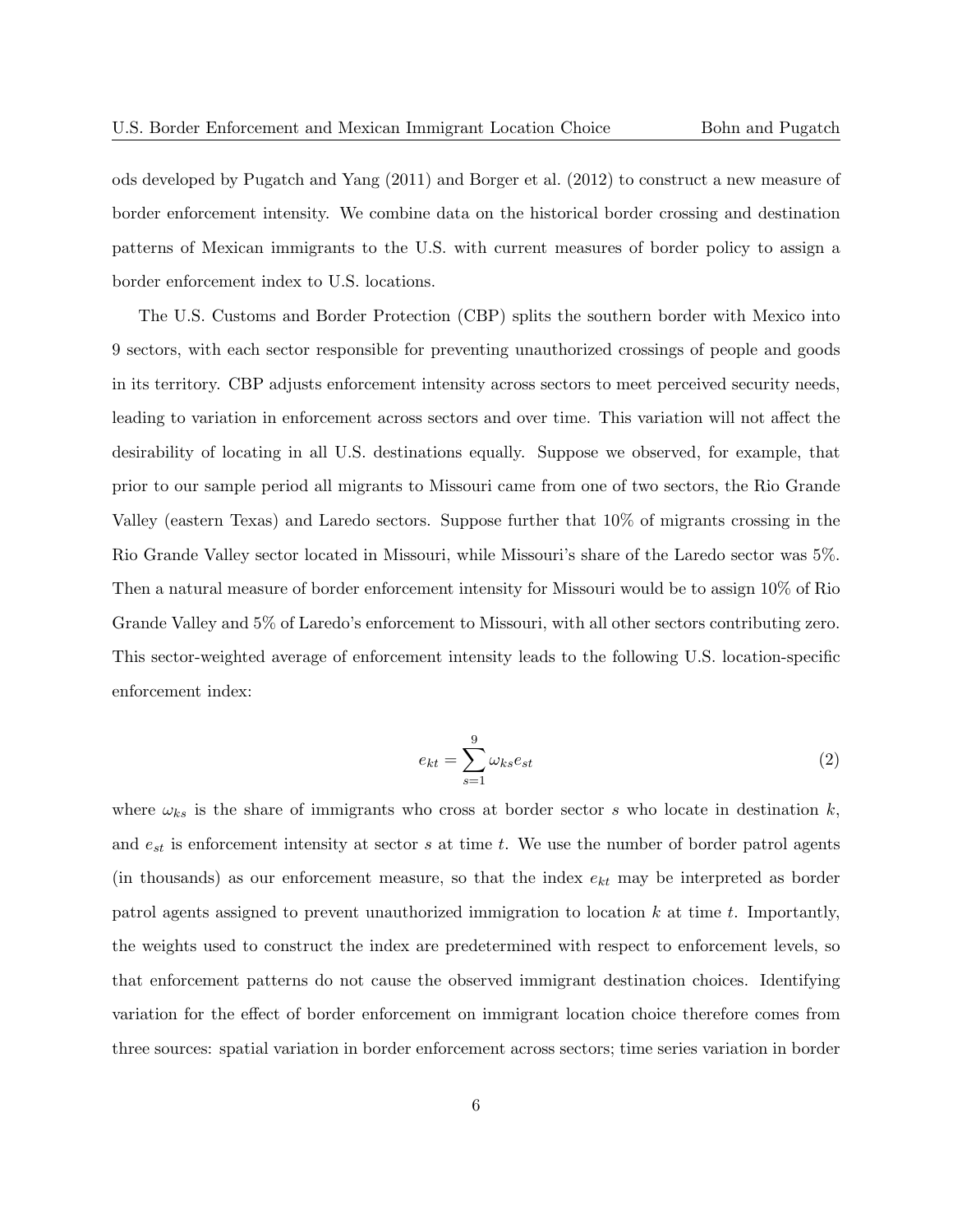enforcement within sectors; and cross-sectional variation in the propensity of immigrants to follow particular routes from border crossings to U.S. destinations.

Return now to [\(1\)](#page-5-0), the migrant's value function for locating in a particular destination. Let  $\epsilon_{ikt} = \eta_{kt} + u_{ikt}$ , so that the error may be decomposed into a destination- and time-specific component  $\eta$  and an idiosyncratic component u that we assume to be i.i.d. Type I Extreme Value. Then the share of immigrants choosing destination k at time t, denoted  $\pi_{kt}$ , may be expressed as:

$$
\pi_{kt} = \frac{\exp\left(\theta e_{kt} + X_{kt}\beta + \eta_{kt}\right)}{\sum_{j} \exp\left(\theta e_{jt} + X_{jt}\beta + \eta_{jt}\right)}\tag{3}
$$

Note that this is just the familiar multinomial logit formula with an unobserved destination- and time-specific component  $\eta$  included. Letting the sample share of immigrants S differ from the population share  $\pi$  by a multiplicative error  $\nu$  (assumed uncorrelated with  $\pi$ ) and taking logs yields:

$$
\log(S_{kt}) = \theta e_{kt} + X_{kt}\beta + \eta_{kt} - \log(D_t) + \nu_{kt}
$$
\n<sup>(4)</sup>

where  $D_t = \sum_j \exp(\theta e_{jt} + X_{jt} \beta + \eta_{jt})$ , with the subscript acknowledging that this term is identical across all destinations at time t. Assume that  $\eta_{kt}$  may be further decomposed into time-invariant and time-varying components as  $\eta_{kt} = \zeta_k + \phi_{kt}$ . Taking first differences of S yields:

<span id="page-7-0"></span>
$$
\Delta \log(S_{kt}) = \theta \Delta e_{kt} + \Delta X_{kt} \beta - \Delta \log(D_t) + \Delta \phi_{kt} + \Delta \nu_{kt}
$$
\n(5)

An empirical specification based on this first-differenced equation offers several benefits relative to multinomial choice estimation. First, it allows for linear estimation with easily interpretable coefficients; the coefficient of interest  $\theta$  is the *ceteris paribus* effect of a one-unit change in enforcement intensity on the percent change in the share of immigrants choosing a destination. Second, the specification allows for straightforward incorporation of factors common to all destinations within a time period through the inclusion of period fixed effects, which estimate  $\Delta \log(D_t)$ . Third, the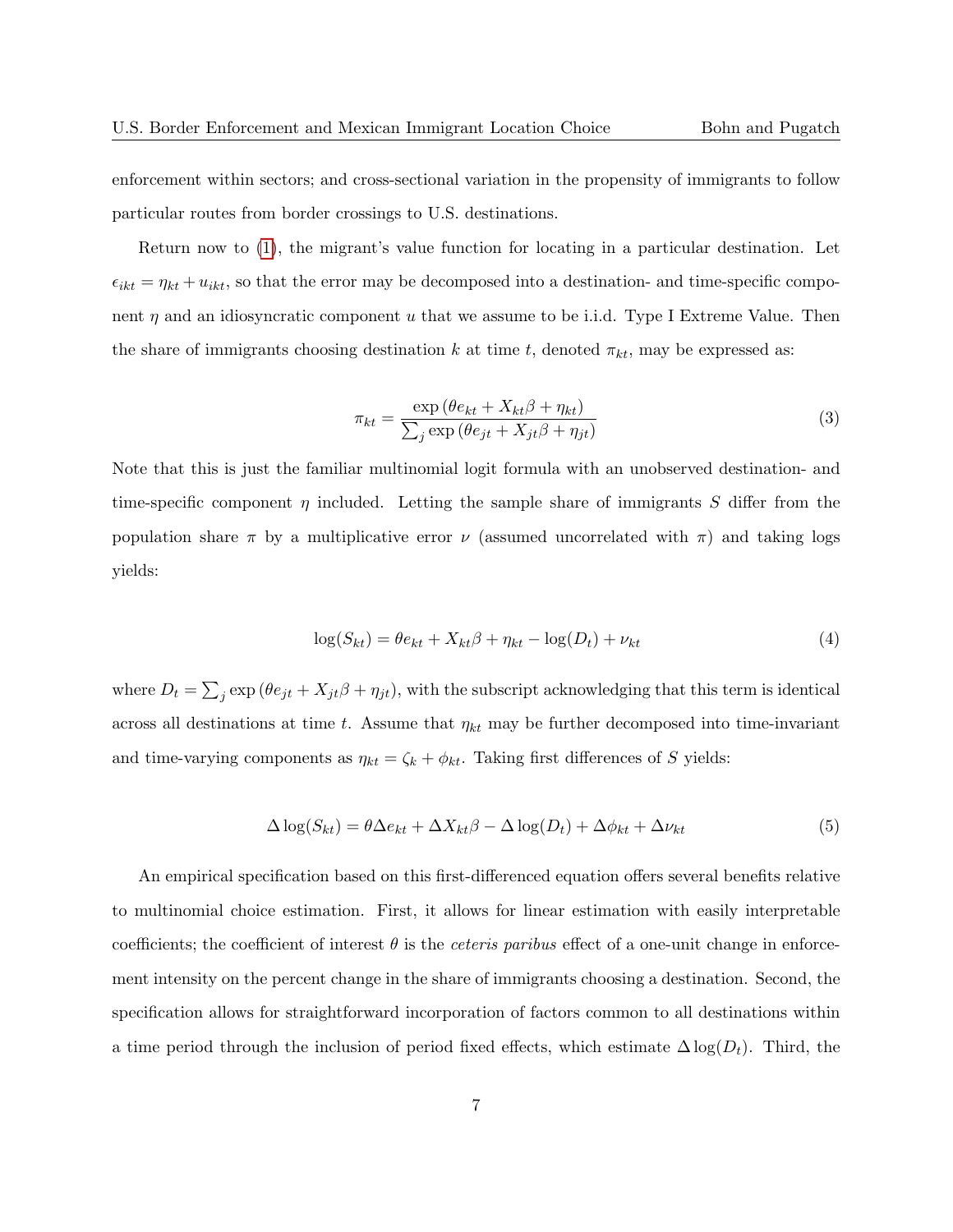specification also controls for permanent attributes of a location, such as climate, amenities, and the role of durable immigrant networks through the term  $\zeta$ , which differences out of the equation.

A remaining concern, however, is correlation between the destination- and time-specific innovation  $\Delta \phi_{kt}$  and changes in enforcement intensity. If border officials respond to shocks that increase the share of immigrants choosing a location by increasing enforcement intensity, then our estimates of  $\theta$  will be upward biased. We address this issue by instrumenting for  $\Delta e_{kt}$  with enforcement lagged two periods. As Borger et al. (2012) note, administrative delays in CBP budget approval lead to 2-year lags between initial requests and realized outlays. To set its budget, CBP implements a process known as the "Operational Requirements-Based Budget Program" (ORBBP), in which border patrol sectors request resources to enforce immigration and customs laws based on an assessment of current needs.<sup>[4](#page-8-0)</sup> This assessment is based on all available information at the time of the request, including data maintained by CBP on current enforcement levels and apprehensions of undocumented migrants. ORBBP occurs annually, but the lag between initial requests and resource allocation exceeds one year.

Although budget allocations determined through ORBBP follow a fairly rigid process, the Department of Homeland Security may also address unexpected border enforcement needs through a "surge" of agents or other resources to particular border sectors. Because these additional resources may be contemporaneously correlated with immigrant flows, we are concerned about inconsistent estimates obtained through OLS. However, initial budget requests are based on an assessment of enforcement needs before such unexpected shocks are realized. If these initial requests are uncorrelated with the change in unobserved factors realized two years later, then the identifying assumption that  $e_{k,t-2}$  is uncorrelated with  $\Delta \phi_{kt}$  will hold. This approach also mirrors one that has been used in the labor supply literature, as in Ziliak (1997).

The choice of control variables to include in  $X$  is also important to isolate the role of border enforcement from other factors influencing immigrant location choice. We include a host of

<span id="page-8-0"></span><sup>&</sup>lt;sup>4</sup>We base this section on information learned in discussions with former Department of Homeland Security officials.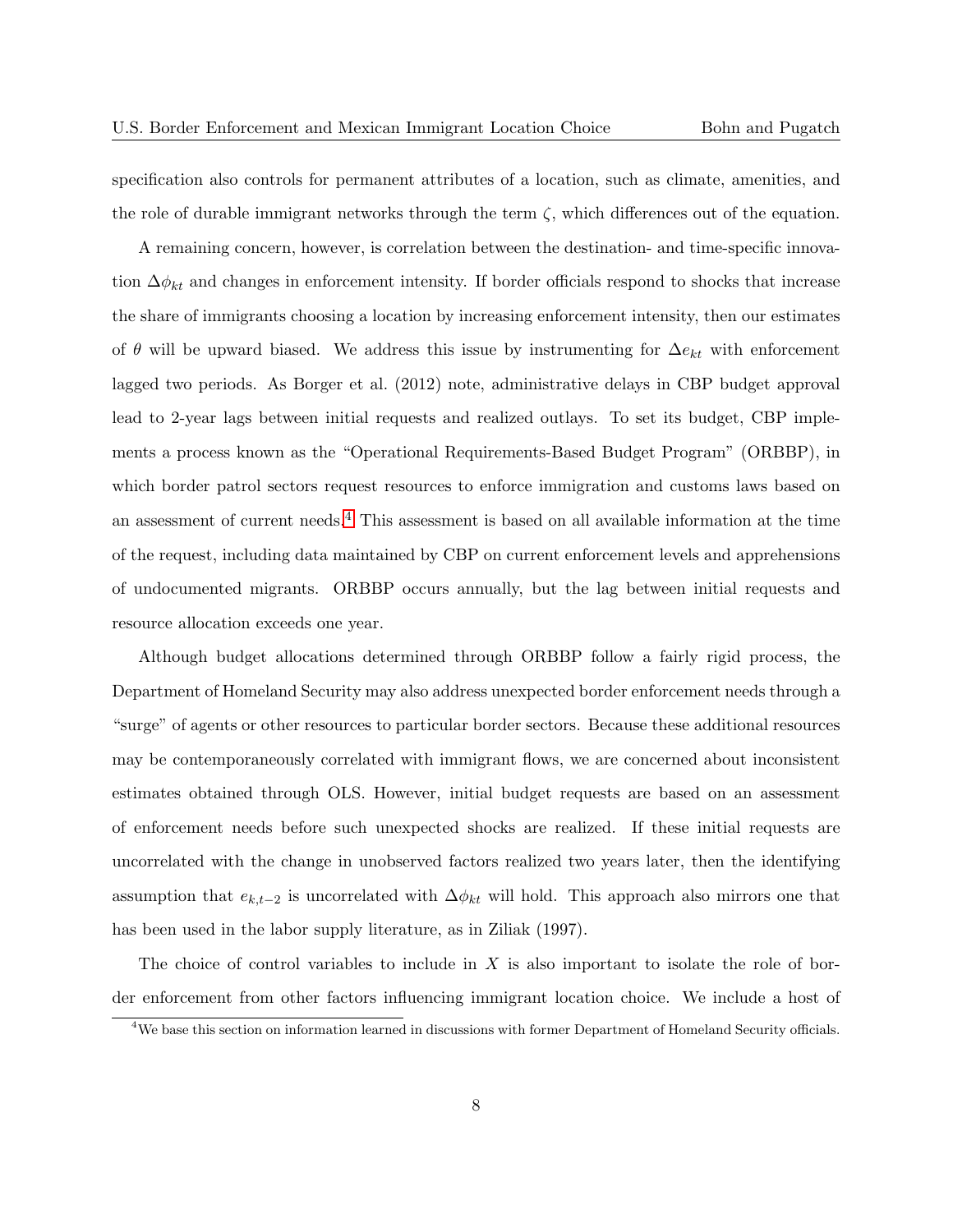destination-specific controls for economic conditions most relevant to prospective immigrants: unemployment rates, hourly wages, GDP per capita, manufacturing output, agricultural output, construction output, and new housing permits. The economic sectors are chosen because of the high concentration of Mexican immigrants employed in these industries. Moreover, including new housing permits separately from current output helps to capture the role of economic expectations in immigrant location decisions.

We also include measures of state-level legislation aimed at immigrants, which have proliferated since 2004. Arguably in response to increasing unauthorized immigrant populations and federal inaction on comprehensive policy reform, state legislatures have enacted hundreds of laws between 2004 and the present. Most immigrant-related state laws are intended to deter employment or restrict services to unauthorized immigrants, and a few have been shown to be effective deterrents, at least to immigrant location choice, if not to the law's stated intent (Bohn et al. 2011). Because policymakers see both border enforcement and state-level legislation as important deterrents to unauthorized immigration, including data on this legislation is critical to isolate the role of border enforcement in immigrant location decisions.

# <span id="page-9-0"></span>3 Data

To conduct the analysis, we need data on population shares of Mexican immigrants (and other subpopulations) by U.S. destination; enforcement intensity by border patrol sector; choices of border crossings and destinations by migrants to construct the weights used in the enforcement index; and destination-specific control variables. We describe the sources of these data below, with additional details in Appendix [B.](#page-26-0)

The main source for population data is the U.S. Current Population Survey (CPS), 1994-2011. We classify immigrants by place of birth, while natives are those born in the United States. We also combine the 2000 U.S. Census and American Community Survey (ACS) 2001-2011 into an alternate dataset to check the consistency of the CPS results. We work with state-level aggregates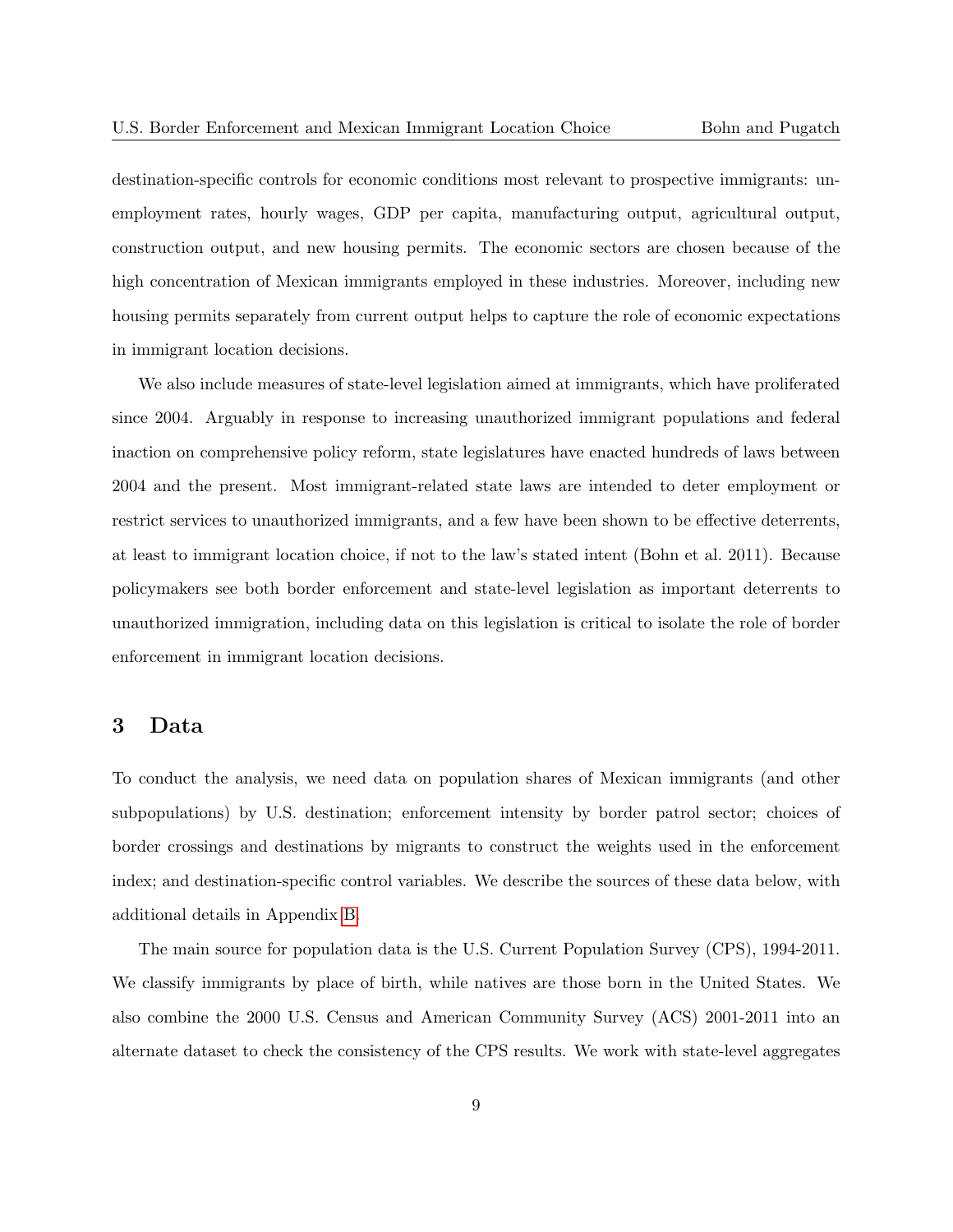derived from these sources.<sup>[5](#page-10-0)</sup> Relative to the Census/ACS, the CPS provides a longer time series, including a set of years (1994-1999) with notable fluctuations in border enforcement. These features lead us to prefer the CPS despite the larger sample sizes available in the Census/ACS.

Figure [A1](#page-39-0) compares the numbers of Mexican immigrants between the Census, ACS, and CPS. The CPS has notably lower counts of Mexican immigrants than the other sources over most of the period, with a considerable dip in 2008 likely due to a change in the Census Bureau's revision to population controls in that year. In particular, the Bureau made sizeable changes to the methodology for estimating changes in population due to international migration—disproportionately affecting estimates of foreign-born persons (Passel and Cohn 2010). Although these differences are problematic for estimates of Mexican immigrant population levels, they are less likely to bias results for the national share of immigrants at a particular location, our outcome of interest. The lower immigrant counts in the CPS will bias our current results compared to the Census/ACS only if the two sources differ because the CPS is differentially correlated with border enforcement. We have no reason to believe that this is the case, and will present results using both data sources to check for consistent results. Additionally, excluding data for 2008 from the CPS sample does not alter our findings (results not shown but available upon request).

Data on border enforcement are from the U.S. Department of Homeland Security (DHS). DHS reports the number of border patrol agents employed annually in each sector of the southern U.S. border. We would prefer to measure border enforcement using linewatch hours, a more direct measure of enforcement used in several related studies (Hanson and Spilimbergo 1999, Orrenius 1999, Hanson, Robertson and Spilimbergo 2002, Orrenius 2004, Gathmann 2008, Angelucci 2012, Lessem 2012), However, DHS stopped reporting linewatch hours in mid-2004, and denied our repeated Freedom of Information Act requests to obtain related information that could be used to extend the series. Figure [A2](#page-39-1) compares agent counts and linewatch hours for the years in which

<span id="page-10-0"></span><sup>&</sup>lt;sup>5</sup>We prefer the U.S. state to other levels of geographic aggregation, such as the metropolitan statistical area (MSA), because there will be fewer state-year cells with zero immigrants than alternative geographic units. Passel and Cohn (2010) cautions against using the CPS and ACS for MSA-level analysis when focusing on unauthorized immigrants. States also leave greater scope to control for changing economic conditions because of greater data availability.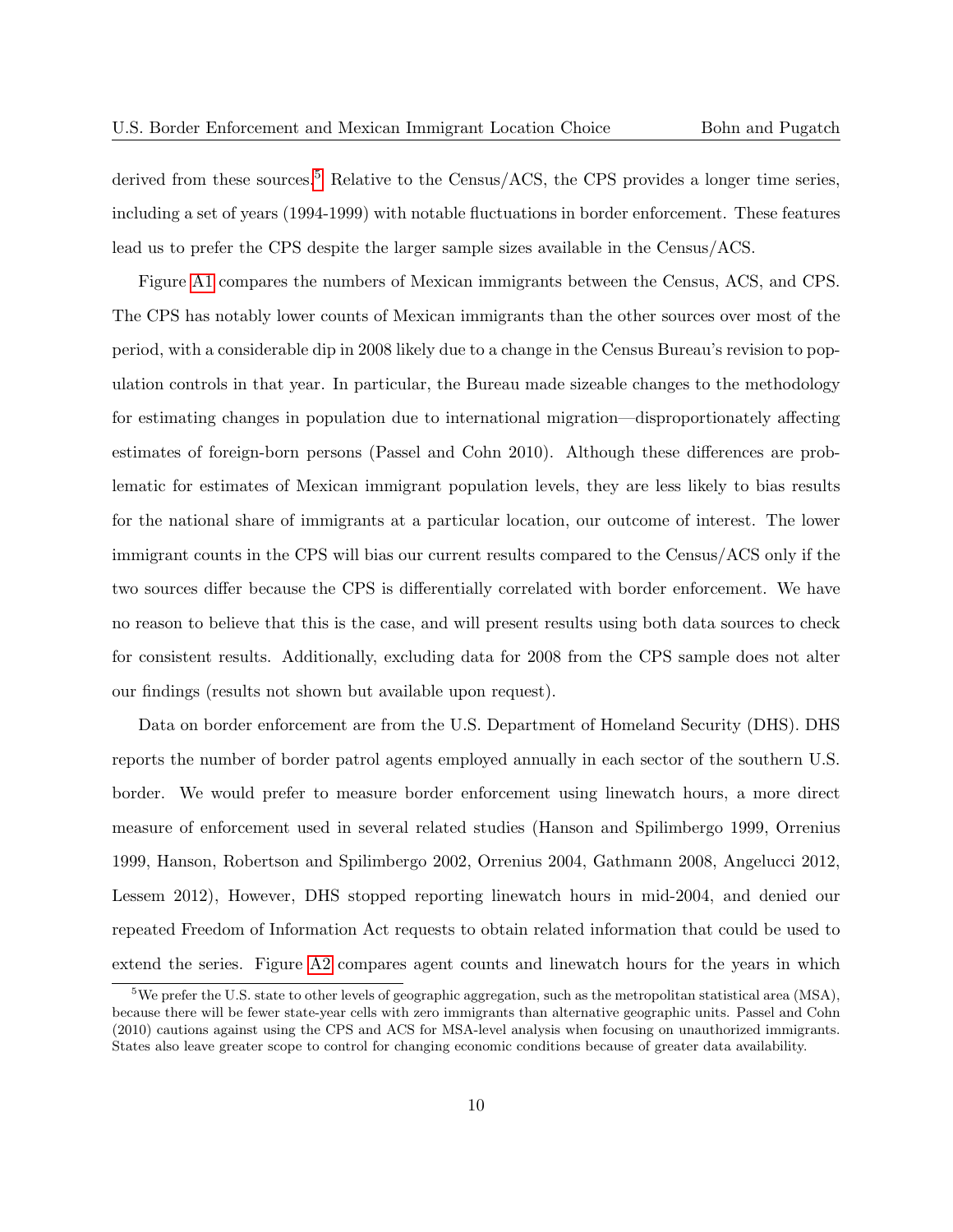there is overlap. Although the graph shows slightly different trends in these series, reflecting higher average annual linewatch hours per agent in more recent years, the series nonetheless track each other closely. This high correlation makes us confident that an enforcement index based on border patrol agents appropriately captures enforcement intensity.

Data on border crossing patterns used to construct weighted enforcement are from the Northern Border Migration Survey (EMIF), a survey of migrants along the U.S.-Mexico border conducted by the Mexican government annually since 1993. We use the survey to construct, for each border patrol sector, the probability of entering each U.S. state. To do so, we assign each survey respondent to a border sector and a U.S. state according to the crossing point and place of main U.S. residence on his or her last trip to the U.S. We drop any respondents whose last trip was more than 10 years prior to the interview date in order to mitigate recall bias. The shares of migrants whose last trip to the U.S. occurred between 1983-1993 at border crossing s whose last U.S. residence was in state k are used to construct the crossing probabilities  $\omega$  that appear in [\(2\)](#page-6-0).<sup>[6](#page-11-0)</sup>

Control variables used in the analysis come from various sources, with details in Appendix [B.](#page-26-0) Data on state-level economic conditions are from U.S. government sources. Data on state-level legislation aimed at immigrants was compiled from quarterly reports on all state laws related to immigrants from the National Conference of State Legislatures (NCSL). Our controls include any deterrent state laws related to employment or enforcement, as of the date a law was signed by the state governor.

The diffusion of Mexican immigrants to new U.S. destinations, the phenomenon that motivates our inquiry, is documented in Table [1.](#page-28-0) The concentration of Mexican immigrants in traditional destinations—as measured by the shares in the top 5 states, top 10 states, and in California and Texas—was nearly unchanged between 1980 and 1990. These shares dropped considerably between

<span id="page-11-0"></span> ${}^6$ Given the availability of data on an immigrant's crossing location and U.S. destination in the EMIF, one might reasonably ask why we do not use the EMIF to construct our outcome measures in addition to the enforcement weights. We prefer the CPS (and Census/ACS) for the outcome data because the much larger sample sizes (more than 1.5 million annually in the CPS compared to around 15,000 in the EMIF) will lead to more accurate measures of population shares. A similar argument applies to the Mexican Migration Project (MMP), which covers only selected Mexican communities, in addition to its relatively smaller sample.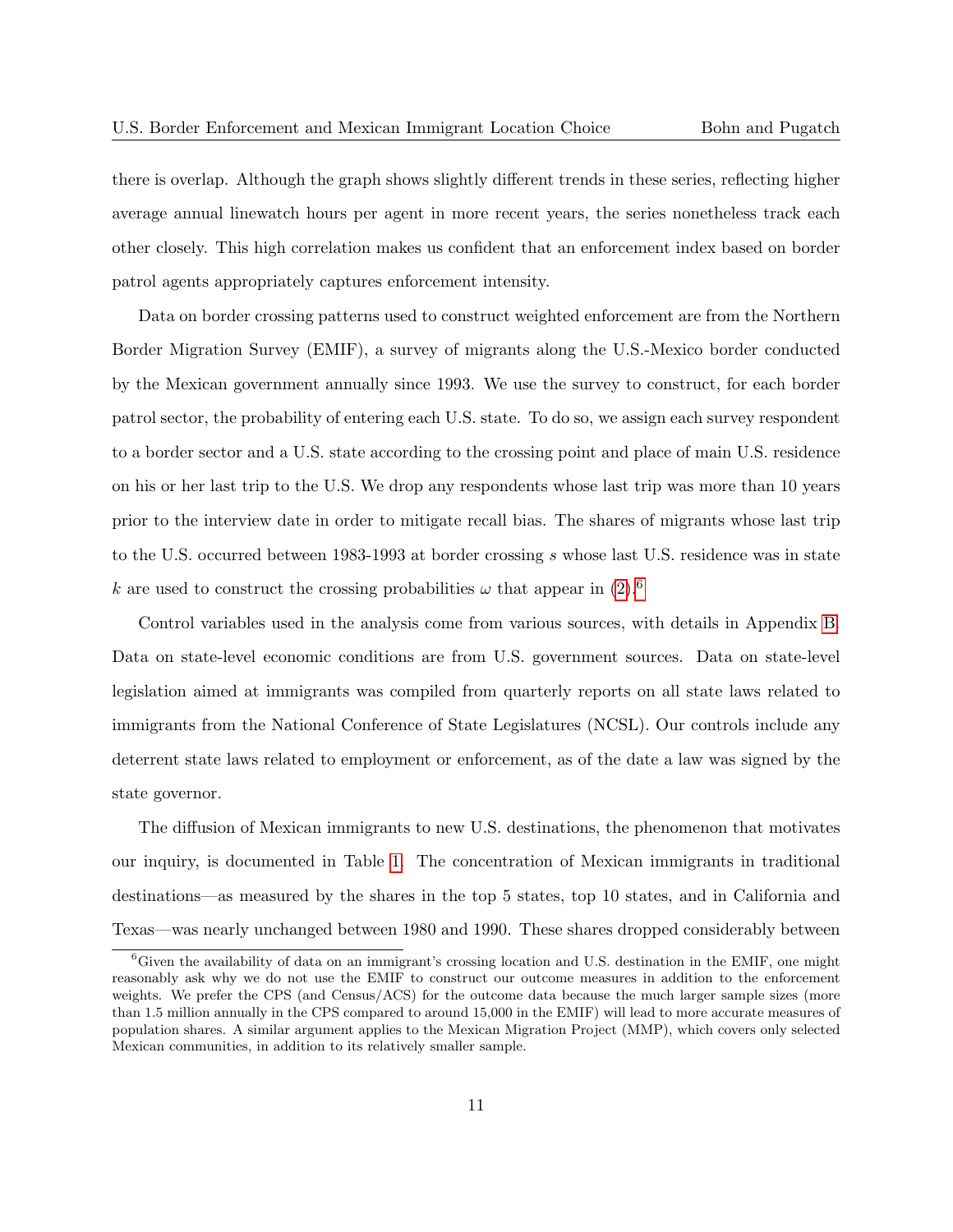1990 and 2000, however, with the share in the top 5 states falling from 90% to 76%. A further though less precipitous drop occurred between 2000 and 2010. Figure [1](#page-35-0) gives a sense of which areas absorbed these new migrants, with states in the Southeast, Great Plains, and Midwest experiencing the fastest growth in Mexican immigration. As Figure [2](#page-35-1) shows, over most of this period, declining concentration of immigrants in traditional destinations was correlated with increased investment in border enforcement. This correlation, as noted above, prompts the hypothesis that directed increases in enforcement diverted Mexican immigrant flows away from traditional destinations over this time period.

Figure [3](#page-36-0) presents data broadly consistent with this story. Panel (a) shows border enforcement in selected sectors (only a subset are shown for clarity), including a substantial increase in enforcement in the San Diego border patrol sector in the mid-1990s that leveled off later in the decade. The Rio Grande Valley (eastern Texas) sector also experienced an increase throughout the period, ending on a similar level as San Diego. The sharpest increase was in the Tucson sector, however. Panel (b) shows the share of unauthorized Mexican immigrants crossing at each sector. After remaining flat for most of the period 1980-1995, San Diego began to lose share beginning the mid-1990s, while Rio Grande Valley ended the period at a similar level as its historical average. Tucson's share increased considerably over the same period as San Diego's decline. Although the evidence is circumstantial, the figures do show a clear shift in enforcement and crossing activity from the traditional gateways on the western and eastern edges of the border towards the center. This paper seeks to determine if these patterns also led to changes in the residential locations of Mexican immigrants. An empirical challenge is to disentangle the role of border enforcement from the many additional influences including economic opportunities, social factors, and other immigration policy actions on immigrant location choice.

The index we use to measure the border enforcement intensity faced by potential migrants to each U.S. state consists of two components: 1) enforcement intensity by border patrol sector and 2) weights representing the propensity of immigrants crossing at a sector to locate in a particular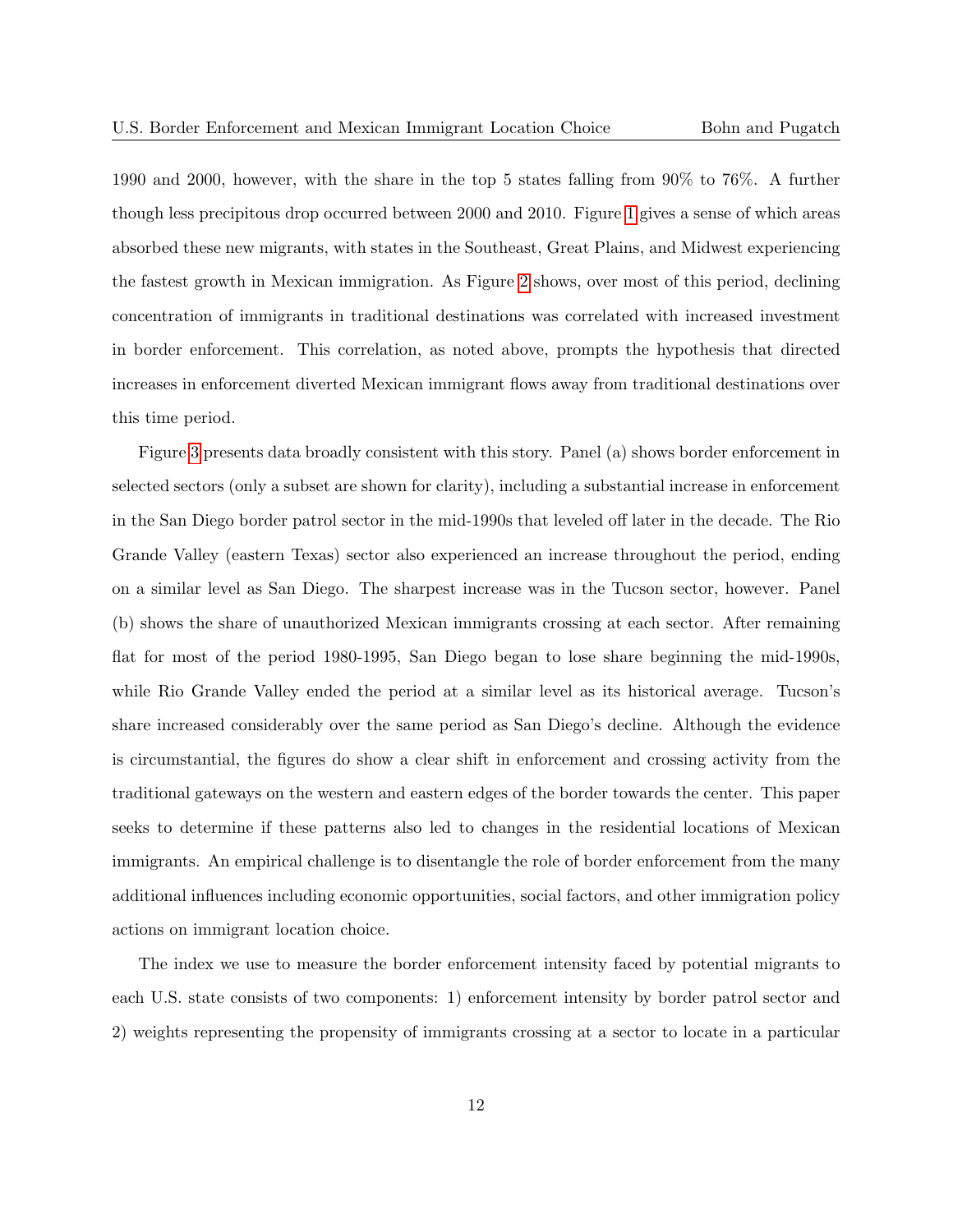U.S. state. We have already presented data on (1). Figure [4](#page-37-0) shows data on (2), in the form of maps showing Mexican immigrant destinations for selected border crossings. Panel (a) shows the locations chosen from 1983-1993 by migrants crossing in the Rio Grande Valley sector (eastern Texas, with representative city Brownsville circled). Unsurprisingly, the modal destination is Texas, with southeastern states also popular. Panels (b) and (c) show the analogous maps for the El Paso (western Texas and New Mexico) and San Diego sectors. As in panel (a), immigrants crossing in these sectors choose destinations that are geographically proximate. This variation in U.S. destinations, conditional on border crossing location, allows us to transform the variation in enforcement across border patrol sectors into state-specific measures of border enforcement intensity.

Figure [5](#page-38-0) shows the resulting enforcement index for a representative state, Arizona. The solid line shows the enforcement index, which may be interpreted as the number of border patrol agents assigned to prevent unauthorized immigrants from entering Arizona. Enforcement levels in the Rio Grande Valley, San Diego, and Tucson sectors are also plotted. As shown in the graph, the correlation between Arizona's enforcement index and enforcement intensity in the Tucson sector is much higher than that for the other sectors. This is the result we would expect if enforcement in the Tucson sector is more relevant for potential migrants to Arizona than enforcement in the other sectors.

We close this section by presenting summary statistics on the panel of U.S. states used in the analysis in Table [2.](#page-28-1) The mean Mexican immigrant share is (approximately) 2%, which is a mechanical result of the sample size of 50 states and the District of Columbia; we omit reporting the shares of other population groups for this reason. The average level of the enforcement index is 0.21, indicating 210 border patrol agents assigned to prevent unauthorized immigration to an average state annually. An alternate enforcement index that replaces border patrol agents with apprehensions of unauthorized migrants in [\(2\)](#page-6-0) shows 21,200 apprehensions intended for an average state per year. The remainder of the table shows the average levels of various subpopulations (sample sizes vary because of state-year cells with zero shares, in accordance with the sample used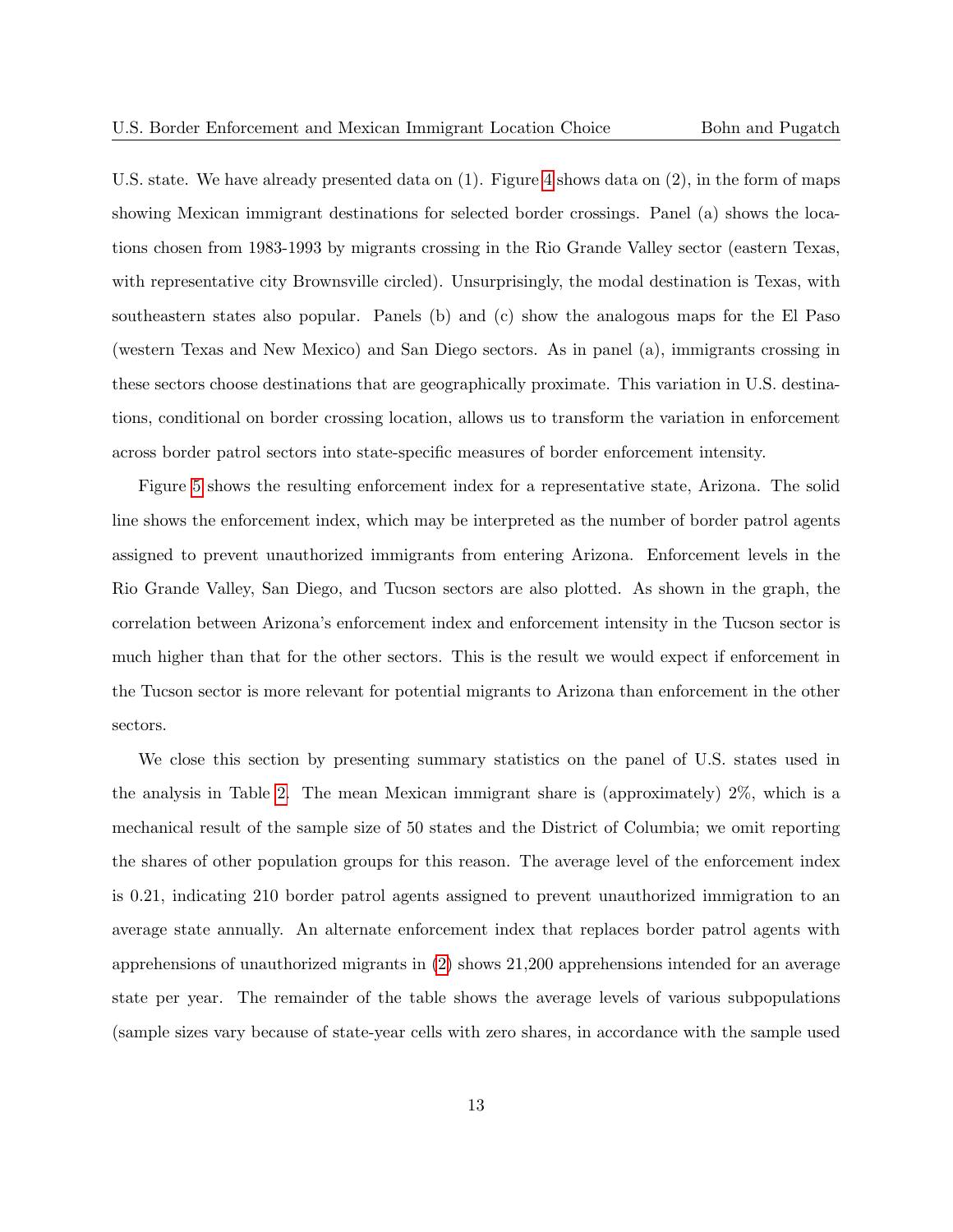in the regression analysis). The average state has 184,480 Mexican immigrants, compared to 4.1 million natives. Levels of other subpopulations are mostly as expected, although our estimate of the unauthorized Mexican immigrant population implies that 34% of Mexican immigrants are unauthorized, which is low compared to Hanson's (2006, p. 870) estimate of 56%.

### 4 Results

#### 4.1 Main results

In estimating  $(4)$ , we include in the vector of controls  $(X)$  unemployment rates, hourly wages, (log) GDP per capita, (log) manufacturing output, (log) agricultural output, (log) construction output, (log) new housing permits, and an indicator for passage of any punitive legislation aimed at immigrants, all in first differences. Unemployment rates and hourly wages are specific to the subpopulation whose population shares are under analysis. We also include a constant and year fixed effects. We cluster standard errors by state.

Before discussing results of estimating [\(4\)](#page-30-0), we present in Table [3](#page-29-0) the results of the first stage, in which we regress the first difference of the enforcement index on its second lag, with the same set of controls as described above. In column  $(1)$ , the coefficient on the instrument is .073, indicating that every 1,000 border patrol agents assigned to a state two years ago corresponds to an increase of [7](#page-14-0)3 agents in the past year.<sup>7</sup> The coefficient is very precisely estimated, with an  $F$ -statistic of 74.2. In column (2) we restrict attention to the years 2000-2011, corresponding to the period of the Census/ACS sample. The coefficient is falls slightly to .068, with an F-statistic of 59.

An alternate instrument that replaces border patrol agents with apprehensions of unauthorized migrants (in thousands) also produces strong first stage results. Column (3) shows the coefficient for the enforcement index based on apprehensions is 0.57, representing the additional agents assigned to a state for every 1,000 apprehensions two years ago. The coefficient using the Census/ACS

<span id="page-14-0"></span><sup>&</sup>lt;sup>7</sup>For ease of exposition, the enforcement index based on border patrol agents is specified in absolute numbers of agents in Table [3,](#page-29-0) but in thousands in all other results.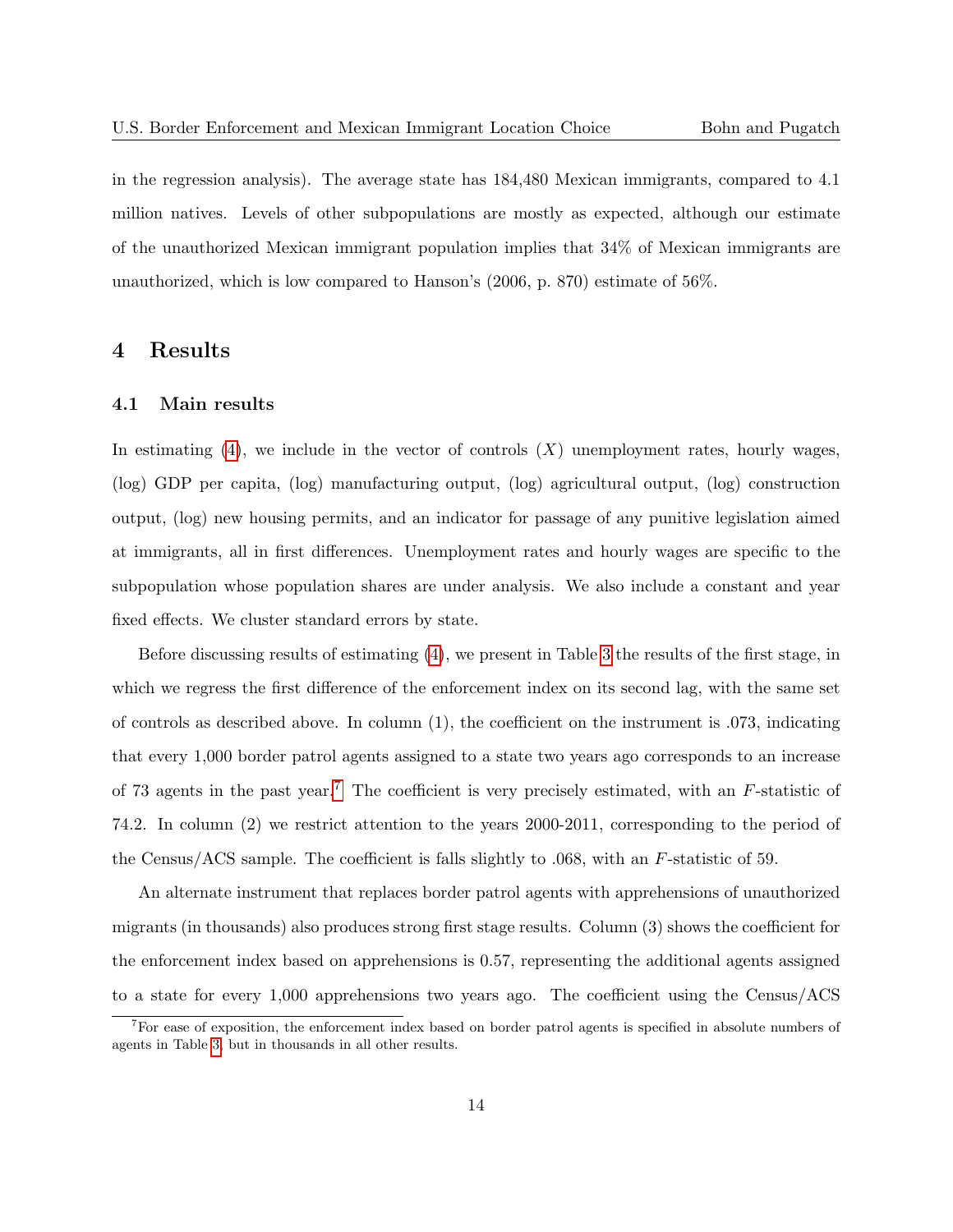sample in column  $(4)$  is very similar, and both have F-statistics greater than 25. We prefer the agent-based instrument for the second stage analysis, however, because it provides a stronger first stage.

Table [4](#page-30-0) presents the main results from estimation of [\(4\)](#page-30-0), with OLS results in Panel A and IV results in Panel B.<sup>[8](#page-15-0)</sup> Column (1) uses a state's share of all Mexican immigrants located in the U.S. as the dependent variable. The OLS coefficient of -.176 indicates that an increase of 1,000 border patrol agents assigned to a state is correlated with a 17.6% decrease in a state's share of Mexican immigrants. In an average state with a 2% share, this would reduce the share to 1.65%. The corresponding IV coefficient in Panel B is -.219, meaning that a 1-unit increase in the enforcement index leads to a 21.9% decrease in a state's Mexican immigrant share. The larger magnitude of the IV coefficient is as we would expect if OLS coefficients are upwardly biased because enforcement intensity responds to immigrant inflows. Both coefficients are statistically significant at  $1\%$ .<sup>[9](#page-15-1)</sup>

In subsequent columns of Table [4](#page-30-0) we focus on subpopulations of Mexican immigrants to look for differential responses to border enforcement. In column (2) we restrict attention to males aged 16-50 with a high school education or less, a group with a high propensity to migrate. The IV coefficient is nearly 1.5 times both the corresponding OLS coefficient and that for all Mexican immigrants in column (1). The larger magnitude is as expected if this group is more likely to be affected by border enforcement. In column (3) we investigate the response of unauthorized immigrants. U.S. government surveys do not ask about immigrants' legal status. Instead, we use state-level estimates of unauthorized immigrants from Warren and Warren (2013), multiplied by the proportion of immigrants who are Mexican (according to the state-year cell of the CPS panel)

<span id="page-15-0"></span><sup>&</sup>lt;sup>8</sup>First-stage F-statistics reported in Table [4](#page-30-0) do not correspond exactly to those in Table [3,](#page-29-0) column (1) because estimation samples vary due to state-years with a zero population share, for which the log population share is undefined. Cells with a zero share also explain the uneven sample sizes across columns. We check the sensitivity of results to exclusion of these observations in Table [A2.](#page-34-0)

<span id="page-15-1"></span> $9T_0$  give a further sense of the magnitudes of our estimates, the average change in the enforcement index is 0.017, representing an annual increase of 17 border patrol agents assigned to a state. Multiplying this figure by our IV estimate of -.219 results in a predicted annual decline of 0.37% in an average state's Mexican immigrant share. In the average state with a 2% Mexican immigrant share, this will result in a decline to 1.99% in one year, or a decline to 1.88% when compounded over the 17 years of our sample.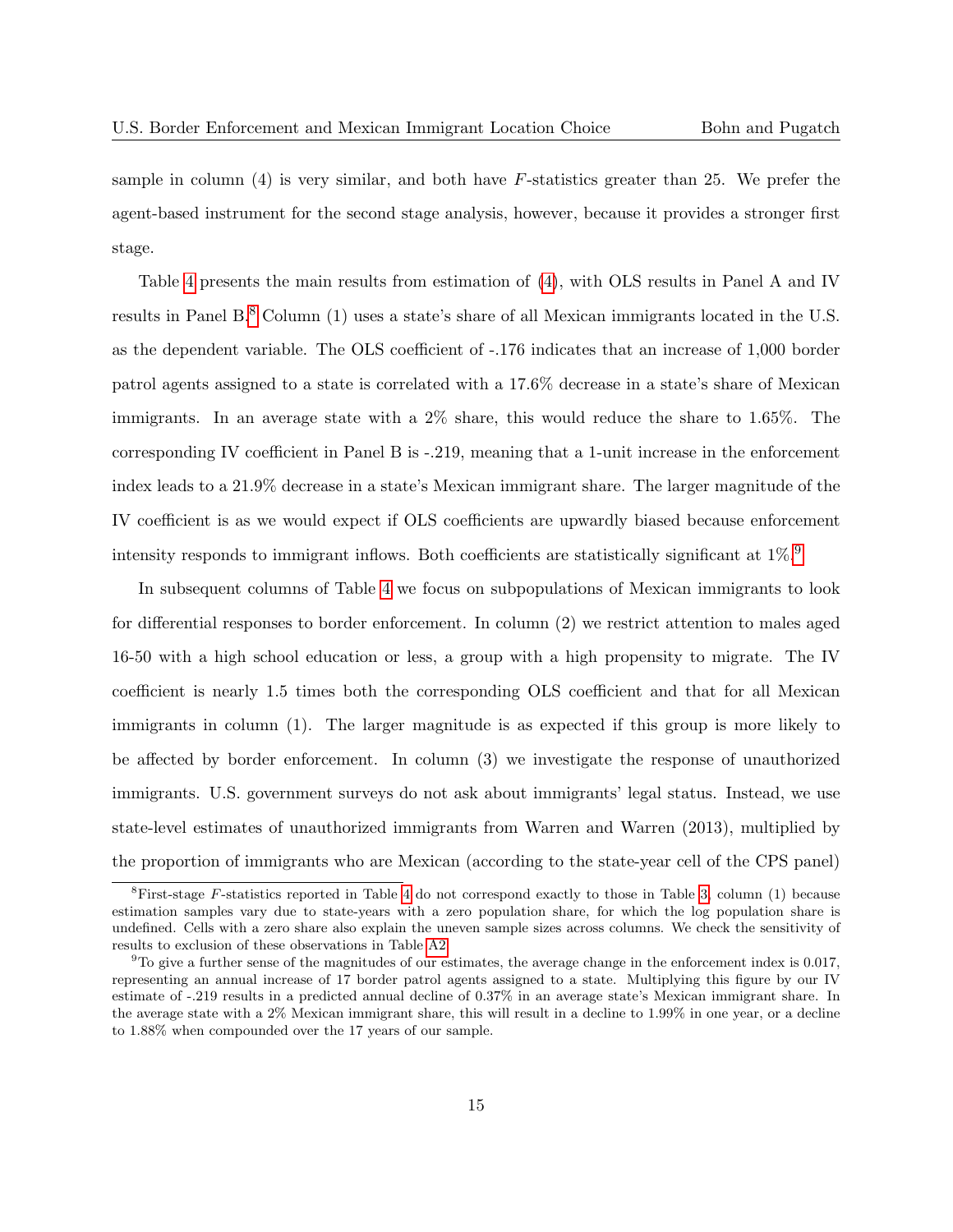to obtain an estimate of a state's share of unauthorized Mexican immigrants.[10](#page-16-0) The IV coefficient is -.324, significant at 1% and considerably larger than the coefficient for all Mexican immigrants, indicating a greater responsiveness of unauthorized Mexican immigrants to border enforcement, as we would expect.

Despite the lack of information about immigrant legal status in the data, data on U.S. citizenship can be used to identify a subgroup of immigrants with certain legal status. These immigrants are not at risk of deportation and therefore should not respond to border enforcement in the same manner as non-citizens. Splitting the sample of those born in Mexico into naturalized citizens and non-citizens in columns (4)-(5), we find that naturalized citizens are not responsive to border enforcement when deciding where to reside in the U.S., but non-citizens are. The non-citizen response is of similar magnitude as the unauthorized immigrant group examined in column (3).

Mexican immigration to the U.S. is characterized by high rates of circular migration, with migrants cycling back and forth between countries with some regularity (Rendon and Cuecuecha 2010). For migrants currently at a U.S. destination, greater enforcement increases the cost of return migration to Mexico by making it more difficult to engage in circular migration. This increases the incentives for migrants to remain at their U.S. destination when border enforcement tightens (Kossoudji 2002, Angelucci 2012). Although U.S. government surveys do not ask directly about circular migration, they do ask for a respondent's migration status one year ago. Mexican immigrants who report being abroad last year were presumably residing in Mexico, and are likely re-entrants or newly arrived migrants to the U.S., compared to those who report residing in the U.S. the previous year. We split Mexican immigrants into groups by their migration status one year ago in columns  $(6)-(7)$ . In column  $(6)$ , the IV coefficient for those residing abroad one year ago is nearly zero, while the coefficients for those not abroad one year ago are similar to those for the full sample. The results are consistent with border enforcement leading to postponement of return migration to Mexico, rather than deterring re-entry or new migration to the U.S.

<span id="page-16-0"></span><sup>&</sup>lt;sup>10</sup>Appendix [B](#page-26-0) provides more detail on the methodology used by Warren and Warren (2013). These data end in 2010, leading to fewer observations than the main sample.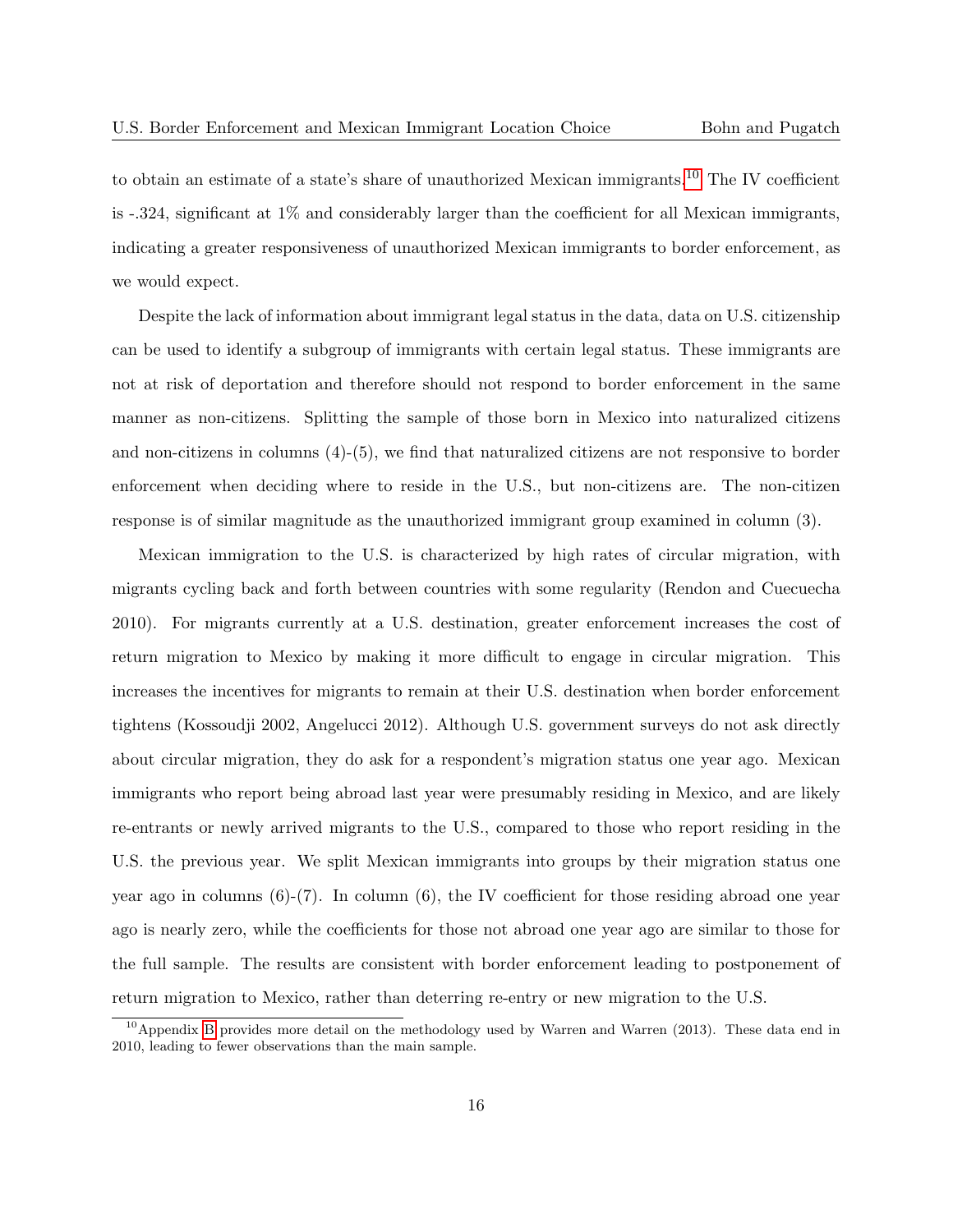If migrants are responding to local shocks other than border enforcement, then they may switch locations within the U.S. rather than change their entry or exit decision. While our specification controls for many shocks at the state level, the data allow us to further test these responses by classifying Mexican immigrants as internal migrants if they resided in a different U.S. state one year ago, and a non-internal migrant otherwise. We expect border enforcement to exert a greater influence on non-internal migrants. The IV coefficient for non-internal migrants in column (9) is almost identical to that for the full sample in column  $(1)$ . In column  $(8)$ , however, the IV coefficient for internal migrants is positive but not statistically significant. These findings show that the effect of border enforcement on location choice is driven by movements across the border, not between U.S. states. This differential response helps alleviate concerns that the enforcement index is correlated with a more general, but unobserved, adverse environment for all Mexican immigrants at a location.

In Table [5](#page-31-0) we repeat the specification of [\(4\)](#page-30-0) using additional population groups. In these regressions, we replace controls for the Mexican immigrant unemployment rate and hourly wage with those for the relevant subpopulation, but all other covariates are unchanged. In columns (1)-(2), we analyze shares of all non-Mexican immigrants and non-Mexican unauthorized immigrants, respectively, where the latter are constructed by multiplying the Warren and Warren (2013) estimates by the state's proportion of immigrants who are non-Mexican. In both cases, the OLS and IV coefficients are statistically indistinguishable from zero, in contrast to our earlier findings for Mexican immigrants. The results are sensible because unauthorized immigrants from countries other than Mexico are probably more likely to arrive by air, sea, or through the northern border.

Column (3) shows the response of natives to border enforcement. Although fear of deportation should not lead natives to respond to border enforcement, they might nonetheless respond indirectly through the effect of border enforcement on the location decisions of other groups. The results show that this is the case, with the IV coefficient positive and significant. This result is consistent with natives engaging in wage arbitrage as immigrants relocate from high to low enforcement intensity states. The response is relatively mild, however: the IV coefficient of .037 implies that an increase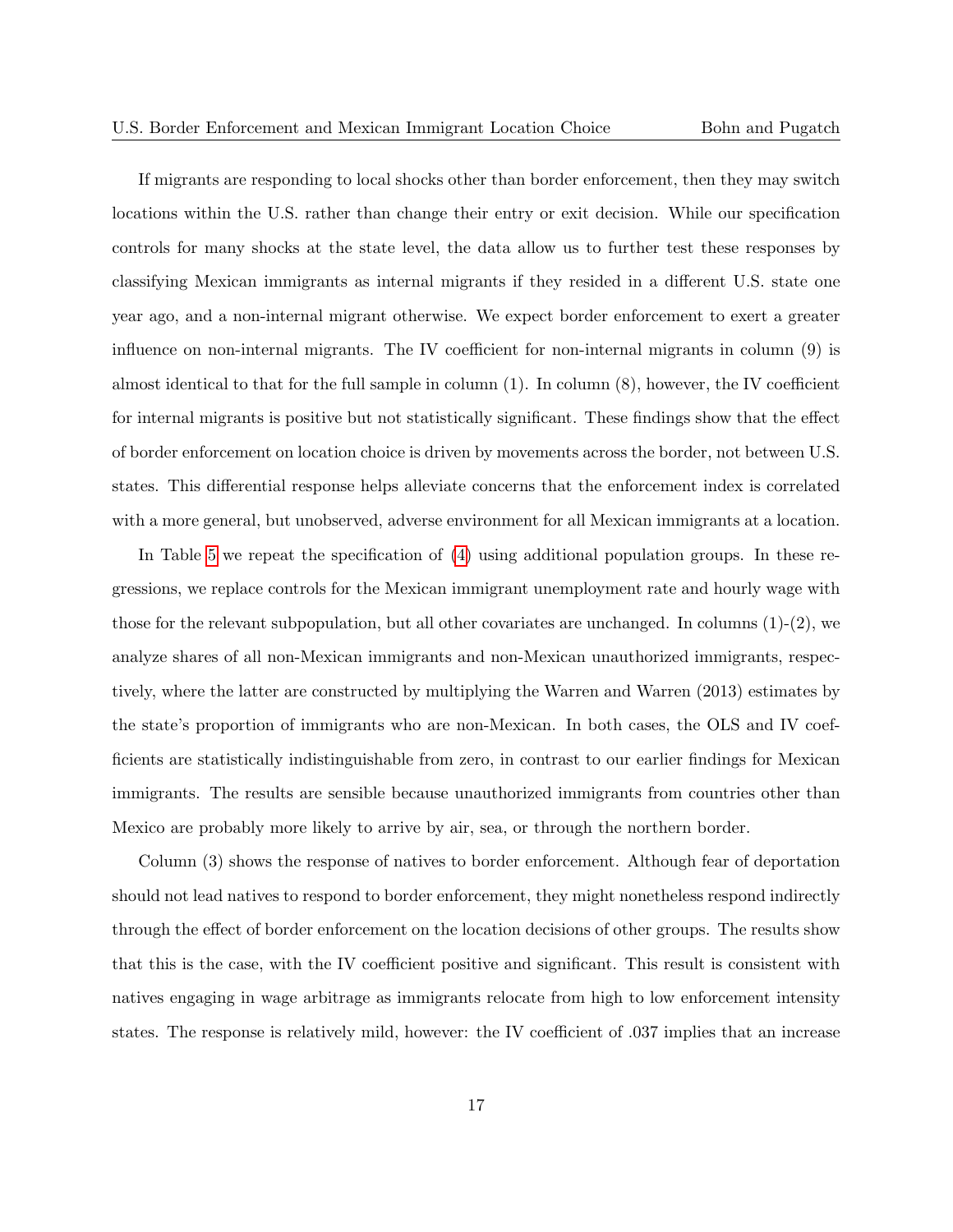of 1,000 border patrol agents assigned to a state increases the native population share by 3.7%, or from 2% to 2.07% in the average state.

In column (4) we examine the response of Puerto Ricans, who provide a useful falsification test for our main results because of their linguistic and cultural similarities with Mexicans and their U.S. citizenship. We find no statistically significant movements of Puerto Ricans in response to border enforcement, as might be expected. Column (5) shows the response of Central Americans, with the IV coefficient on the enforcement index of -.201 significant at 5%. This is an interesting result, suggesting that Central Americans respond to border enforcement in similar fashion as Mexicans, consistent with anecdotal evidence of relatively large flows of unauthorized Central Americans into the U.S. through Mexico and the southern U.S. border.

#### 4.2 Robustness checks

In Section [3,](#page-9-0) we discussed the reasons we preferred the longer panel based on the CPS relative to the shorter Census/ACS panel. However, the Census/ACS panel provides larger sample sizes than CPS, and thus is a better source for the years over which the panels overlap. Table [A1](#page-33-0) shows results analogous to Table [1](#page-28-0) using the Census/ACS panel, which covers the years 2000-2011. The results are quite similar to those from the CPS panel. In particular, all negative and statistically significant IV coefficients on the enforcement index from Table [1](#page-28-0) are also negative and statistically significant when using Census/ACS data. The negative coefficient on naturalized citizens is now significant at the  $5\%$  level in column  $(4)$ , suggesting that border enforcement influences location choices for Mexican immigrants beyond concerns about legal status. This effect would be consistent with immigrant preferences to live with others from their home country (Bartel 1989, Munshi 2003).

In all results presented to this point, state-year observations with a zero population share were omitted from the analysis, because the log population share is undefined for these cells. We check whether including these observations leads to different results by adding one person to all state-year subpopulations and recalculating the population shares, so that the log share is defined for all cells.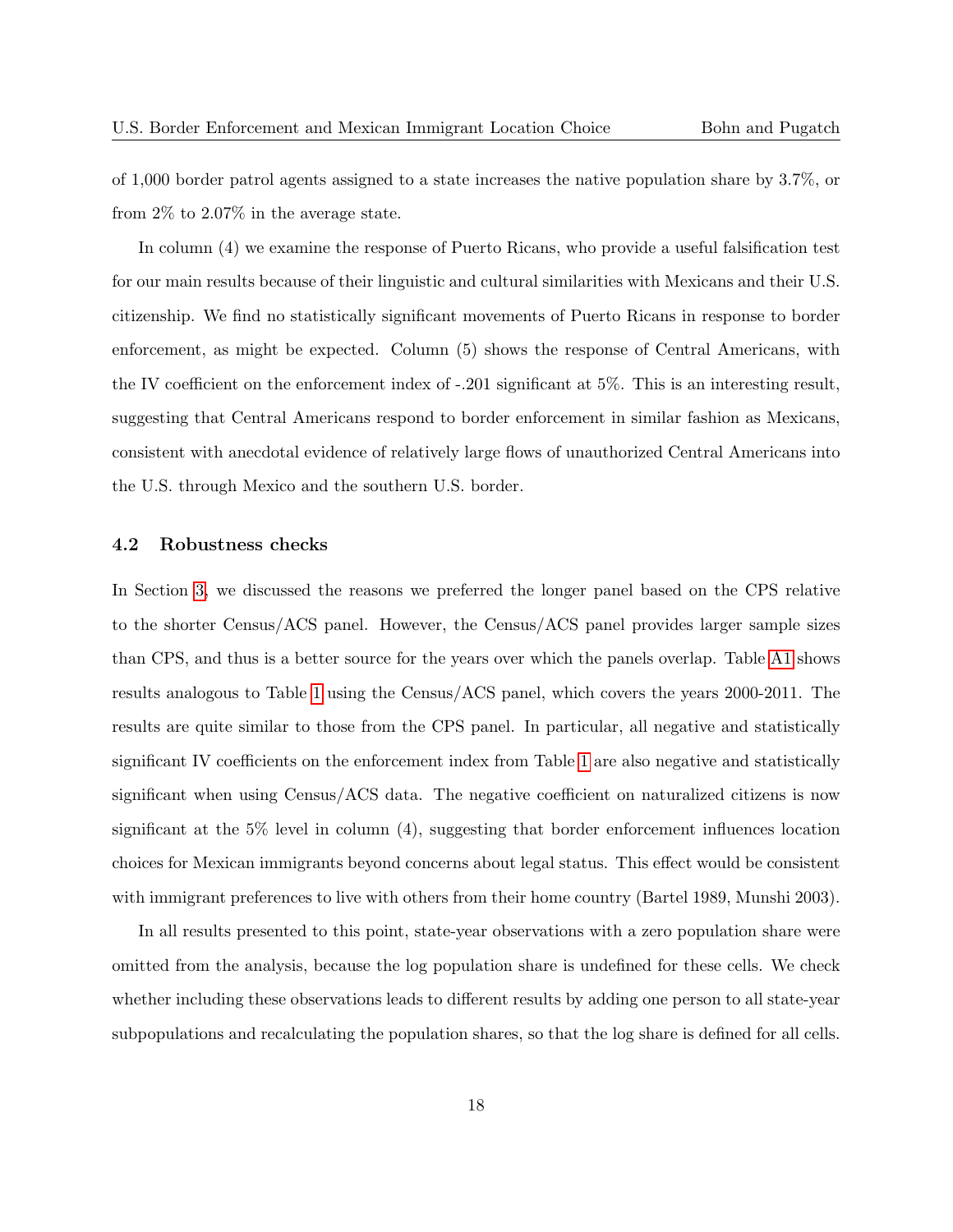The results, presented in Table [A2,](#page-34-0) are similar to Table [1.](#page-28-0) Although some IV coefficients that are statistically significant in Table [1](#page-28-0) lose significance when including all state-year cells, the signs and magnitudes are mutually consistent.

#### 4.3 Discussion: how much does border enforcement matter for location choice?

Given the robustness of our results, it would be instructive to determine the extent to which U.S. border enforcement accounted for the spatial diffusion of Mexican immigrants during the sample period. To quantify the effect of border enforcement, we compare actual state shares of the Mexican immigrant population to those implied by our estimates. To calculate these counterfactual population shares, we use our baseline estimate of the border enforcement effect (the IV coefficient reported in Table [4,](#page-30-0) column [1]) combined with observed changes in border enforcement during the sample period, while setting changes in all other independent variables to zero. Details of the calculation appear in Appendix [C.](#page-27-0)

Table [6](#page-32-0) presents results of this exercise. Columns (1)-(2) show each state's observed share of the Mexican immigrant population at the beginning and end of the sample period. Column (3) shows the end-period share if border enforcement were the only factor influencing Mexican immigrant locations. Taking the first state in the list, Alabama, as an example, we observe that between 1994 and 2011 its share of the Mexican immigrant population rose more than tenfold, from 0.05% to 0.51%. This change is indicative of the diffusion of Mexican immigrants to southeastern states. In column (3), we see that our estimates imply that border enforcement alone caused Alabama's share to double from  $0.05\%$  to  $0.10\%$ ; the 0.05 percentage point increase is reported in column (4). This change seems reasonable in magnitude, and indicates that border enforcement played a small but important role in the increased presence of Mexican immigrants in Alabama during the sample period.

Similar insights appear throughout the table. Of particular note are our estimates for the southern border states. We find that border enforcement led to considerable declines in Mexican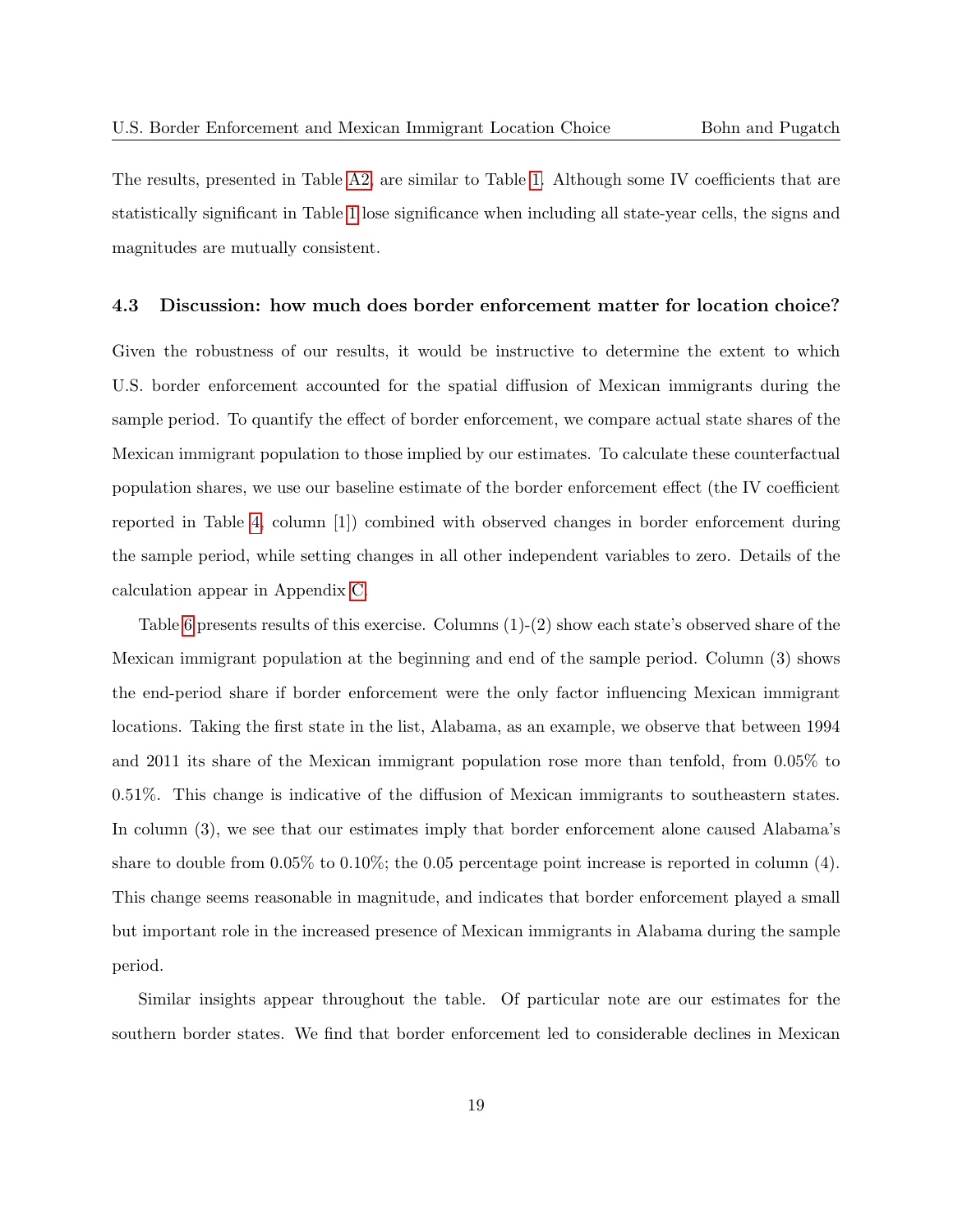immigrant shares in California and Texas (10.92 and 6.02 percentage points, respectively). In Arizona and New Mexico, border enforcement led to increases in immigrant shares, consistent with the Massey et al. (2002) hypothesis of enforcement in high-traffic areas of the border leading to increasing crossing and settlement in border areas with less historical traffic. The maps presented in Figure [6](#page-38-1) help to visualize the results presented in the table. Panel (a) shows the empirical change in Mexican immigrant shares, while panel (b) presents our estimates from Table [6,](#page-32-0) column (4). All states other than California and Texas experienced gains or no change in Mexican immigrant population share due to border enforcement.

To gauge the overall importance of border enforcement to the location decisions of Mexican immigrants across all states, we compute the variance of the changes we estimate due to border enforcement alone in Table [6,](#page-32-0) column (4), and compare it to the variance of observed changes in shares. Doing so reveals that the variance due to border enforcement alone is 71% of the overall variance, indicating the importance of border enforcement to the spatial diffusion of Mexican immigrants.<sup>[11](#page-20-0)</sup>

Although the estimates in this section stem from an empirical specification derived from a theory of immigrant location choice, several caveats are in order. First, we ignore the effects of border enforcement on aggregate flows between Mexico and the United States, and focus only on the spatial distribution of immigrants across states. Second, the empirical specification embeds policy and economic variables, such as state-level legislation targeted to immigrants and conditions in industries with large concentrations of immigrant workers, that would also likely change in response to any changes in border enforcement. Nonetheless, we think this exercise is instructive to gauge the relative importance of border enforcement in the diffusion of Mexican immigrants to new U.S. destinations in the past two decades.

<span id="page-20-0"></span><sup>&</sup>lt;sup>11</sup>Note that this is not equivalent to stating that border enforcement explains 71% of the variance in the state shares of Mexican immigrants. We cannot make a statement of this type because measures of explained variance like  $R^2$  and partial  $R^2$  are not well-defined for instrumental variables estimates. Our stated measure could exceed 100% if observed changes are less variable than predicted changes.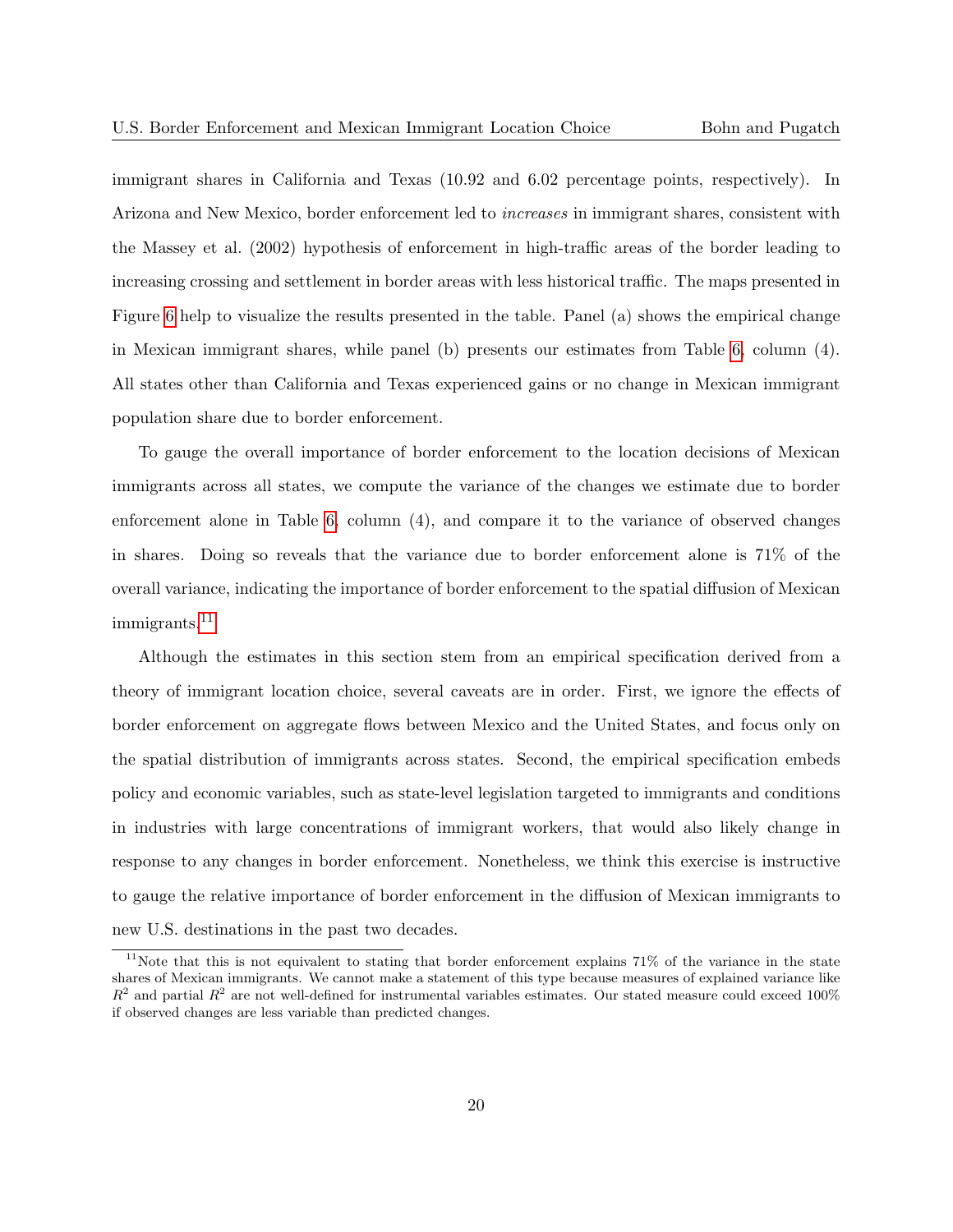# 5 Conclusion

To our knowledge, no causal analysis has been conducted on the impact of border enforcement on immigrant location choice. The influential Massey et al. (2002) hypothesis is difficult to evaluate because of data limitations, the presence of competing factors in location choice, and in particular the endogeneity of border enforcement. We attempt to overcome this latter problem by proposing an instrumental variables approach. We construct an index of enforcement intensity that varies across time and place, that, on a lagged basis, we argue provides exogenous variation. Our strategy controls for a host of location choice factors including state economic conditions and deterrent state immigration policy.

We find evidence that increases in border enforcement decrease the share of Mexican immigrants, on the order of a 21.9% decrease in share for every 1,000 additional border patrol officers. These results are stable across subgroups, with slightly stronger effects for likely or estimated unauthorized population shares, and null effects for immigrants less likely to be border crossers. Our estimates imply that California and Texas lost shares of Mexican immigrants to other parts of the country due to border enforcement, consistent with the hypothesis in Massey et al. (2002).

Understanding the causal effect of border enforcement efforts on immigration location choice has implications for policy at various levels of government. Major efforts are devoted to controlling who enters the U.S. across its southern border, with arguably great success. U.S. Secretary of Homeland Security Janet Napolitano recently testified that the Southwest border has "never been stronger," with illegal crossings on the decline (Dinan 2013). However, border policy is presumed to have less (if any) control over where immigrants settle once they cross the border. These results tell a different story—we quantify an economically sizeable effect of border enforcement on destination choice. As such, the results may be useful to policymakers at the federal and state level, concerned with the size and nature of immigration flows into the U.S. and into individual states.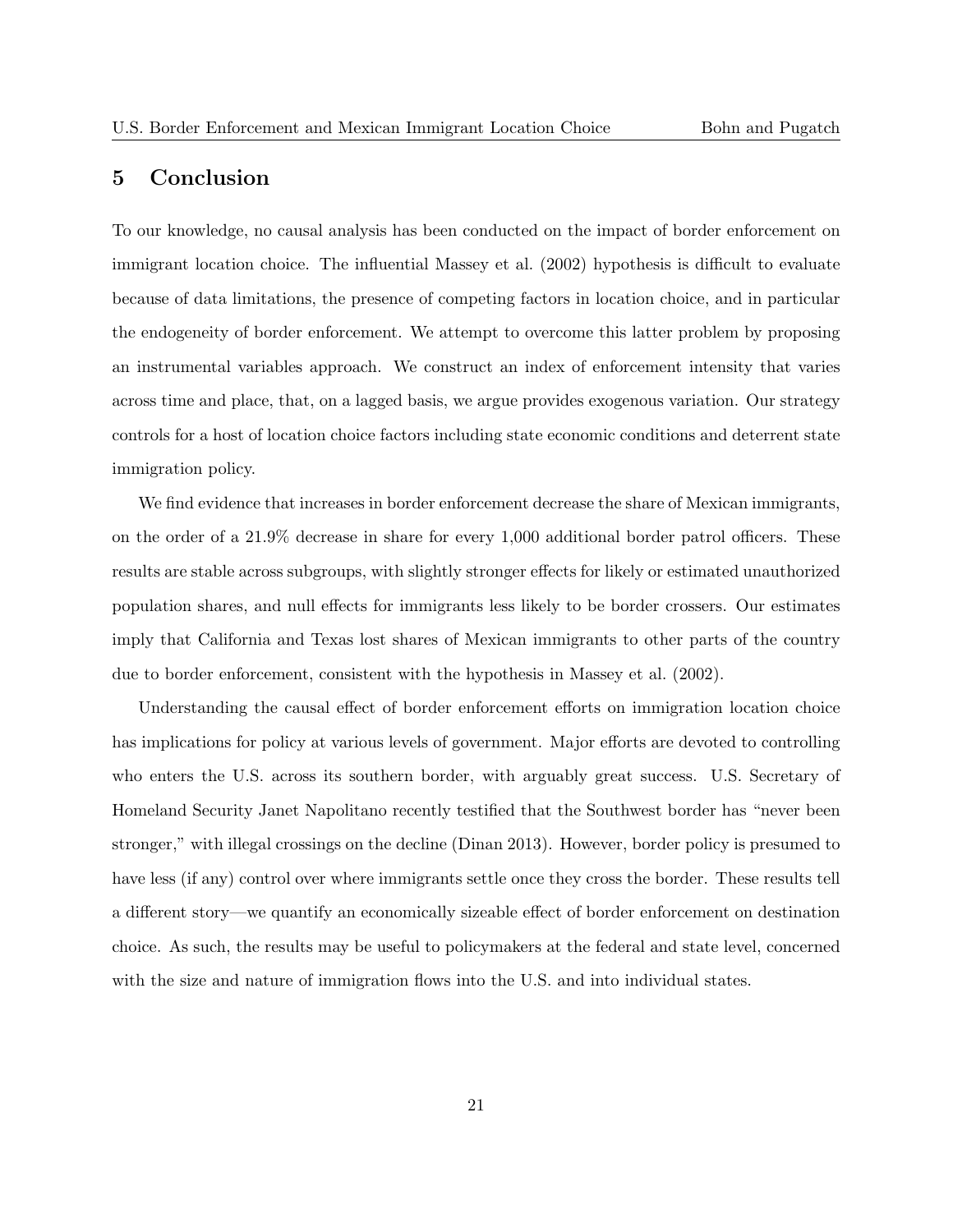# References

- Angelucci, Manuela, "US Border Enforcement and the Net Flow of Mexican Illegal Migration," Economic Development and Cultural Change, January 2012, 60 (2), 311–357.
- Bartel, Ann P., "Where Do the New U.S. Immigrants Live?," Journal of Labor Economics, October 1989, 7 (4), 371–391.
- Bohn, Sarah, Magnus Lofstrom, and Steven Raphael, "Did the 2007 Legal Arizona Workers Act Reduce the State's Unauthorized Immigrant Population?," IZA Discussion Paper, April 2011, (5682).
- Borger, Scott, Gordon H. Hanson, and Bryan Roberts, "The Decision to Emigrate from Mexico," 2012.
- Borjas, George J., "Self-Selection and the Earnings of Immigrants," The American Economic Review, September 1987, 77 (4), 531–553.
- , "Does Immigration Grease the Wheels of the Labor Market?," Brookings Papers on Economic Activity, January 2001, 2001 (1), 69–119.
- Cadena, Brian C., "How Do Immigration Flows Respond to Labor Market Competition from Similarly-Skilled Natives?," 2007.
- , "Recent Immigrants as Labor Market Arbitrageurs: Evidence from the Minimum Wage," July 2013.
- and Brian K. Kovak, "Immigrants Equilibrate Local Labor Markets: Evidence from the Great Recession," Working Paper 19272, National Bureau of Economic Research August 2013.
- Card, David and Ethan G. Lewis, "The Diffusion of Mexican Immigrants during the 1990s: Explanations and Impacts," Mexican Immigration to the United States, 2007, pp. 193–227.
- Chiquiar, Daniel and Gordon H. Hanson, "International Migration, Self-Selection, and the Distribution of Wages: Evidence from Mexico and the United States," Journal of Political Economy, April 2005, 113 (2), 239–281.
- Cornelius, Wayne A., "Death at the Border: Efficacy and Unintended Consequences of US Immigration Control Policy," Population and Development Review, 2001, 27 (4), 661–685.

Department of Homeland Security, "Budget-In-Brief, Fiscal Year 2013," Technical Report 2013.

- Dinan, Stephen, "Napolitano approves Senates border security plan," The Washingtion Times, June 2013.
- Gathmann, Christina, "Effects of Enforcement on Illegal Markets: Evidence from Migrant Smuggling along the Southwestern Border," Journal of Public Economics, October 2008, 92 (10-11), 1926–1941.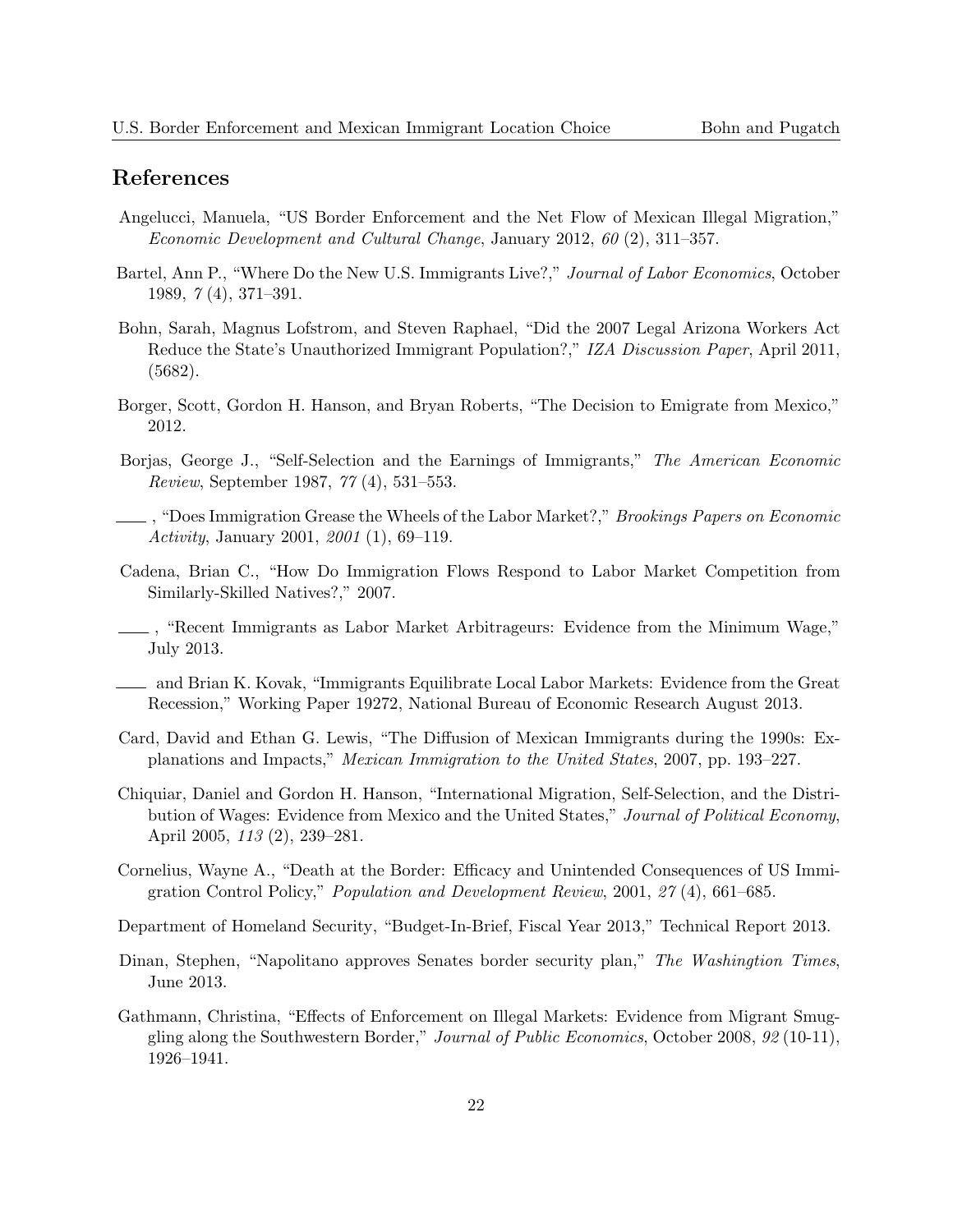- Hanson, Gordon H., "Illegal Migration from Mexico to the United States," Journal of Economic Literature, December 2006, 44 (4), 869–924.
	- and Antonio Spilimbergo, "Illegal Immigration, Border Enforcement, and Relative Wages: Evidence from Apprehensions at the U.S.-Mexico Border," The American Economic Review, December 1999, 89 (5), 1337–1357.
- , Raymond Robertson, and Antonio Spilimbergo, "Does Border Enforcement Protect U.S. Workers from Illegal Immigration?," Review of Economics and Statistics, February 2002, 84  $(1), 73-92.$
- Ibarrraran, Pablo and Darren Lubotsky, "Mexican Immigration and Self-Selection: New Evidence from the 2000 Mexican Census," in "Mexican Immigration to the United States," Chicago, IL: University of Chicago Press, 2007.
- Kossoudji, Sherrie A., "Playing Cat and Mouse at the U.S.-Mexican Border," Demography, May 1992, 29 (2), 159–180.
- , "Playing Cat and Mouse at the U.S.-Mexican Border," in Klaus F. Zimmermann and Thomas Bauer, eds., The economics of migration. Volume 1. The migration decision and immigration policy, Elgar Reference Collection. International Library of Critical Writings in Economics, vol. 151., 2002, pp. 384–405.
- Lessem, Rebecca, "Mexico-US Immigration: Effects of Wages and Border Enforcement," 2012.
- Lozano, Fernando A. and Mary J. Lopez, "Border Enforcement and Selection of Mexican Immigrants in the United States," Feminist Economics, January 2013, 19 (1), 76–110.
- Massey, Douglas S., Jorge. Durand, and Nolan J. Malone, Beyond smoke and mirrors: Mexican immigration in an era of economic integration, New York: Russell Sage Foundation, 2002.
- Munshi, Kaivan, "Networks in the Modern Economy: Mexican Migrants in the U. S. Labor Market," The Quarterly Journal of Economics, May 2003, 118 (2), 549–599.
- Orrenius, Pia M., "The role of family networks, coyote prices and the rural economy in migration from Western Mexico: 1965-1994," 1999.
- , "The effect of US border enforcement on the crossing behavior of Mexican migrants," Crossing the Border: Research from the Mexican Migration Project, 2004, pp. 281–298.
- and Madeline Zavodny, "Self-Selection among Undocumented Immigrants from Mexico," Journal of Development Economics, October 2005, 78 (1), 215–240.
- Passel, Jeffrey S. and D'Vera Cohn, "U.S. Unauthorized Immigration Flows Are Down Sharply Since Mid-Decade," 2010.
- Pena, Anita Alves, "Locational Choices of the Legal and Illegal: The Case of Mexican Agricultural Workers in the U.S.1," International Migration Review, 2009, 43 (4), 850–880.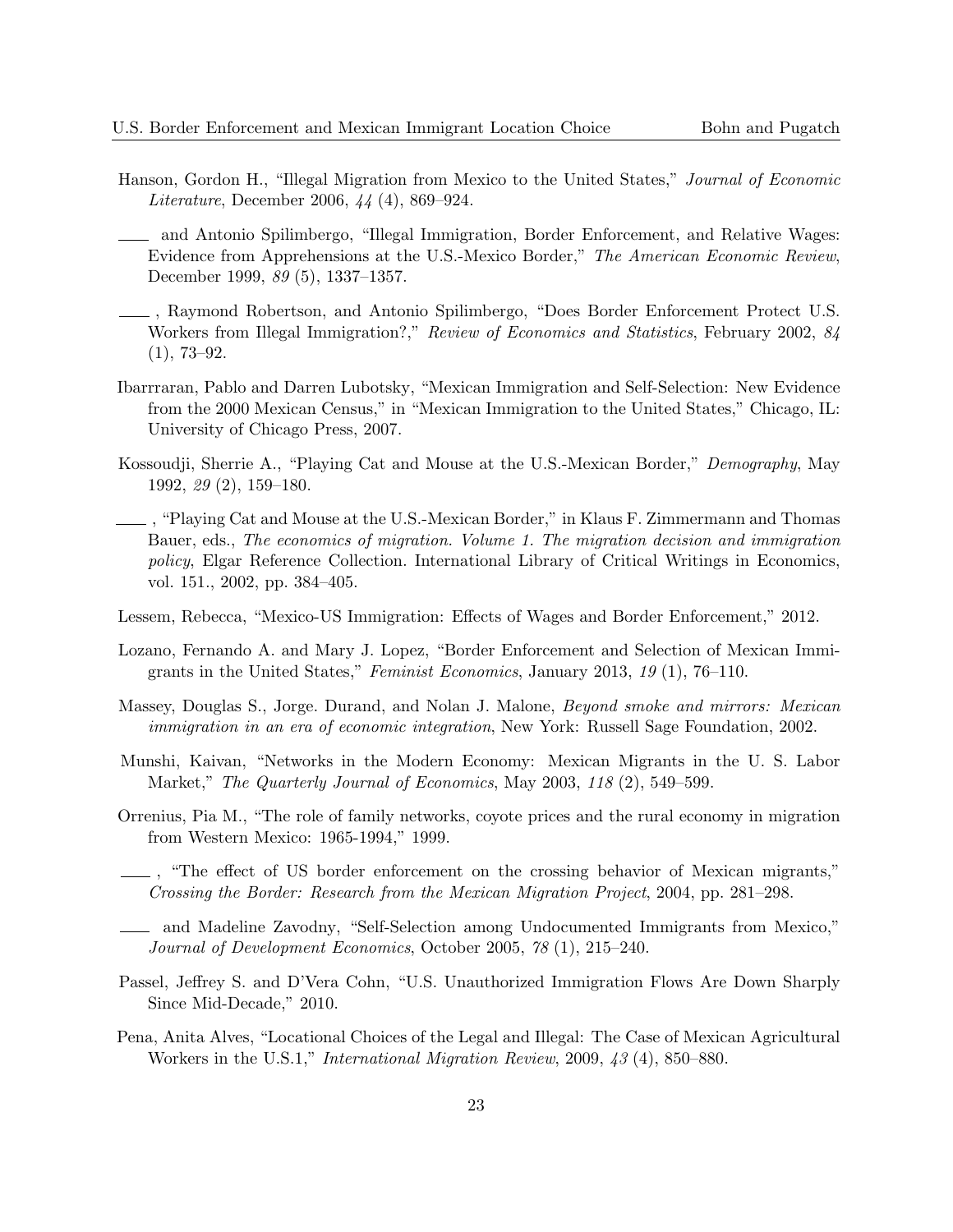- Pugatch, Todd and Dean Yang, "The Impact of Mexican Immigration on US Natives: Evidence from Migrant Flows Driven by Rainfall Shocks," Mimeo. University of Michigan., 2011.
- Rendon, Silvio and Alfredo Cuecuecha, "International Job Search: Mexicans In and Out of the US," Review of Economics of the Household, March 2010, 8 (1), 53–82.
- Reyes, Belinda, Hans Johnson, and Richard Van Swearingen, "Holding the Line? The Effect of Recent Border Build-up on Unauthorized Immigration," Public Policy Institute of California Report, 2002.
- Roberts, Bryan, Gordon H. Hanson, Derekh Cornwell, and Scott Borger, "An Analysis of Migrant Smuggling Costs along the Southwest Border," DHS Office of Immigration Statistics Working Paper, November 2010.
- Scanlon, Dennis P., Michael Chernew, Catherine McLaughlin, and Gary Solon, "The impact of health plan report cards on managed care enrollment," Journal of Health Economics, January 2002, 21 (1), 19–41.
- Singer, Audrey, "The Rise of New Immigrant Gateways," 2004.
- Sjaastad, Larry A., "The Costs and Returns of Human Migration," Journal of Political Economy, October 1962, 70 (5), 80–93.
- Sorensen, Todd and Carmen Carrion-Flores, "The Effects of Border Enforcement on Migrants' Border Crossing Choices: Diversion or Deterrence?," 2007.
- Warren, Robert and John Robert Warren, "Unauthorized Immigration to the United States: Annual Estimates and Components of Change, by State, 1990 to 2010," International Migration Review, 2013, 47 (2), 296–329.
- Ziliak, James P., "Efficient Estimation With Panel Data When Instruments Are Predetermined: An Empirical Comparison of Moment-Condition Estimators," Journal of Business  $\mathcal C$  Economic Statistics, 1997, 15 (4), 419–431.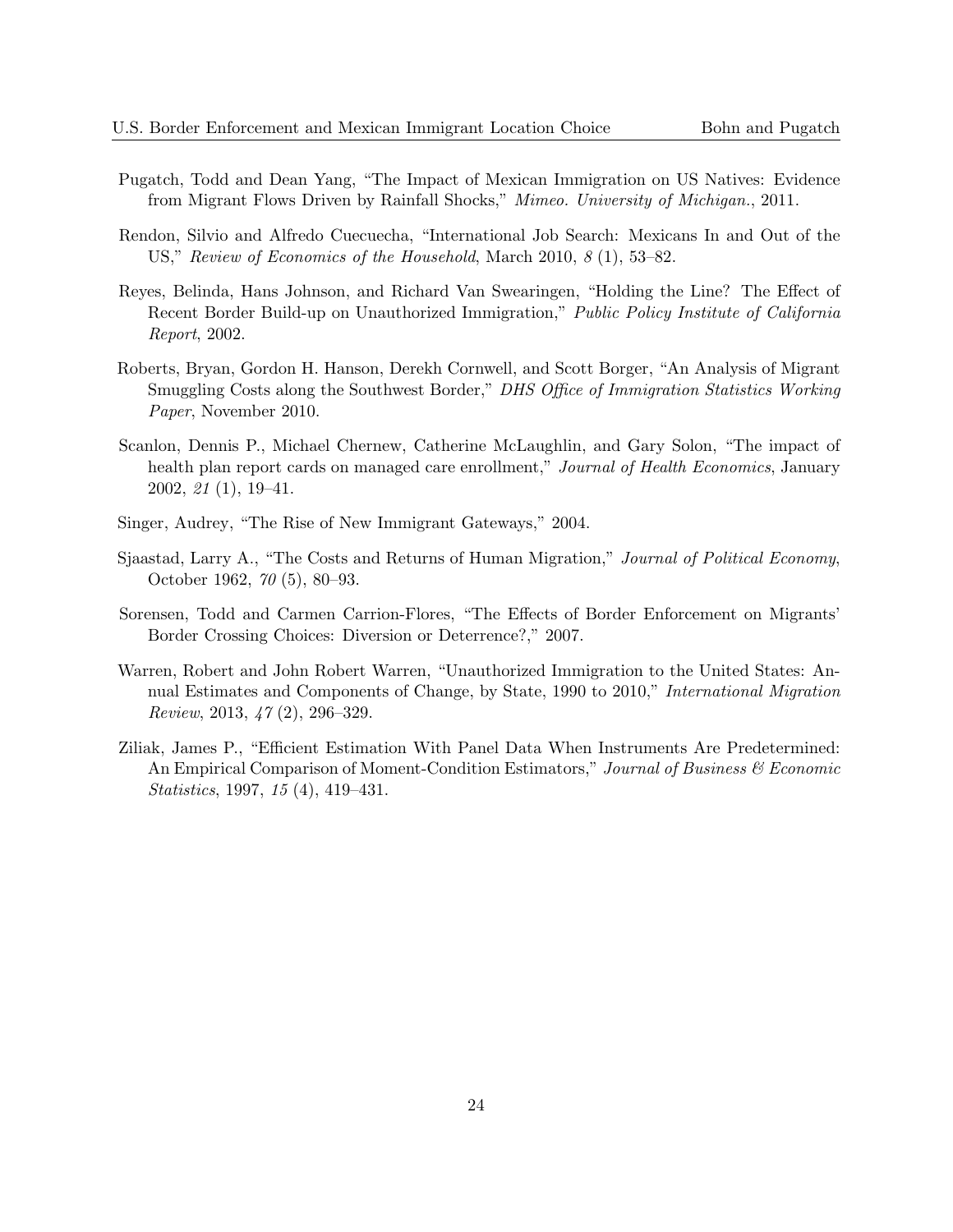### <span id="page-25-0"></span>A Border enforcement and location choice model extension

We adapt the pioneering work of Sjaastad (1962) and Borjas (1987), and assume that a prospective migrant from Mexico will relocate to the United States if his utility net of migration costs in the U.S. exceeds his utility in Mexico, such that the following inequality holds:<sup>[12](#page-25-1)</sup>

$$
u_{US} - c(f, p, d) > u_{MX} \tag{6}
$$

where  $u_{US}$  is utility in the U.S.,  $u_{MX}$  is utility in Mexico, and  $c(\cdot)$  is the cost of migrating to the U.S. from Mexico. Assuming the migrant can not cross the border legally, the cost is comprised of the smuggling fee f, the probability of apprehension p, and the distance d to the choice of location.<sup>[13](#page-25-2)</sup> Smuggling fees and the probability of apprehension are increasing functions of border enforcement e.

The model is easily extended to multiple potential destinations in the U.S. The migrant will choose U.S. destination k over U.S. destination l if the following inequality holds (and the left-hand side is non-negative):

$$
u_k - u_{MX} - c(f, p, d_k) > u_l - u_{MX} - c(f, p, d_l)
$$
\n(7)

With a single crossing location, changes in border enforcement will not affect a migrant's choice of location within the U.S., conditional on choosing to migrate. The result obtains because enforcement affects the net wages at all U.S. destinations equally.

Now consider an extension to multiple crossing locations. Crossing locations vary in their associated smuggling fees and probabilities of apprehension. For each destination, crossing locations also vary in their distance cost, where "distance" is defined broadly to include direct travel costs, foregone earnings during travel time, and probability of apprehension in the interior. For each U.S. destination  $k$ , the value of migration is:

<span id="page-25-3"></span>
$$
V_k = u_k - \min_s[c(f_s, p_s, d_k^s)]
$$
\n(8)

where s indexes border crossing sector and  $d_k^s$  is the distance cost from crossing s to destination k. A migrant will choose destination k if  $V_k > u_{MX}$  and  $V_k > V_l$  for all  $l \neq k$ . Unlike the case of a single crossing location, with multiple crossing locations changes in enforcement at border sector s can lead to changes in migrant destinations. Because the cost-minimizing crossing location can vary across destinations, crossing sector-specific changes in migration costs can alter a migrant's ranking of destinations. For instance, suppose San-Diego/Tijuana is the preferred crossing location

<span id="page-25-2"></span><span id="page-25-1"></span><sup>12</sup>We thank Scott Borger for discussions that helped develop this section.

<sup>&</sup>lt;sup>13</sup>Although not all illegal migrants choose to pay for smuggling services, in general they will face a trade-off between paying for smuggling or facing a higher probability of apprehension, as in Gathmann (2008). We abstract from this decision and assume that the migrant chooses the cost-minimizing combination of  $(f, p)$ .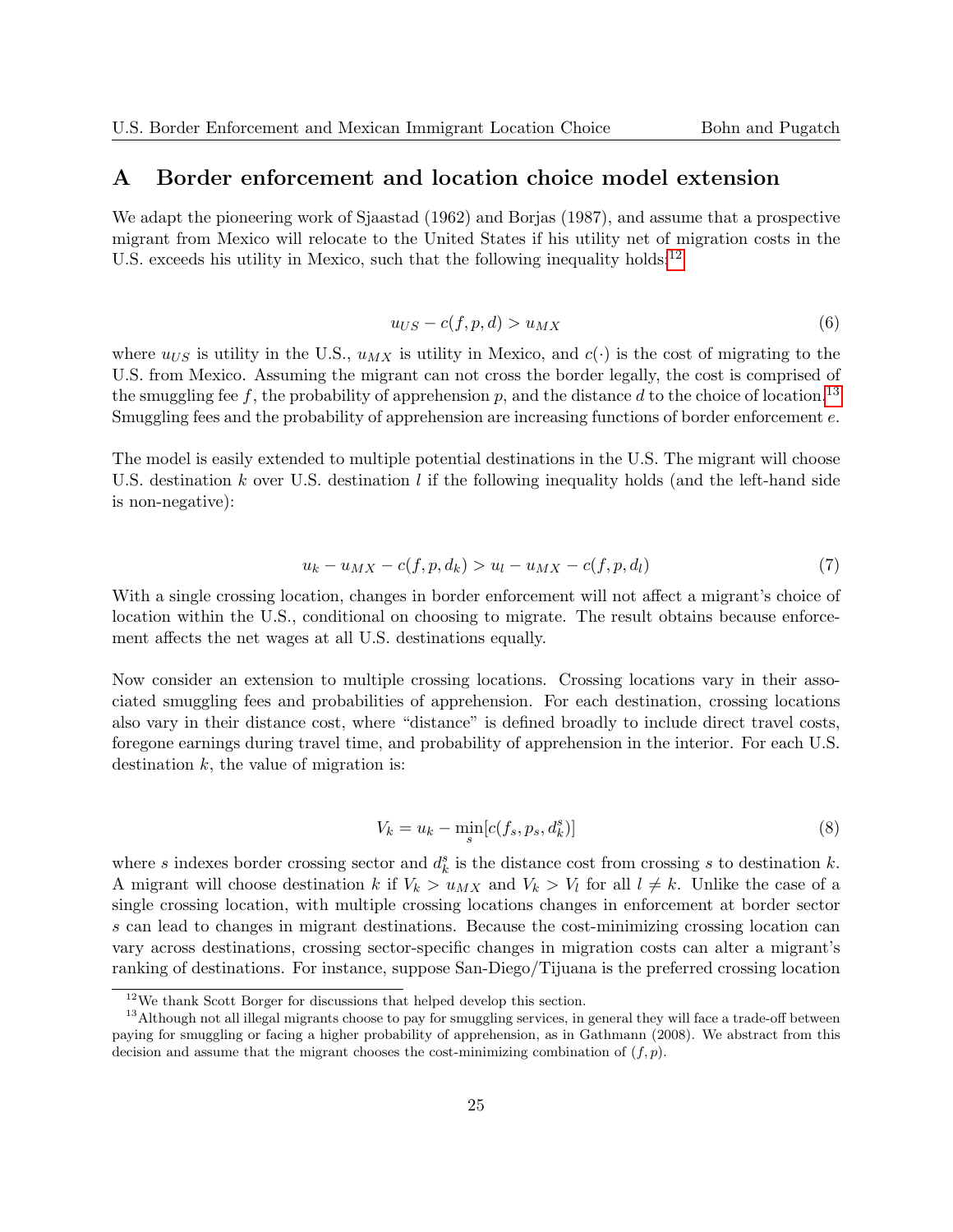for migrants to California (CA). Increased enforcement at this sector may decrease  $V_{CA}$  sufficiently to switch a migrant's preferred destination from California to an alternate destination, such as Arizona or New Mexico. Specifying the right-hand side of [\(8\)](#page-25-3) as a linear function of border enforcement, observable characteristics, and an idiosyncratic error, and adding individual and time subscripts  $i$  and  $t$ , leads to  $(1)$ , our point of departure in Section [2.](#page-4-2)

# <span id="page-26-0"></span>B Detail on data sources

Population data sources used to construct outcome variables are the U.S. Current Population Survey (CPS) 1994-2011, U.S. Census 2000, and American Community Survey (ACS) 2001-2011. In each case, microdata maintained by the Minnesota Population Center's Integrated Public Use Microdata Series (IPUMS) are aggregated by U.S. state (including the District of Columbia) and year. The 2000 Census are a 5% random sample of the full Census. CPS data for 2011 are from March only, as this was the only month available at the time the analysis was conducted; all other years include CPS data from all months.

Estimates of the unauthorized immigrant population by state-year are from Warren and Warren (2013). Warren and Warren (2013) use a residual method to estimate unauthorized population by state for each year from 1990 to 2010. This method, common to the migration and demography literature, compares the total number of immigrants based on survey data (in this case, ACS and Decennial Census) to the total number of authorized immigrants based on administrative information (DHS records of legal permanent and non-immigrant residents). The Warren and Warren (2013) estimates are the most detailed state-year estimates of unauthorized immigrants to date.

In constructing the weights  $\omega$  used to create the enforcement index in [\(2\)](#page-6-0), we use the Northern Border Migration Survey (EMIF) modules on migrants to the U.S. and voluntary returnees from the U.S. to Mexico. Because the weights span those whose last trip to the U.S. was between 1983- 1993 and we drop any respondents whose last trip was more than 10 years prior to the interview date, we use EMIF waves conducted between 1993-2003.

Control variables used in the analysis come from various sources. Unemployment rates, hourly wages, and annual income come from the IPUMS versions of the U.S. Current Population Survey 1994-2011, U.S. Census 2000, and American Community Survey 2001-2011, in concordance with the dataset used in the analysis. Data on gross domestic product (total, agricultural, and manufacturing) are from the U.S. Bureau of Economic Analysis. Data on new housing permits are from the U.S. Census Bureau Building Permits Survey. Data on state legislation regarding immigrants are from the National Conference of State Legislatures Immigration Policy Project. Since 2005, the NCSL has collected information on laws and resolutions enacted by state legislatures to address immigrant-related issues. NCSL uses a comprehensive search to identify all immigrant-related laws, both deterrent and attractive, as well as those signed or vetoed by the governor. Our policy control variables account for the passage of any deterrent laws, signed by the governor and related only to employment and enforcement. Similar laws have been shown to have significant impacts on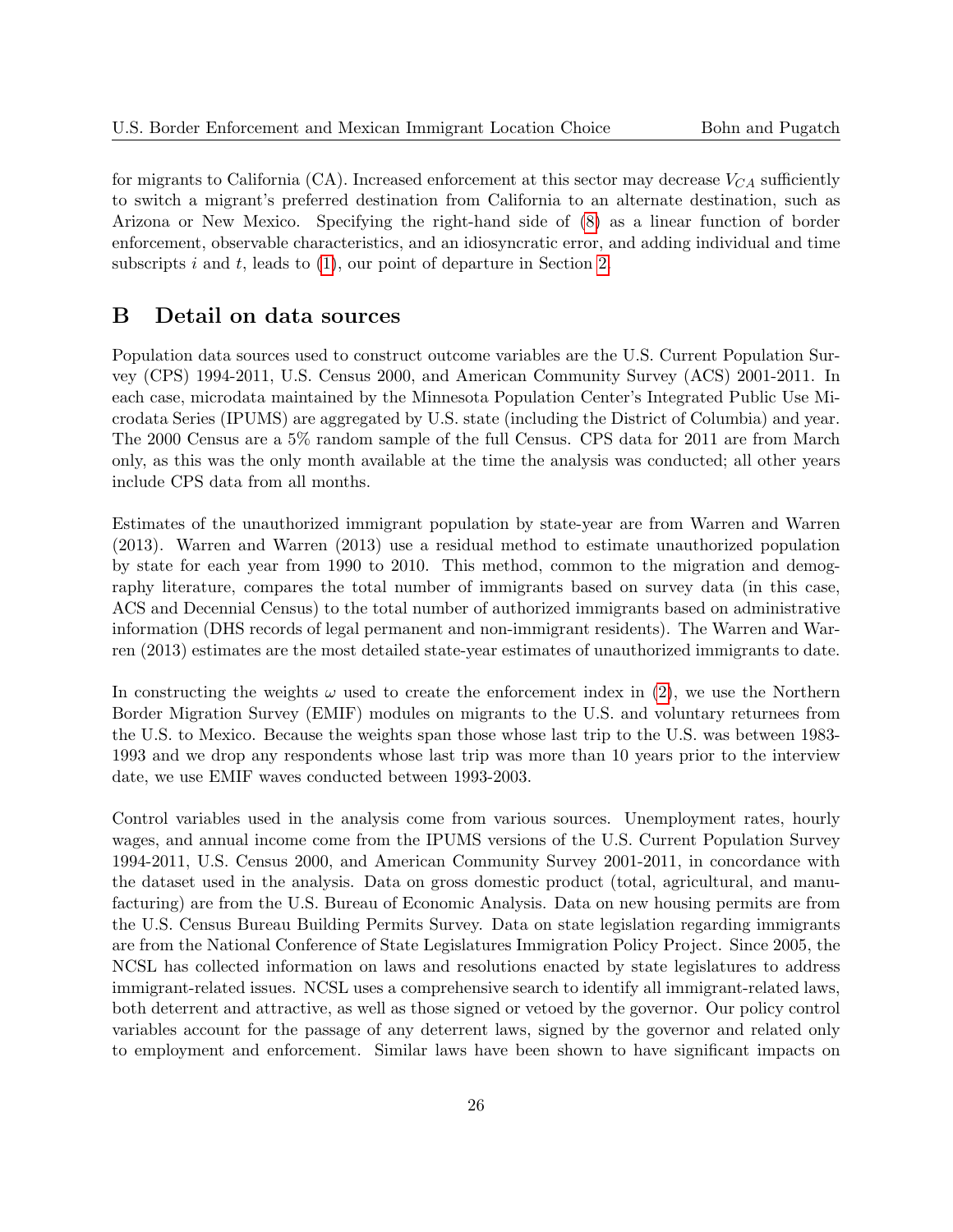the location choice of immigrants, as in (Bohn et al. 2011). Additional laws, for example those constricting immigrant access to public services, may also be relevant to immigrant location choice.

# <span id="page-27-0"></span>C Calculation of counterfactual population shares

We use our estimates of the effect of border enforcement to calculate state shares of Mexican immigrants that would prevail at the end of the sample due to enforcement only. To do so, we first find the change in each state's (log) population share over the entire period implied by our estimates:

<span id="page-27-1"></span>
$$
\log(S_{kT}) - \log(S_{k0}) = \hat{\theta} \sum_{t=0}^{T} \Delta e_{kt}
$$
\n(9)

where  $t = 0$  and  $t = T$  denote the beginning and end of the sample,  $\hat{\theta}$  is the estimated IV coefficient on the enforcement index, and all other notation is as in [\(5\)](#page-7-0). We solve for  $\widehat{S_{kT}}$  by rewriting the left-hand side of [\(9\)](#page-27-1) and performing some algebraic manipulations:

$$
\exp\left[\log\left(\frac{\widehat{S_{kT}}}{S_{k0}}\right)\right] \times S_{k0} = \widehat{S_{kT}}\tag{10}
$$

Finally, we normalize  $\widehat{S_{kT}}$  so that the shares sum to 1.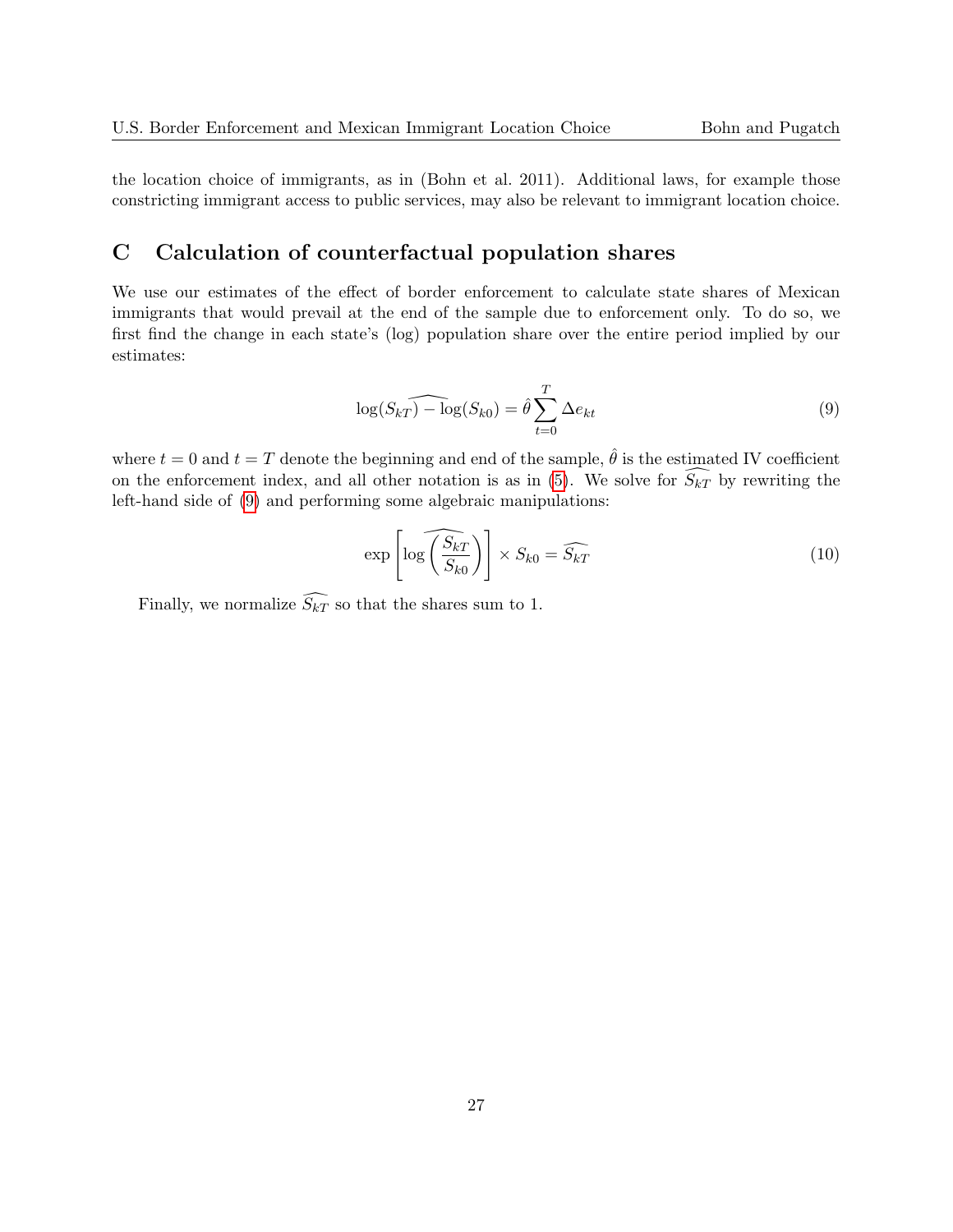<span id="page-28-0"></span>

|      |      |      | Year Share in top 5 states Share in top 10 states Share in California and Texas |
|------|------|------|---------------------------------------------------------------------------------|
| 1980 | 0.92 | 0.96 | 0.80                                                                            |
| 1990 | 0.90 | 0.95 | 0.79                                                                            |
| 2000 | 0.76 | 0.86 | 0.63                                                                            |
| 2010 | 0.71 | 0.82 | 0.58                                                                            |

Table 1: Shares of Mexican Immigrants

<span id="page-28-1"></span>Table shows shares of Mexican immigrants in state groupings by year. Sources: U.S. Census for 1980-2000, American Community Survey for 2010.

| Variable                                 | $\boldsymbol{N}$ | Mean      | S.D.      |
|------------------------------------------|------------------|-----------|-----------|
| Mexican immigrant share                  | 840              | 0.02      | 0.07      |
| Enforcement index (agents)               | 840              | 0.21      | 0.75      |
| Enforcement index (apprehensions)        | 840              | 21.2      | 76.9      |
| Mexican immigrants                       |                  |           |           |
| all                                      | 840              | 194,931   | 631,422   |
| males $16-50$                            | 810              | 73,869    | 217,852   |
| unauthorized                             | 790              | 65,322    | 203,200   |
| naturalized citizen                      | 790              | 47,152    | 164,748   |
| not naturalized citizen                  | 816              | 154,978   | 481,895   |
| abroad last year                         | 220              | 1,674     | 3,951     |
| not abroad last year                     | 840              | 194,396   | 630,026   |
| internal migrant                         | 280              | 834       | 2,058     |
| not internal migrant                     | 839              | 194,814   | 631,187   |
| Other population groups                  |                  |           |           |
| non-Mexican immigrant                    | 867              | 466,837   | 941,395   |
| non-Mexican unauthorized                 | 816              | 126,225   | 255,302   |
| natives                                  | 867              | 4,876,839 | 4,898,778 |
| Puerto Rican                             | 743              | 29,911    | 70,619    |
| Central American                         | 836              | 47,433    | 121,534   |
| Enforcement                              |                  |           |           |
| border patrol agents (sector-years)      | 153              | 1,177     | 810       |
| enforcement weights (state-sector pairs) | 423              | 0.02      | 0.10      |

Table 2: Summary statistics

Table shows summary statistics from U.S. state-years 1995-2011 (unless otherwise indicated). Population data from Current Population Survey. Unauthorized Mexican/non-Mexican immigrants are estimates from Warren and Warren (2013), multiplied by the proportion of Mexican/non-Mexican immigrants in the state-year cell. Enforcement index =  $\sum_s$  Pr(US destination|cross at border sector s)  $\times$  enforcement at sector s, where enforcement is thousands of border patrol agents or apprehensions of unauthorized migrants. Index may be interpreted as amount of enforcement dedicated to preventing arrival of unauthorized migrants at destination. Enforcement weights (crossing probabilities) calculated from EMIF crossings 1983-1993. Border patrol agents and apprehensions from Department of Homeland Security.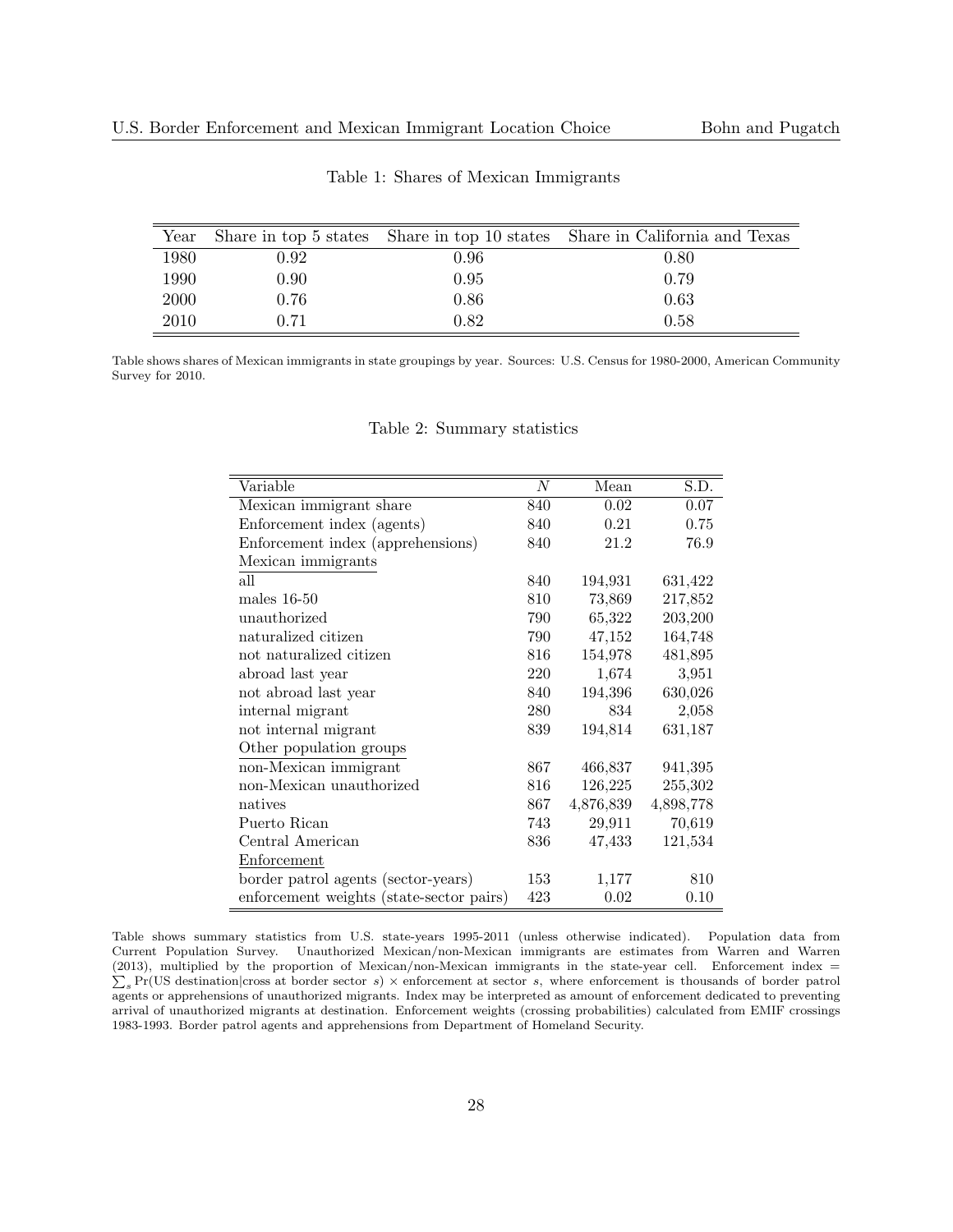#### Table 3: First Stage

<span id="page-29-0"></span>

|                           |               | enforcement index, first difference |                  |               |
|---------------------------|---------------|-------------------------------------|------------------|---------------|
|                           | (1)           | $\left(2\right)$                    | $\left(3\right)$ | 4             |
| agent index, $t-2$        | 0.073         | 0.068                               |                  |               |
|                           | $(0.009)$ *** | $(0.009)$ ***                       |                  |               |
| apprehension index, $t-2$ |               |                                     | 0.57             | 0.60          |
|                           |               |                                     | $(0.095)$ ***    | $(0.120)$ *** |
| Observations              | 863           | 612                                 | 914              | 612           |
| R-squared                 | 0.38          | 0.37                                | 0.39             | 0.33          |
| 1st stage $F$ -statistic  | 74.2          | 59.0                                | 36.3             | 25.4          |
| data source               | CPS           | $\rm ACS$                           | <b>CPS</b>       | $\rm ACS$     |

Table shows regressions of first difference of enforcement index on its second lag. Sample is U.S. state-years (including D.C.) from Current Population Survey, 1995-2011 in column (1), U.S. Census 2000 and American Community Survey 2001-2011 in column (2). Enforcement index  $=\sum_s \Pr(\text{US destination}|\text{cross at border sector } s) \times \text{enforcement at sector } s$ . Index may be interpreted as amount of enforcement dedicated to preventing arrival of unauthorized migrants at destination, where enforcement is number of border patrol agents or apprehensions of unauthorized migrants (thousands), as indicated. Crossing probabilities calculated from EMIF crossings 1983-1993. Border patrol agents from Department of Homeland Security. All regressions include year fixed effects and the following controls (in first differences): Mexican immigrant unemployment rate, Mexican immigrant hourly wage, log GDP per capita, log agricultural GDP, log manufacturing GDP, log construction GDP, log new housing permits, and a dummy for passage of any punitive immigration legislation. Robust standard errors in parenthesis, clustered by state. \* significant at 10%; \*\* significant at 5%; \*\*\* significant at 1%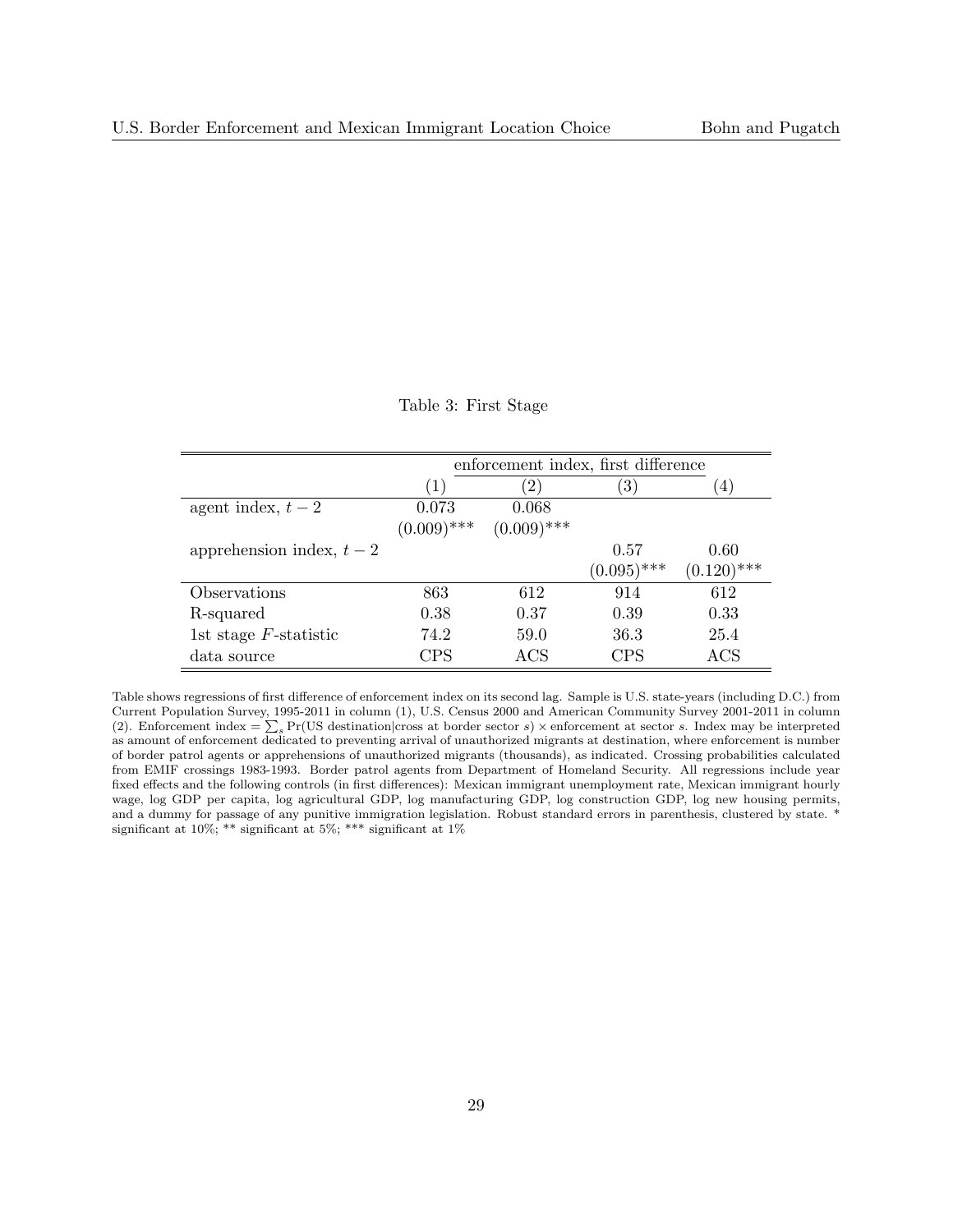<span id="page-30-0"></span>

| thorough incorrection to change in a complete the complete or and incorrection of the complete or and the complete orient of the complete orient of the complete orient of the complete orient of the complete orient of the c<br>י<br>ו |  |
|------------------------------------------------------------------------------------------------------------------------------------------------------------------------------------------------------------------------------------------|--|
|                                                                                                                                                                                                                                          |  |
| )<br> <br> <br> <br>                                                                                                                                                                                                                     |  |
|                                                                                                                                                                                                                                          |  |
|                                                                                                                                                                                                                                          |  |
|                                                                                                                                                                                                                                          |  |
| ֖֖֖֧֖֖֧֪֪ׅ֖֧֪֪ׅ֖֧֪֪֪֪֪֪֪֪֪֪֪֪֪֪֪֪֪֪֪֪֪֪֪֪֪֪֪֪֪֪֚֚֚֚֚֚֚֚֚֚֚֚֚֚֚֚֚֚֚֚֚֚֚֚֚֚֡֬֝֝֝֝֝<br>ı<br>$\ddot{\phantom{0}}$<br>I<br>l                                                                                                                  |  |

|                   | ಷ             | $males 16-50$ | unauthorized    |               | naturalized citizen |                     | abroad last year        |              | internal migrant |
|-------------------|---------------|---------------|-----------------|---------------|---------------------|---------------------|-------------------------|--------------|------------------|
|                   |               | HS or less    |                 |               |                     |                     | $\overline{\mathbf{q}}$ |              | $\frac{1}{2}$    |
|                   |               | $\widehat{S}$ | ಄               | $\frac{1}{2}$ | $\frac{2}{5}$       | $rac{60}{\sqrt{6}}$ | $(\overline{z})$        | $rac{26}{8}$ | $\odot$          |
| Panel A: OLS      |               |               |                 |               |                     |                     |                         |              |                  |
| enforcement index | $-0.176$      | $-0.204$      | $-0.200$        | $-0.075$      | $-0.209$            | $-0.3$              | $-0.175$                | $-0.571$     | $-0.175$         |
|                   | $(0.058)$ *** | $(0.057)$ *** | $(0.057)^{***}$ | (0.050)       | $(0.056)$ ***       | (0.272)             | $(0.058)$ ***           | (0.350)      | $(0.058)$ ***    |
| R-squared         | 0.04          | 0.03          | 0.03            | 0.02          | 0.03                | 0.07                | 0.04                    | 0.12         | 0.04             |
| Panel B: IV       |               |               |                 |               |                     |                     |                         |              |                  |
| enforcement index | $-0.219$      | $-0.316$      | $-0.324$        | $-0.047$      | $-0.304$            | $-0.003$            | $-0.214$                | 0.205        | $-0.218$         |
|                   | $(0.075)$ *** | $(0.078)$ *** | $(0.075)$ ***   | (0.066)       | $(0.090)***$        | (0.316)             | $(0.074)$ ***           | (0.292)      | $(0.073)$ ***    |
| Observations      | 839           | 809           | 789             | $682$         | $815$               | 220                 | 839                     | 280          | 838              |
| 1st stage F-stat  | 75.6          | 75.6          | 80.8            | 75.4          | 75.7                | 49.4                | 75.6                    | 53.8         | 75.7             |

of enforcement index. Crossing probabilities calculated from EMIF crossings 1983-1993. Border patrol agents from Department of Homeland Security.<br>Unauthorized Mexican immigrants calculated by multiplying unauthorized immig unemployment rate, Mexican immigrant hourly wage, log GDP per capita, log agricultural GDP, log manufacturing GDP, log construction GDP, log new<br>housing permits, and a dummy for passage of any punitive immigration legislat Current Population Survey, 1995-2011. Population share is state's share of Mexican immigrants within each category. Enforcement index =  $\sum_{s} Pr(US$  destination cross at border sector s) x enforcement at sector s, where enf  $\Pr(\text{US destination}|\text{cross at border sector } s) \times \text{enforcement at sector } s$ , where enforcement is thousands of border patrol agents. Index may be interpreted as amount of enforcement dedicated to preventing arrival of unauthorized migrants at destination. Instrument in IV specifications is second lag of enforcement index. Crossing probabilities calculated from EMIF crossings 1983-1993. Border patrol agents from Department of Homeland Security. Unauthorized Mexican immigrants calculated by multiplying unauthorized immigrant estimate of Warren and Warren (2013) by the proportion of immigrants who are Mexican in the state-year cell. All regressions include year fixed effects and the following controls (in 1st differences): Mexican immigrant unemployment rate, Mexican immigrant hourly wage, log GDP per capita, log agricultural GDP, log manufacturing GDP, log construction GDP, log new housing permits, and a dummy for passage of any punitive immigration legislation. Robust standard errors in parenthesis, clustered by state. \* significant at 10%; \*\* significant at 5%; \*\*\* significant at 1%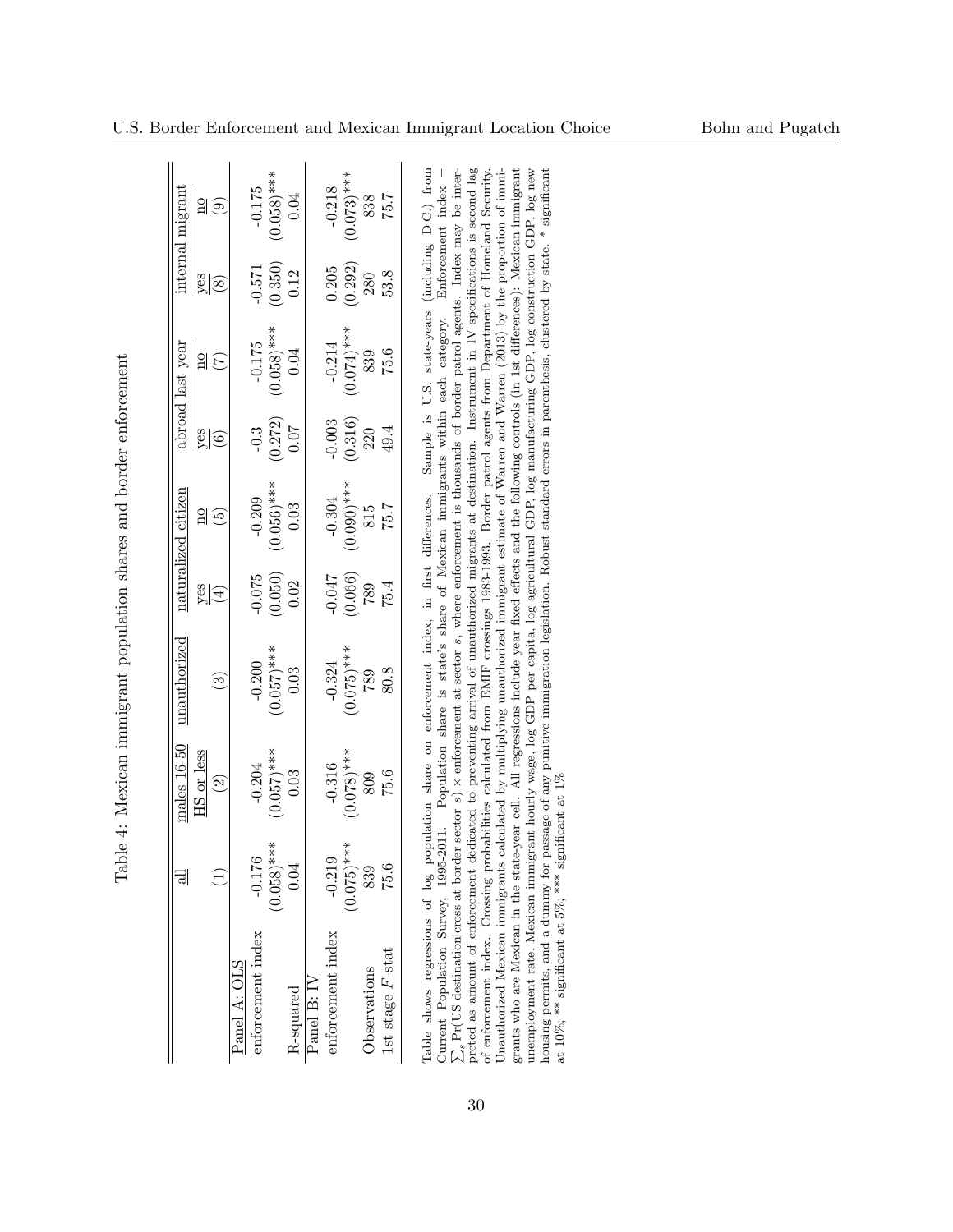| $\frac{\text{Central}}{\text{Initial}}$ | American    | $\widetilde{\mathfrak{G}}$ |              |                   | $\begin{array}{c} -0.095 \\ (0.070) \\ 0.04 \end{array}$   |                  |                  | $-0.201$              | $(0.084)$ **                    | 832         | 75.7                |
|-----------------------------------------|-------------|----------------------------|--------------|-------------------|------------------------------------------------------------|------------------|------------------|-----------------------|---------------------------------|-------------|---------------------|
| otrio                                   | Rican       | $\tag{4}$                  |              |                   | $\begin{array}{c} 0.004 \\ 0.068 \end{array}$<br>$(0.068)$ |                  |                  | 0.017                 | $(105)$<br>739                  |             | 75.5                |
| native                                  |             | ဇြ                         |              |                   | $\begin{array}{c} 0.017 \\ (0.014) \\ 0.05 \end{array}$    |                  |                  | 0.037                 | $(0.017)$ **                    | 863         | 75.2                |
| non-Mexican                             | mauthorized | $\widehat{\mathfrak{O}}$   |              |                   | $\binom{0.006}{0.017}$                                     |                  |                  |                       | $\frac{-0.027}{(0.053)}$<br>812 |             | 80.9                |
|                                         | amigrant    | $\widehat{\Xi}$            |              |                   | $\begin{array}{c} 0.017 \\ 0.030) \\ 0.04 \end{array}$     |                  |                  | $-0.03$               | $\frac{0.044}{863}$             |             | 75.6                |
|                                         |             |                            | Panel A: OLS | enforcement index |                                                            | <b>R-squared</b> | $P$ anel B: $IV$ | index<br>enforcement; |                                 | bservations | st stage F-statisti |

<span id="page-31-0"></span>Table 5: Population shares and border enforcement

EMIF crossings 1983-1993. Border patrol agents from Department of Homeland Security. Unauthorized immigrants are estimates of Warren and Warren (2013), multiplied by the proportion of immigrants who are non-Mexican in the state-year cell. All regressions include year fixed effects and the following controls (in 1st differences): unemployment rate of indicated group, houtly wage of indicated group, log GDP per capita, log agricultural GDP, log manufacturing GDP, log construction GDP, log new housing permits, and a du Table shows regressions of log population share on enforcement index, in first differences. Sample is U.S. state-years (including D.C.) from Current Population Table shows regressions of log population share on enforcement index, in first differences. Sample is U.S. state-years (including D.C.) from Current Population<br>Survey, 1995-2011. Population share is state's share within e  $\sum_{s} Pr(US \text{ destination}|\text{cross at border sector } s) \times$ enforcement at sector s, where enforcement is thousands of border patrol agents. Index may be interpreted as amount of enforcement dedicated to preventing arrival of unauthorized migrants at destination. Instrument in IV specifications is second lag of enforcement index. Crossing probabilities calculated from<br>PMTP amoutions 1009 1009 Poular potential count from Decourtment o EMIF crossings 1983-1993. Border patrol agents from Department of Homeland Security. Unauthorized immigrants are estimates of Warren and Warren (2013), multiplied by the proportion of immigrants who are non-Mexican in the state-year cell. All regressions include year fixed effects and the following controls (in 1st differences): unemployment rate of indicated group, hourly wage of indicated group, log GDP per capita, log agricultural GDP, log manufacturing GDP, log construction GDP, log new housing permits, and a dummy for passage of any punitive immigration legislation. Robust standard  $\triangleright$ errors in parenthesis, clustered by state. \* significant at 10%; \*\* significant at 5%; \*\*\* significant at 1%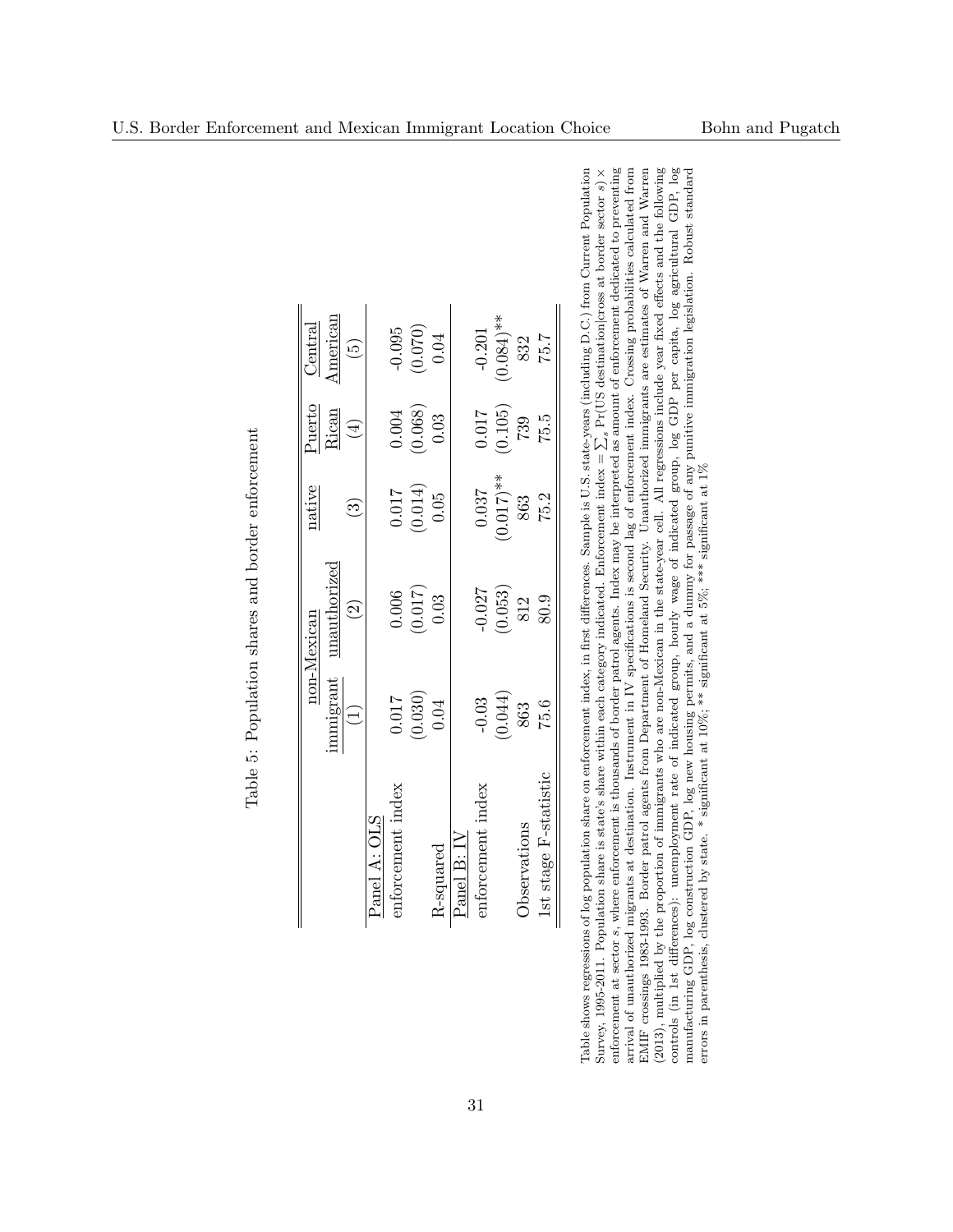| $\overline{\text{State}}$ |          | observed | counterfactual | change            |
|---------------------------|----------|----------|----------------|-------------------|
|                           | 1994     | 2011     | 2011           |                   |
|                           | (1)      | (2)      | (3)            |                   |
| Alabama                   | 0.05%    | 0.51%    | 0.10%          | $(3)-(1)$<br>0.05 |
| Alaska                    | 0.03%    | $0.04\%$ | $0.06\%$       |                   |
| Arizona                   | 4.50%    | 5.03%    | 4.65%          | 0.03<br>0.15      |
|                           | 0.15%    | 0.29%    | 0.27%          |                   |
| Arkansas                  |          |          |                | 0.13              |
| California                | 54.02%   | 38.16%   | 43.11%         | $-10.92$          |
| Colorado                  | 0.57%    | 1.78%    | 0.98%          | 0.40              |
| Connecticut               | $0.00\%$ | 0.18%    | 0.01%          | 0.00              |
| Delaware                  | 0.06%    | 0.19%    | 0.12%          | 0.06              |
| District of Columbia      | 0.02%    | 0.06%    | 0.03%          | 0.01              |
| Florida                   | 2.17%    | 1.95%    | 3.77%          | 1.59              |
| Georgia                   | 1.28%    | 1.95%    | 2.36%          | 1.08              |
| Hawaii                    | 0.01%    | 0.08%    | 0.02%          | 0.01              |
| Idaho                     | $0.36\%$ | 0.57%    | $0.66\%$       | 0.31              |
| Illinois                  | 6.53%    | 5.56%    | 11.69%         | 5.16              |
| Indiana                   | 0.09%    | 0.82%    | 0.18%          | 0.08              |
| Iowa                      | 0.11%    | 0.54%    | $0.20\%$       | 0.09              |
| Kansas                    | $0.12\%$ | 0.63%    | $0.22\%$       | 0.10              |
| Kentucky                  | 0.03%    | 0.32%    | 0.05%          | 0.02              |
| Louisiana                 | 0.07%    | 0.21%    | 0.12%          | 0.06              |
| Maine                     | $0.00\%$ | 0.01%    | $0.00\%$       | 0.00              |
| Maryland                  | $0.09\%$ | 0.43%    | 0.17%          | 0.08              |
| Massachusetts             | 0.17%    | 0.05%    | 0.32%          | 0.15              |
| Michigan                  | $0.12\%$ | 0.87%    | $0.22\%$       | 0.10              |
| Minnesota                 | 0.28%    | 0.48%    | 0.53%          | 0.25              |
| Mississippi               | 0.03%    | 0.12%    | $0.06\%$       | 0.03              |
| Missouri                  | 0.11%    | 0.25%    | $0.20\%$       | 0.09              |
| Montana                   | 0.01%    | 0.03%    | 0.01%          | 0.01              |
| Nebraska                  | 0.13%    | 0.54%    | 0.24%          | 0.11              |
| Nevada                    | 1.14%    | 1.93%    | 2.09%          | 0.95              |
| New Hampshire             | $0.00\%$ | $0.00\%$ | $0.00\%$       | 0.00              |
| New Jersey                | 0.37%    | 1.80%    | 0.70%          | 0.33              |
| New Mexico                | 1.08%    | $0.99\%$ | 1.86%          | 0.78              |
| New York                  | $1.33\%$ | 1.84%    | 2.50%          | 1.17              |
| North Carolina            | 0.53%    | 2.03%    | 0.96%          | 0.43              |
| North Dakota              | 0.01%    | $0.00\%$ | 0.01%          | 0.00              |
| Ohio                      | 0.11%    | 0.34%    | 0.21%          | 0.10              |
| Oklahoma                  | 0.56%    | 0.44%    | 1.04%          | 0.48              |
| Oregon                    | 1.09%    | 0.74%    | $2.02\%$       | 0.92              |
| Pennsylvania              | 0.19%    | 0.38%    | 0.35%          | 0.17              |
| Rhode Island              | 0.02%    | 0.04%    | 0.03%          | 0.02              |
| South Carolina            | $0.06\%$ | 0.54%    | 0.12%          | 0.05              |
| South Dakota              | $0.00\%$ | $0.03\%$ | 0.01%          | 0.00              |
| Tennessee                 | 0.03%    | 0.65%    | $0.06\%$       | 0.03              |
| Texas                     | 20.85%   | 22.45%   | 14.83%         | $-6.02$           |
| Utah                      | $0.32\%$ | 0.64%    | 0.61%          | 0.28              |
| Vermont                   | $0.00\%$ | $0.00\%$ | $0.00\%$       | 0.00              |
| Virginia                  | 0.12%    | 0.85%    | 0.23%          | 0.10              |
| Washington                | $0.47\%$ | 1.84%    | $0.87\%$       | 0.40              |
| West Virginia             | $0.00\%$ | 0.01%    | $0.00\%$       | 0.00              |
| Wisconsin                 | 0.56%    | 0.79%    | $1.06\%$       | 0.50              |
| Wyoming                   | 0.05%    | 0.05%    | 0.09%          | 0.04              |

<span id="page-32-0"></span>Table 6: State shares of Mexican immigrants, 1994-2011

Table shows state shares of Mexican immigrants in 1994, 2011, and 2011 under counterfactual in which only border enforcement changed, in colums (1)-(3), respectively. Final column shows percentage-point change in state share due to enforcement, found by subtracting column (1) from column (3). Column (3) found by using estimated IV coefficient on enforcement index from Table [4,](#page-30-0) column (1) to determine predicted change in population share in each state due to changes in enforcement. This change rable 4, column (1) to determine predicted change in populations in each state due to changes in emorcement. This change<br>is then used to predict each state's population share in 2011 due to enforcement only. Details in App CPS, 1994-2011.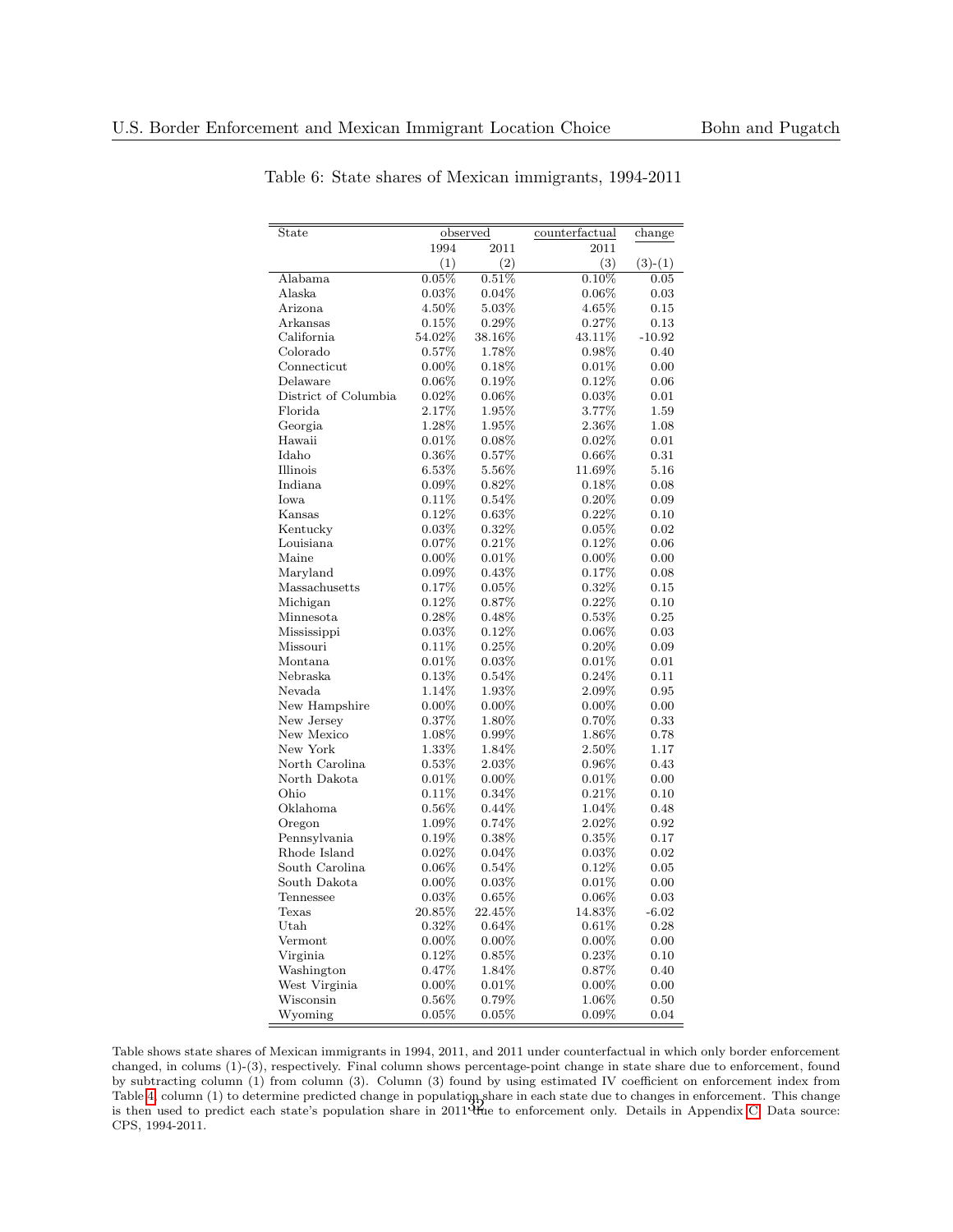|                     | ಸ             | $males 16-50$ | unautlorized  |                     | naturalized citizen        |             | abroad last year |               | internal migrant |
|---------------------|---------------|---------------|---------------|---------------------|----------------------------|-------------|------------------|---------------|------------------|
|                     |               | HS or less    |               |                     | $\frac{1}{2}$              |             | $\frac{1}{2}$    |               |                  |
|                     |               | $\odot$       | $\widehat{S}$ | $\frac{f(t)}{s(s)}$ | $\widetilde{\mathfrak{G}}$ | $rac{9}{6}$ | E                | $rac{8}{(8)}$ | 20               |
| Panel A: OLS        |               |               |               |                     |                            |             |                  |               |                  |
| enforcement index   | $-0.083$      | $-0.005$      | $-0.072$      | $-0.024$            | $-0.02$                    | $-0.028$    | $-0.08$          | 0.145         | $-0.087$         |
|                     | (0.061)       | (0.037)       | (0.056)       | (0.049)             | (0.053)                    | (0.077)     | (0.059)          | (0.094)       | (0.060)          |
| R-squared           | 0.08          | 0.17          | 0.08          | <b>10.07</b>        | 0.09                       | 0.08        | 0.07             | 0.11          | 0.09             |
| $P$ anel B: IV      |               |               |               |                     |                            |             |                  |               |                  |
| enforcement index   | $-0.222$      | $-0.191$      | $-0.205$      | $-0.125$            | $-0.195$                   | $-0.051$    | $-0.225$         | 0.126         | $-0.224$         |
|                     | $(0.083)$ *** | $(0.075)$ **  | $(0.081)$ **  | $(0.062)$ **        | $(0.074)^***$              | (0.193)     | $(0.079)$ ***    | (0.160)       | $(0.086)$ ***    |
| Observations        | 557           | 547           | 506           | 550                 | 552                        | 396         | 557              | 423           | 557              |
| 1st stage $F$ -stat | 74.8          | 74.8          | 98.6          | 74.5                | 74.9                       | 5.00        | 74.8             | 91.6          | 74.8             |

| Ì<br>l                                                                                                                                                                                                                                                  |
|---------------------------------------------------------------------------------------------------------------------------------------------------------------------------------------------------------------------------------------------------------|
| )<br>)<br>j                                                                                                                                                                                                                                             |
| ֚<br> <br> <br> <br> <br>controving the controving of controving controving controving the controving controving controving controving controving controving controving controving controving controving controving controving controving controving co |
|                                                                                                                                                                                                                                                         |
|                                                                                                                                                                                                                                                         |
|                                                                                                                                                                                                                                                         |
|                                                                                                                                                                                                                                                         |
|                                                                                                                                                                                                                                                         |
|                                                                                                                                                                                                                                                         |
| l<br>.<br> <br> <br>)<br>}<br>                                                                                                                                                                                                                          |

<span id="page-33-0"></span>33

immigrants calculated by multiplying unauthorized immigrant estimate of Warren and Warren (2013) by the proportion of immigrants who are Mexican in<br>the state-year cell. All regressions include year fixed effects and the fo immigrant hourly wage, log GDP per capita, log agricultural GDP, log manifacturing GDP, log construction GDP, log new housing permits, and a dummy for passage of any punitive immigration legislation. Robust standard error 2000, American Community Survey 2001-2011. Population share is state's share of Mexican immigrants within each category. Enforcement index =  $\sum_{s} Pr(US$  destination[cross at border sector s) x enforcement at sector s, wher as amount of enforcement dedicated to preventing arrival of unauthorized migrants at destination. Instrument in IV specifications is second lag of enforcement index. Crossing probabilities calculated from EMIF crossings 1983-1993. Border patrol agents from Department of Homeland Security. Unauthorized Mexican immigrants calculated by multiplying unauthorized immigrant estimate of Warren and Warren (2013) by the proportion of immigrants who are Mexican in the state-year cell. All regressions include year fixed effects and the following controls (in 1st differences): Mexican immigrant unemployment rate, Mexican immigrant hourly wage, log GDP per capita, log agricultural GDP, log manufacturing GDP, log construction GDP, log new housing permits, and a dummy for passage of any punitive immigration legislation. Robust standard errors in parenthesis, clustered by state. \* significant at 10%; \*\* significant at 5%; \*\*\*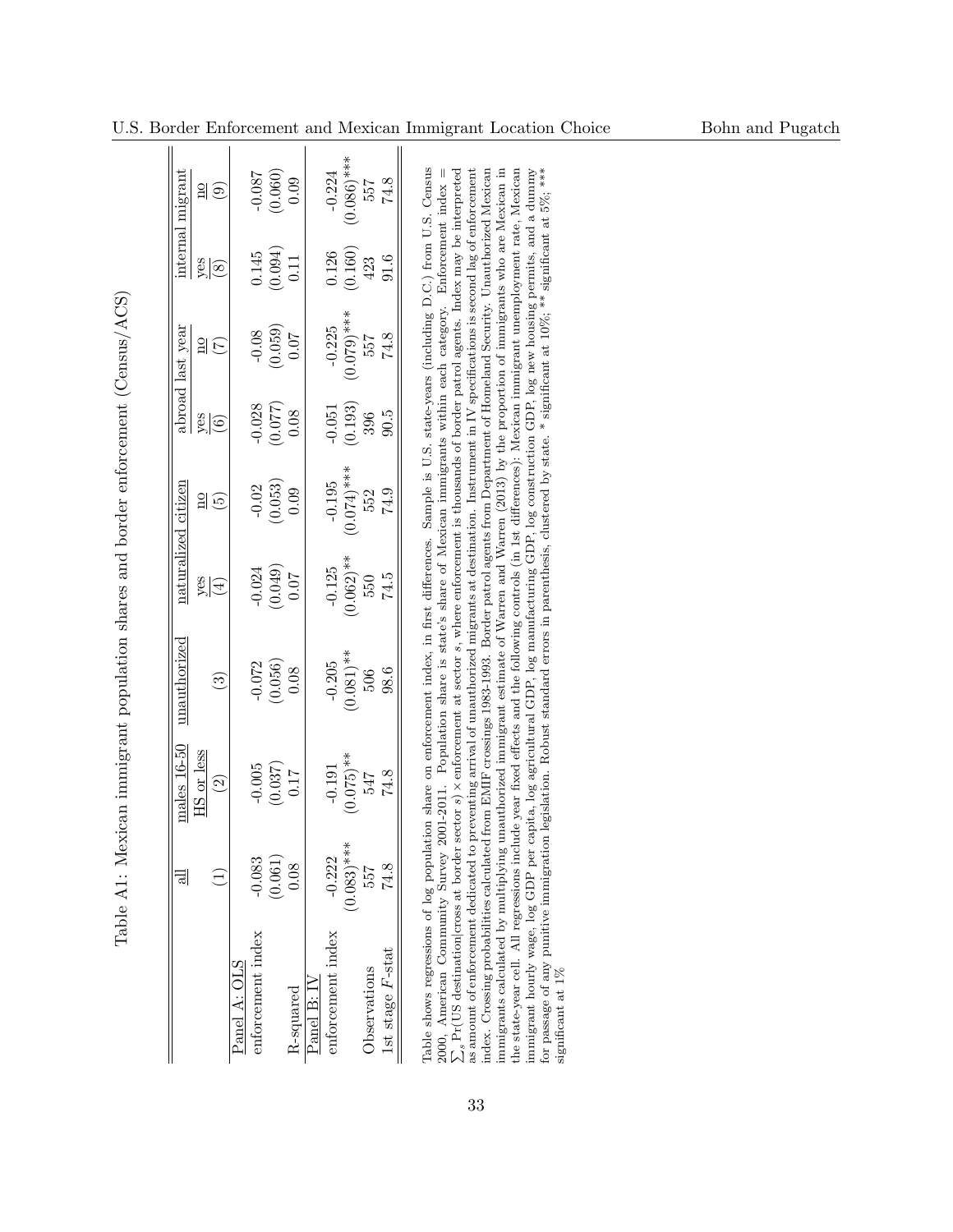<span id="page-34-0"></span>

|                     | ㅋ                  | males 16-50   | unauthorized  |                | naturalized citizen |                                  | abroad last year      |                | internal migrant                                    |
|---------------------|--------------------|---------------|---------------|----------------|---------------------|----------------------------------|-----------------------|----------------|-----------------------------------------------------|
|                     |                    | HS or less    |               |                |                     |                                  | $\frac{1}{2}$         |                | $\frac{1}{2}$                                       |
|                     |                    | $\widehat{c}$ | ⊙             | $\frac{1}{28}$ | $\frac{20}{5}$      | $\frac{5}{6}$                    | $(\widetilde{\zeta})$ | $\frac{8}{88}$ | $\left( \begin{matrix} 0 \\ 0 \end{matrix} \right)$ |
| Panel A: OLS        |                    |               |               |                |                     |                                  |                       |                |                                                     |
| enforcement index   | $\infty$<br>$-0.1$ | $-0.208$      | $-0.200$      | $-0.139$       | $-0.175$            | 0.262                            | $-0.179$              | $-0.846$       | $-0.174$                                            |
|                     | $(0.058)$ ***      | $(0.080)**$   | $(0.058)$ *** | (0.090)        | $(0.098)*$          | (0.475)                          | $(0.058)$ ***         | (0.841)        | $(0.063)$ ***                                       |
| R-squared           | 0.05               | 0.04          | 0.03          | 0.01           | 0.06                | 0.16                             | 0.05                  | 0.14           | 0.05                                                |
| Panel B: IV         |                    |               |               |                |                     |                                  |                       |                |                                                     |
| enforcement index   | $-0.245$           | $-0.242$      | $-0.375$      | $-0.1$         | $-0.259$            | 0.345                            | $-0.24$               | $-0.063$       | $-0.167$                                            |
|                     | $(0.105)$ **       | (0.157)       | $(0.083)$ *** | (0.092)        | $(0.142)^*$         | $\frac{\left(0.777\right)}{863}$ | $(0.104)$ **          | (0.911)        | (0.136)                                             |
| Observations        | 863                | 863           | 812           | 863            | 863                 |                                  | 863                   | 863            | 863                                                 |
| 1st stage $F$ -stat | 75.6               | 75.6          | 80.9          | 75.6           | 75.6                | 75.6                             | 75.6                  | 75.6           | 75.6                                                |

| į                                                                                                                    |
|----------------------------------------------------------------------------------------------------------------------|
| .<br>.<br>.                                                                                                          |
| ֧֧֧֧֧֧֧֦֧֦֧֦֧֦֧ׅ֧֛֛֧֛ׅ֧֛֧֛֛֧֛֛֧֛֛֛֚֚֚֚֚֚֚֚֚֚֚֚֚֚֚֚֚֚֚֚֡֕֕֓֕֓֕֝֓֝֓֝֟֓֟֓֝֟֓֝֬֝֓֜֓֜֓֓֓<br>֧֛֛֛֛֛֛֛֛֛֛֛֪֪֪֪֪֪֪֪֪֝֜֜֜֜֜֜֜ |
|                                                                                                                      |
|                                                                                                                      |
| = 2 = 2 = 2 = 2 =                                                                                                    |
|                                                                                                                      |
|                                                                                                                      |
|                                                                                                                      |
| $\ddot{\cdot}$                                                                                                       |
| Pahle<br>יבעים<br>ו                                                                                                  |

Warren and Warren (2013) by the proportion of immigrants who are Mexican in the state-year cell. All regressions include year fixed effects and the following controls (in 1st differences): Mexican immigrant unemployment r is thousands of border patrol agents. Index may be interpreted as amount of enforcement dedicated to preventing arrival of unauthorized migrants at destination. Instrument in IV specifications is second lag of enforcement Unauthorized Mexican immigrants calculated by multiplying unauthorized immigrant estimate of patrol agents from Department of Homeland Security. Unauthorized Mexican immigrants calculated by multiplying unauthorized immigrant estimate of is thousands of border patrol agents. Index may be interpreted as amount of enforcement dedicated to preventing arrival of unauthorized migrants at destination. Instrument in IV specifications is second lag of enforcement index. Crossing probabilities calculated from EMIF crossings 1983-1993. Border Warren and Warren (2013) by the proportion of immigrants who are Mexican in the state-year cell. All regressions include year fixed effects and the following controls (in 1st differences): Mexican immigrant unemployment rate, Mexican immigrant hourly wage, log GDP per capita, log agricultural GDP, log manufacturing GDP, log construction GDP, log new housing permits, and a dummy for passage of any punitive immigration legislation. Robust standard errors in parenthesis, clustered by state. \* significant at 10%; \*\* significant at 5%; \*\*\* significant at 1% zero population share is well-defined. Enforcement index = patrol agents from Department of Homeland Security.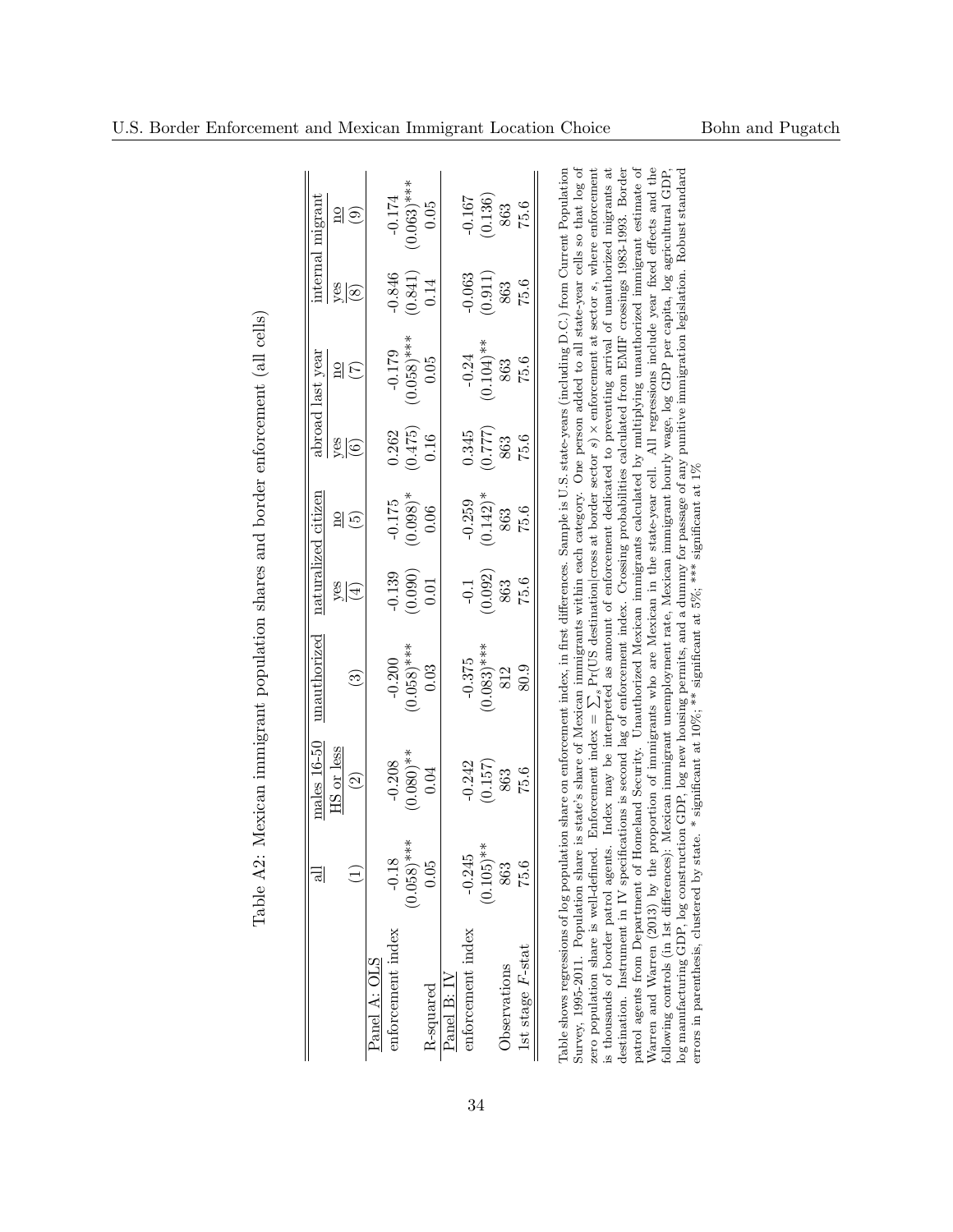<span id="page-35-0"></span>

Figure 1: Mexican immigrant diffusion

<span id="page-35-1"></span>Figure 2: Mexican immigrant diffusion and border enforcement

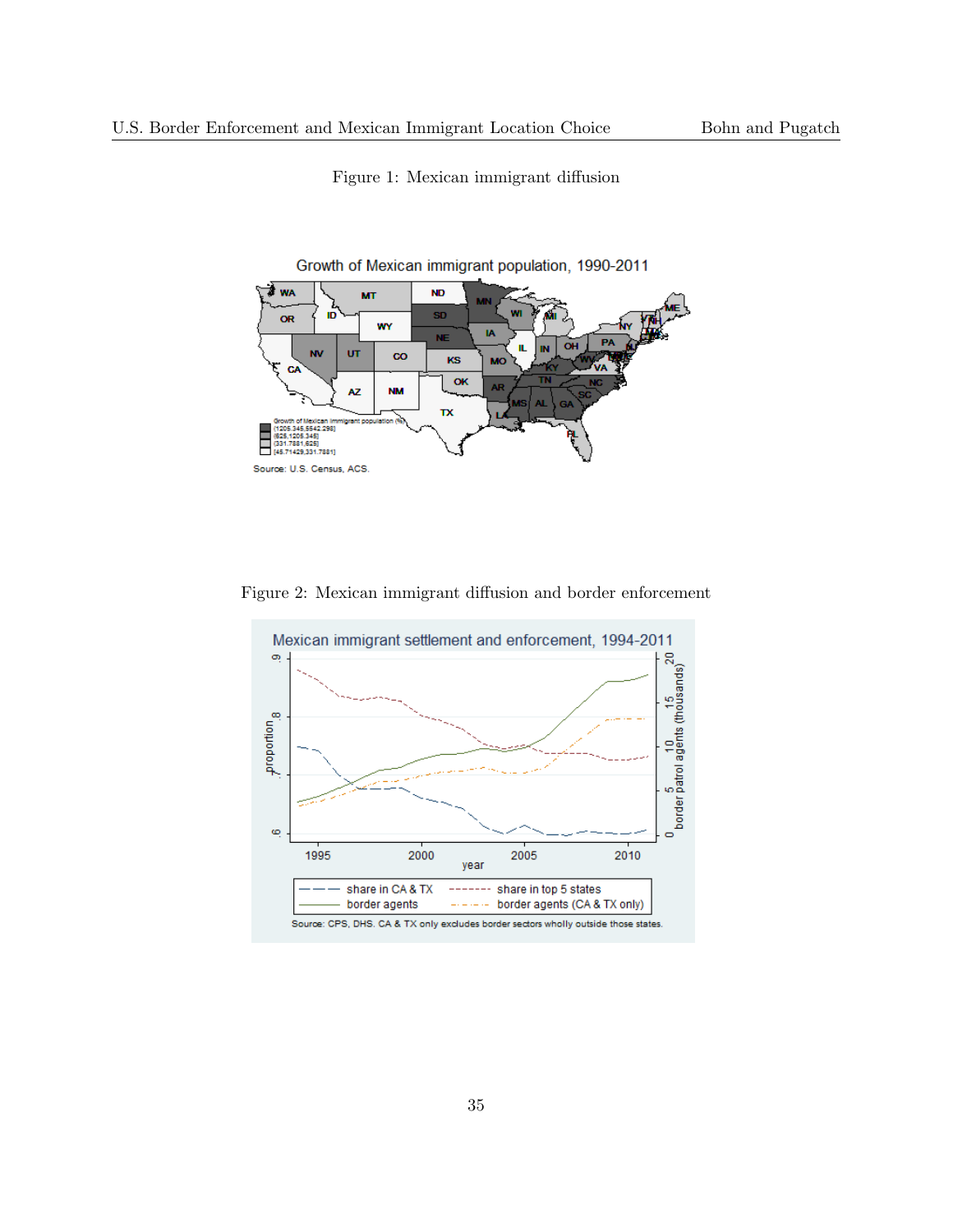

Figure 3: Mexican migrant enforcement and crossing patterns

(b)

<span id="page-36-0"></span>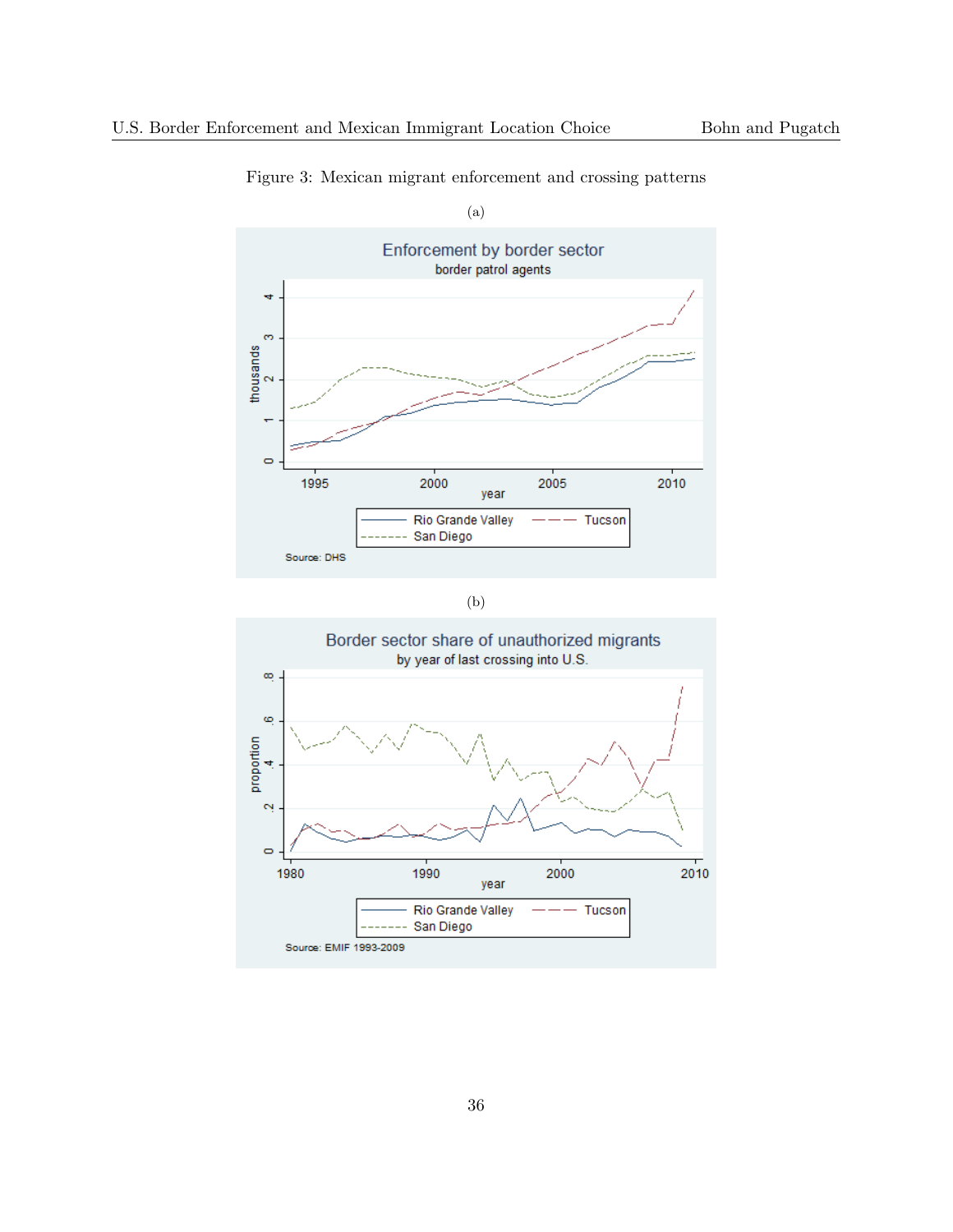







(c)

Destinations of Mexican immigrants Crossing in San Diego sector, 1983-1993

<span id="page-37-0"></span>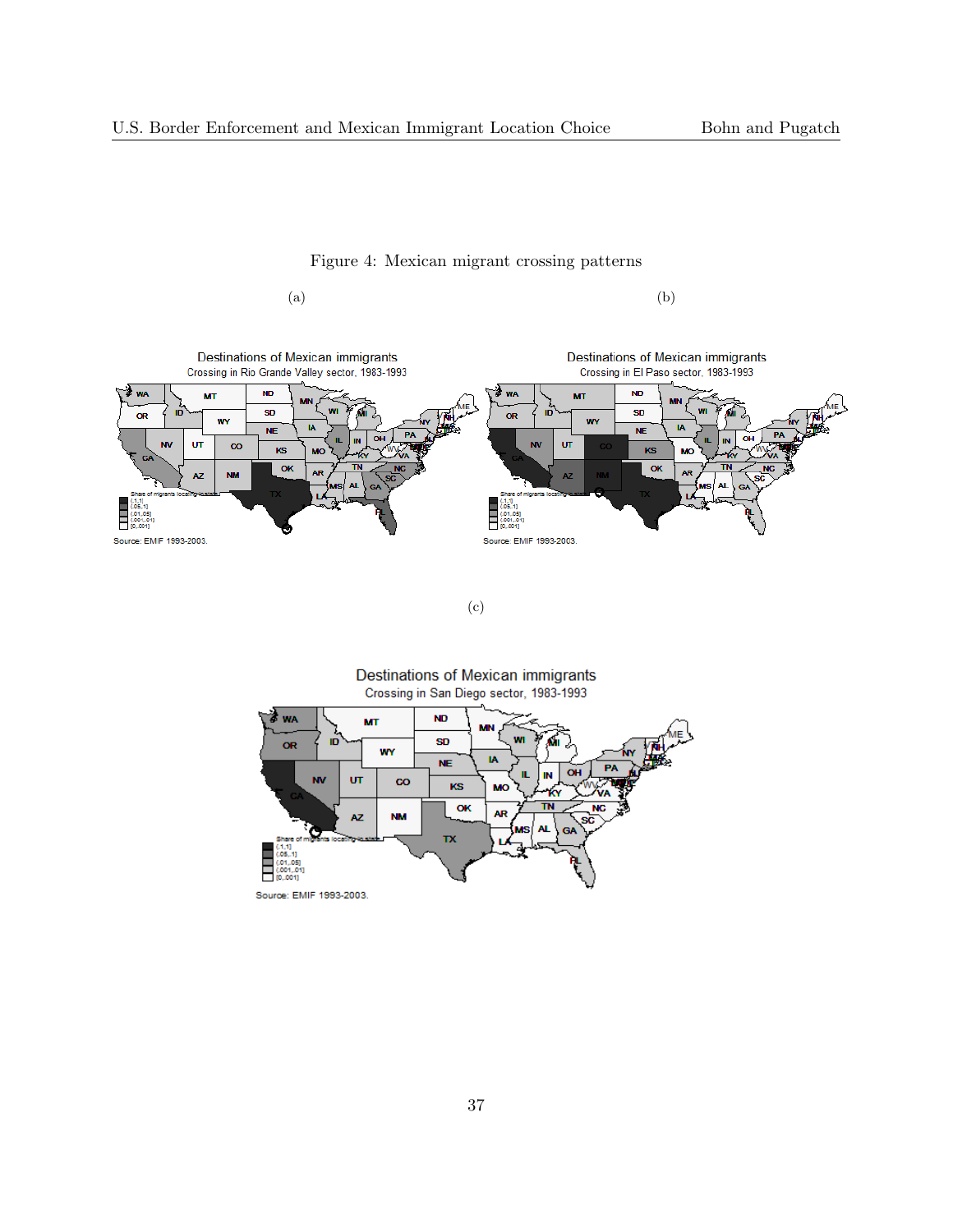<span id="page-38-0"></span>

Figure 5: Enforcement index

Figure 6: Change in state shares of Mexican immigrants, observed and counterfactual



<span id="page-38-1"></span> $(a)$  (b)